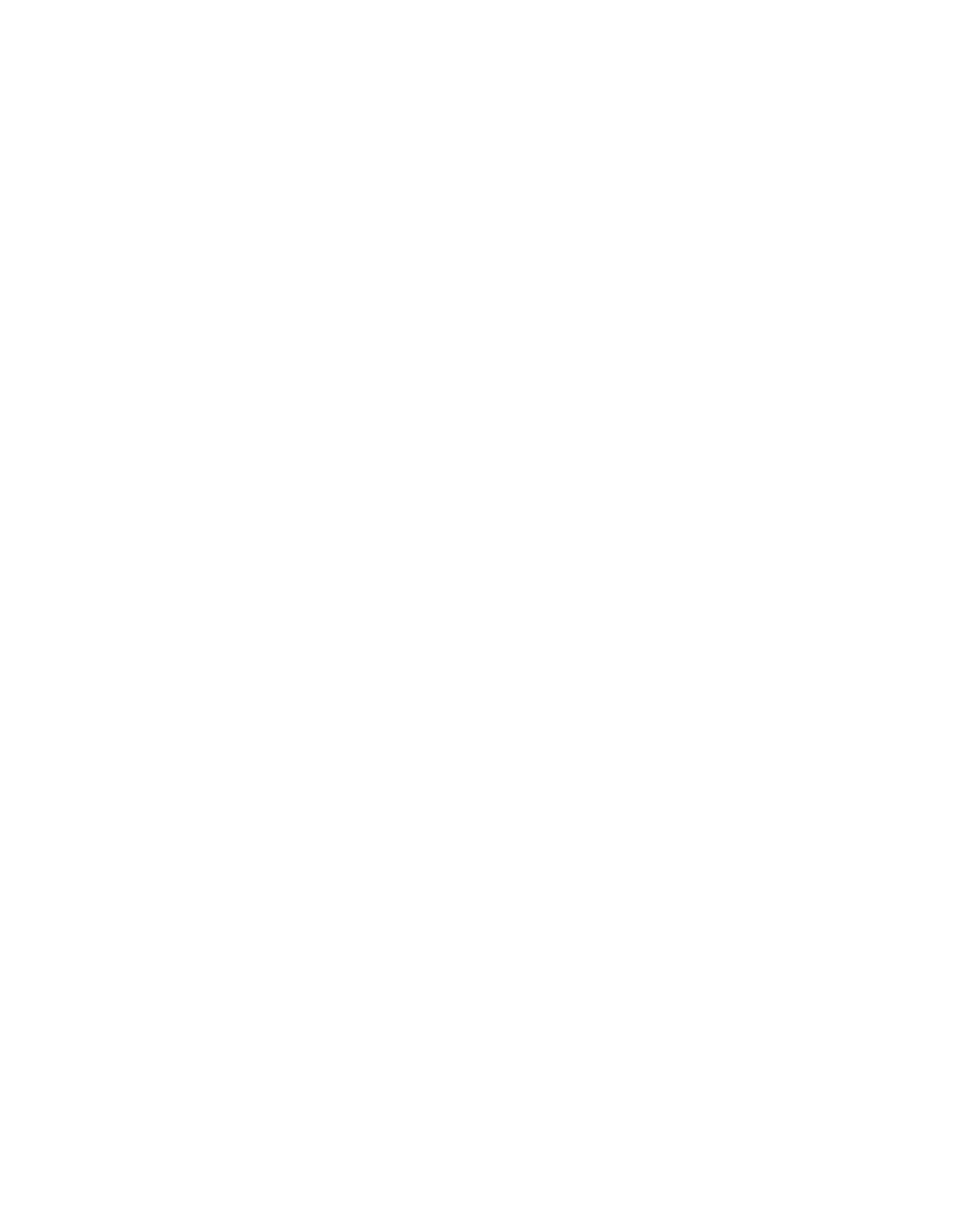# Doing Time with Picard and Data

### *The trouble with our times is that the future is not what it used to be. - Paul Valery*

GDING from Oakalla to Pretrial was like going from the prehistoric caves of Spain to the Starship Enterprise. Pretrial is the highestsecurity institution in North America, and the most high-tech prison in the world. It is definitely the wave of the future for criminal justice, in philosophy, structure, and methodology. And location. The downtown districts of large cities are unusual places for prisons.

When it opened in August of 1983, Vancouver Pretrial Services Centre was the *nouvelle vague* in corrections design: not a skyscraper, but very CN Tower in spirit. It occupies one city block - across the street from the Vancouver police headquarters and across the lane from the provincial court building - and is connected by tunnel to both.

In theory, Pretrial was to replace the West Wing of Oakie, which had been the British Columbia super-max remand wing. But after the construction of Pretrial, it became evident that, given the demographics and crime rate, Pretrial was not going to replace the West. After I transferred to Pretrial, the ministry had to reopen the West Wing. For a time, Pretrial was the remand centre for Vancouver District (with some flexibility - for extremely heavyduty, high-profile

173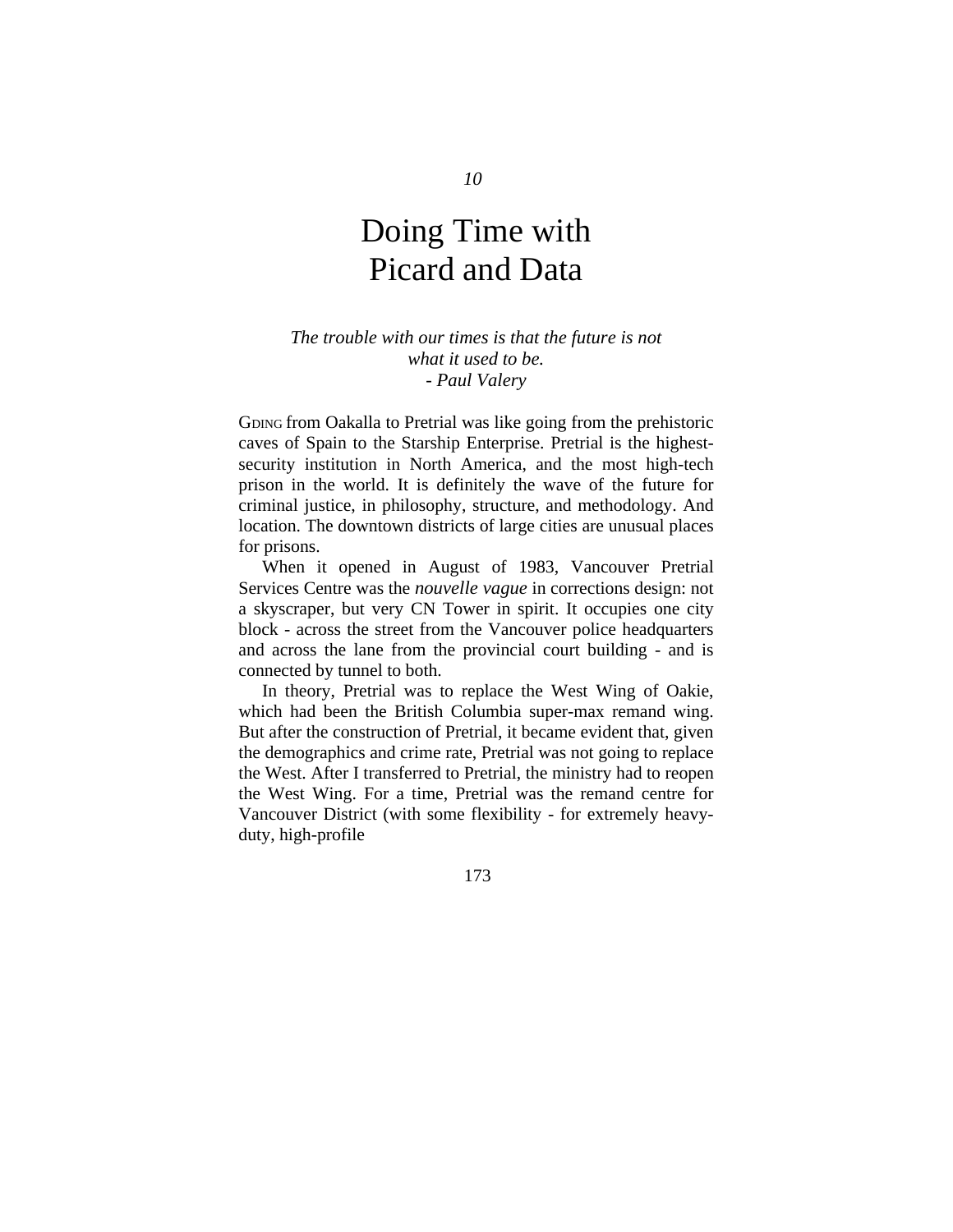criminals) and Oakalla max remand was for prisoners who had been taken into custody outside Vancouver jurisdiction.

Even getting to work at Pretrial was tough. There is no place to park at the jail, so line screws went in forty-five minutes early to drive around one of the roughest parts of Vancouver to find a space. Pay parking was prohibitive for line staff; only brass and administrative staff could afford it.

At Pretrial, you were taking your life in your hands if you went to work in uniform. Burnaby, where Oakalla was located, was full of guards. Those who lived near enough walked to work in full uniform without the slightest worry of being stared at or hassled. Everybody went to work in uniform at Oakalla. A place which has no staff toilets is not likely to have a staff changeroom.

I tried going to work at Pretrial once on the bus in uniform. I almost got gang-bashed by a herd of drunks who I'm sure didn't even know one another. One guard got pelted by beer bottles just walking the few blocks from his car to the joint in uniform. You had to come in wearing civvies, and carry in your uniform, then change in the locker-room. Needless to say there was no overtime paid for the parking and changing time.

At low-rise Oakalla, only a maximum of five tiers high and spread out over spacious grounds, you could see great distances and spectacular views, which had a soothing effect on both staff and inmates. At Pretrial, there is only north and south. All views from the tiny windows facing south revealed only the street below. It was forbidden - and irresistible - to shout out the windows. It would buy a prisoner fifteen days in the hole. And on the north, only certain rooms, mostly on the northwest side, gave you a view of the harbour and the north-shore massif. At Oakalla, except for the noise the cons made and the televisions, when on, it was quiet; at Pretrial, it was like trying to sleep in a flophouse with the window open - sirens, drunks, traffic, and endless white noise. And deafening unit doors which fired like weapons.

Vancouver Pretrial discipline and training for guards was a grotesque caricature of military law. Those who came there from military service could not believe the measures being instituted, jackboots style.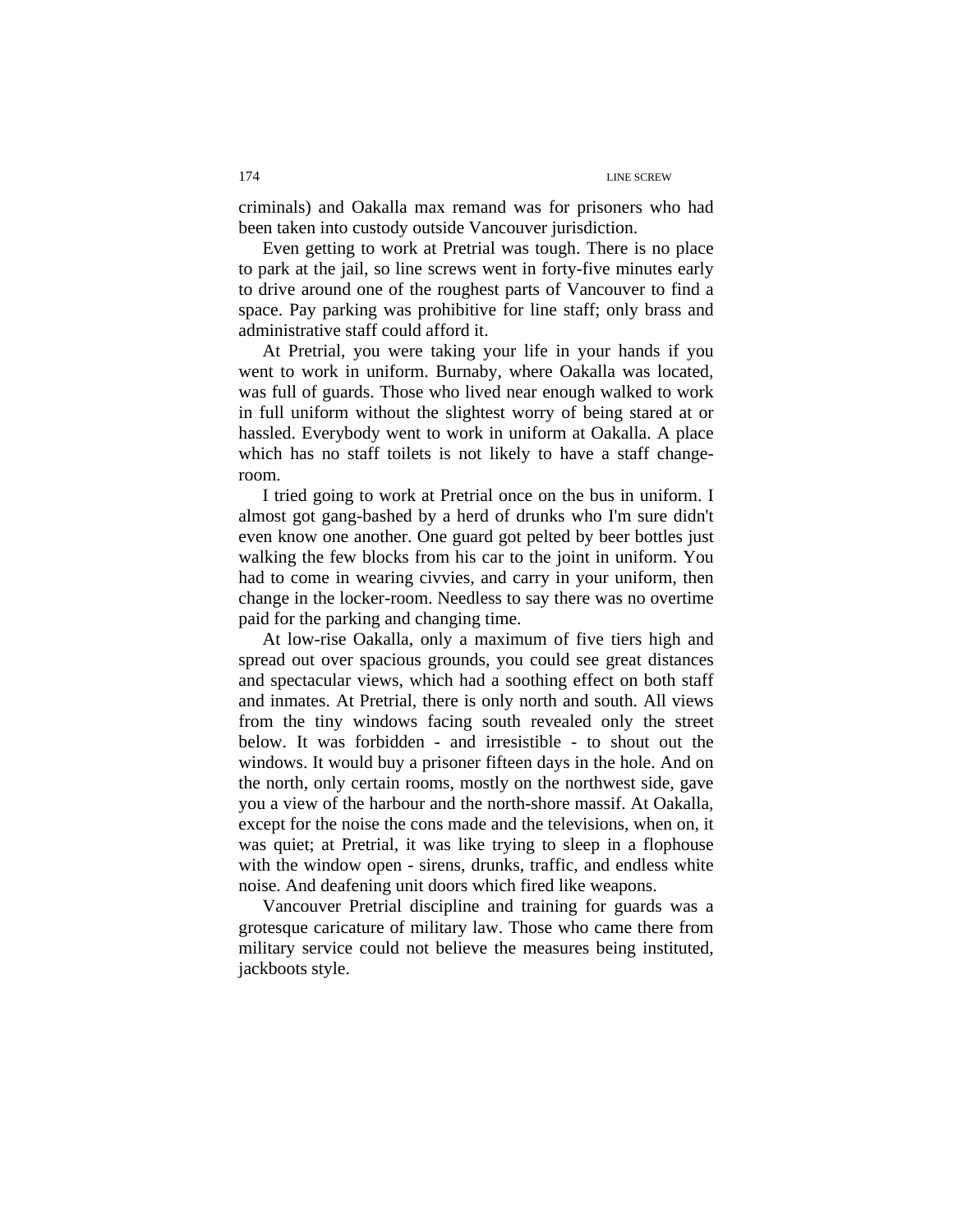The attitude of Pretrial management was that everyone should behave the same way, have his hair cut the same way (only Mountie moustaches, no beards), every uniform should be identical to every other uniform except for insignia of rank and the custom designs of the Most High.

The net effect at Pretrial was to grind the individuality out of everyone. And the harder the brass ground, the more we tried to find ways to rebel against it. But in that high-tech atmosphere, Big Brother was watching from every direction, inside and outside the building.

At Pretrial, management went crazy about the nonsense of "conduct unbecoming an officer." which had never been a part of corrections practice. One guy was suspended because he was on tranquillizers prescribed by one doctor, fired the doctor, then got another prescription from the new doctor; he was accused by the institution of playing the multiple-prescription game and suspended. He appealed and came out on the good side of the inquiry and came back to work just long enough to tell them to shove it. Another had his family fall apart, attempted suicide, and was suspended. Another (whose brother was a cop) blew close to the limit on the breathalyzer, was relieved of his licence for twenty-four hours, and was suspended. If you drank and frequented the Police Athletic Club, you had to watch your ass. If you had one too many - even if you took a cab home - it got back to the brass and you were looking at a suspension. Even your life off duty was made the business of the prison.

There was no room for the safety valve of humour at Pretrial no pranks or put-ons or the armour of gallows wit for selfdefence. Management attempted to clean up the language at Pretrial, too. It was unbecoming for an officer to swear, for example - except, of course, for the brass.

All the things that humanized that funky place called Oakalla and made it tolerable were summarily banned at the holy vertical jail known as Pretrial.

Everyone had to be capable of functioning on a tactical team. Everyone trained. An hour on afternoon shifts was devoted to physical training. Most of that time was spent with a partner wearing pads; you beat the shit out of him or her with a truncheon while an "animal trainer"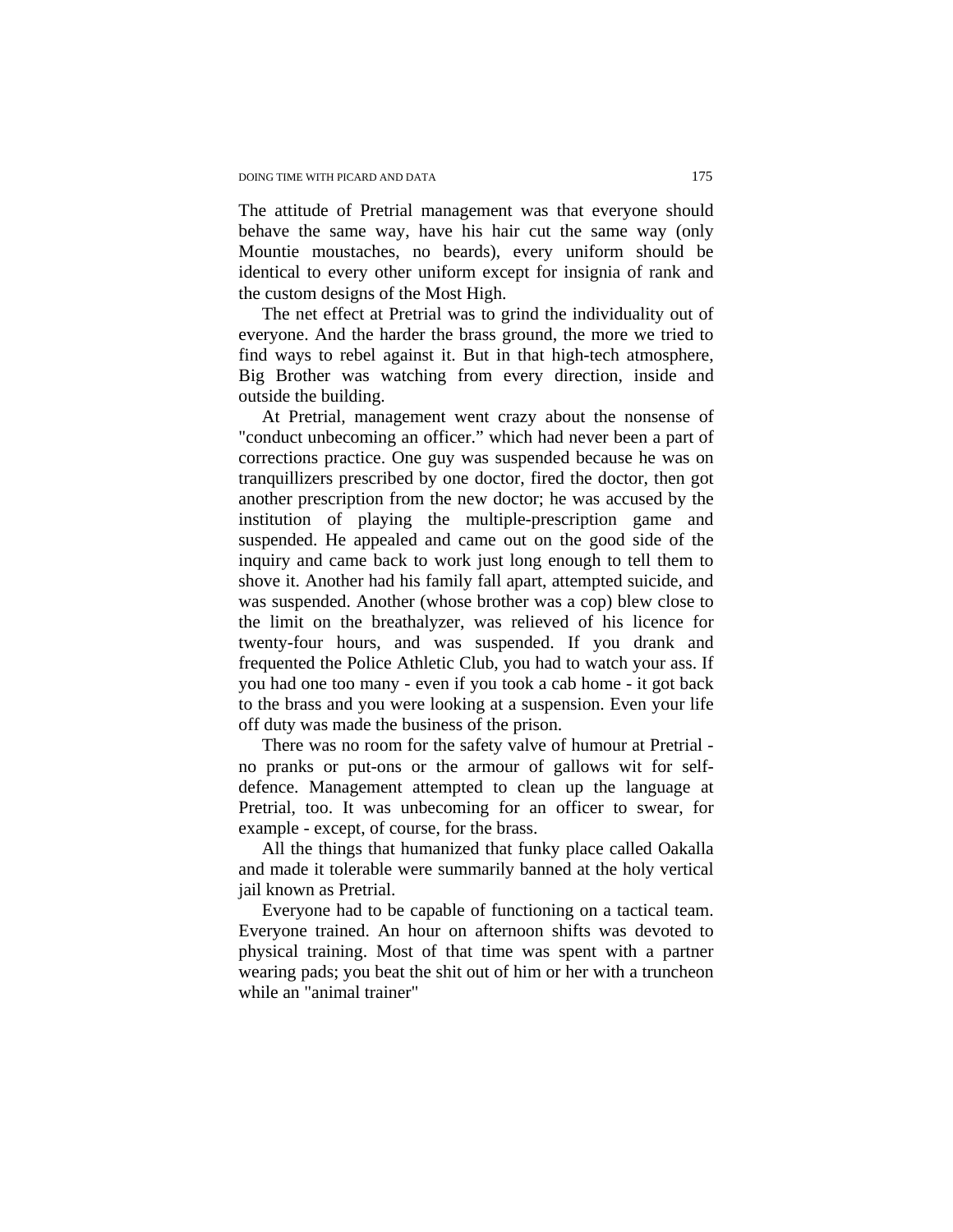supervised. Or you practised karate moves: the horse stance, the T-stance, this stance, that stance.

When the trainer commanded "Assume the horse stance" to those of us circled around him, I began free-form dancing around like an idiot with serious palsy.

"What are you doing, Mr. Yates?"

"The horse dance, sir."

"Stance! I said `stance'!"

"Oh, certainly, sir. I misunderstood you." The horse stance requires you face your non-existent assailant frontally, tighten your buttocks, and "stick your balls forward." Needless to say, I never used this manoeuvre under any circumstance. Nor, I think, did the female guards.

I did this to the poor gung-ho bastard time after time. The rest of the team would collapse on the floor laughing. But he couldn't nail me with a disciplinary write-up simply because I hadn't heard him clearly. I was never written up or reprimanded at Pretrial; I planned my moves carefully.

This jail tried to substitute physical structure, formidability, and show of force for the traditional Oakie-style human contract between line staff and inmates. The idea was to make all staff as robotic and interchangeable at as many jobs as possible. But some areas, like classification and records, are very intricate. Sentence management in general - which is the business of dealing with warrants, habeas corpus, Crown counsels, and lawyers - requires years to learn. Yet, at Pretrial, they threw green people into these jobs and chewed their asses off when they screwed up.

Backfires were frequent. For example, a rookie guard screwed up the papers of a low-level hit-man in for murder and on his way to court. They fell into the hands of a rookie sheriff at the courthouse. The sheriff told the hit-man he was released. The con walked straight out the door without even seeing the inside of the courtroom and was gone for several months before they apprehended him and dragged him back to Pretrial. God knows how many hits he carried out in the interim.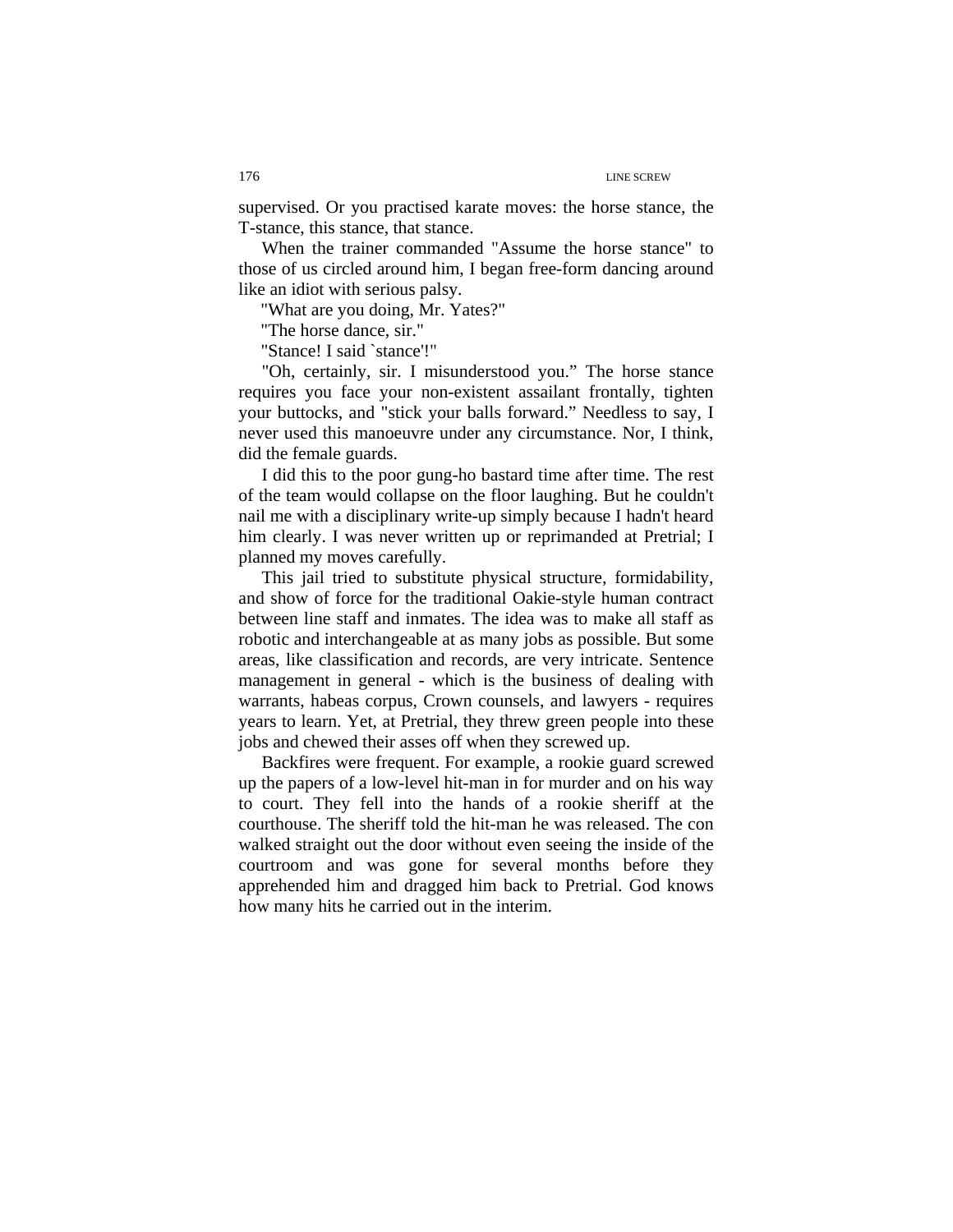And it was idiocy to throw just anyone into a position like Central Control, where you have people coming on shift, people going off shift, people going to court, people returning from court, bays to be opened for vehicles, doors all over the building being accessed, elevators rising and descending with doors which must be opened only at secure moments, whole units going off to library, gym, rec room, cons going off to visits, and two radio frequencies (internal and radio contact with vehicles outside) to monitor. All this was the responsibility of two control officers who tried to run the whole show with parallel equipment and a huge bank of closed-circuit monitors. Rookies and long-time staff have been known to emerge from a shift in Central Control as gibbering idiots. Some people are more predisposed for "multitasking" than others. Some who are lousy in Control and lousy at the pressures of segregation are, at the same time, extremely good living-unit officers.

At Oakalla each line officer learned the ways of the jail by spending about a year and a half under the watchful eye of a seasoned old-time guard who knew every brick in the building by its first name; you were chewed out every time you made a bad move in handling the cons. Pretrial hired young people straight off the street - often students from the Simon Fraser University criminology department, since the emphasis at Pretrial was on hiring people with degrees - and put them in classroom training, then shoved them on a unit with the idea that they were in charge, that they were gods. And some of them tried to play god - with unfortunate results.

Those of us who transferred from Oakalla to Pretrial for all formal purposes went along with what we were told to do. But once on the living unit with the door closed, we carried on with the staff-inmate contract that was pure Oakalla. Ironically, those screws who were ex-Oakie generally ran Pretrial. It never seemed to dawn on management that if the ex-Oakie staff were getting into the least amount of trouble and assuming the greatest responsibility, the Oakie experience must not have been all bad.

Some of us approached the brass with the proposal that rookie staff rotate into Oakie for six months. It would give Oakie staff a look at their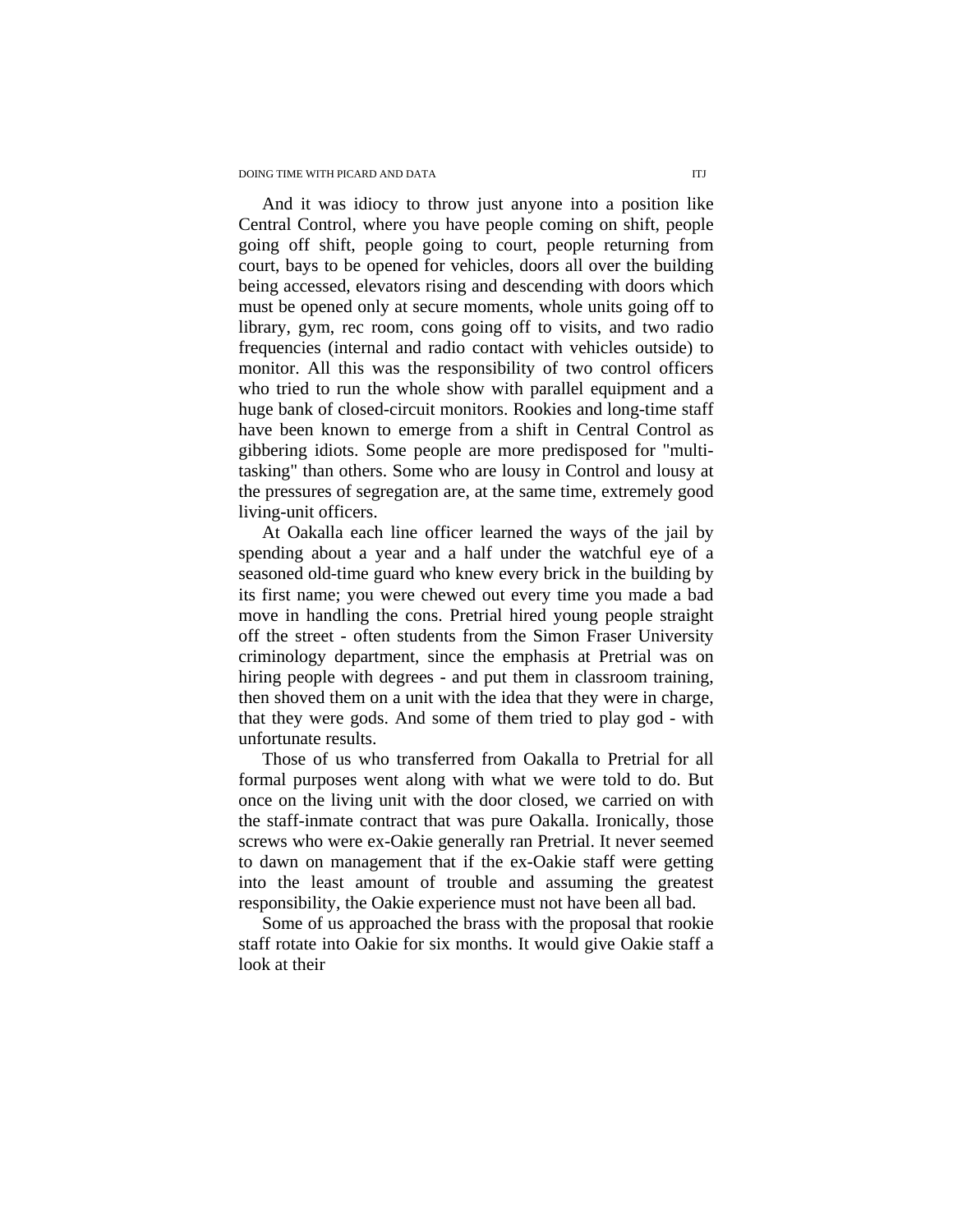destiny, aside from the obvious benefits for rookies. It went nowhere. Many of the experienced staff transferred back to Oakalla after a few months.

There are times when one's duty is very clear. That is perhaps the chief attraction of maximum security, especially maximumsecurity remand institutions like Pretrial. Very little of the rational, sentient human being is required. There is little to no nuance in the code of behaviour for either prisoner or guard. A prisoner gets up when told. He cleans his room when told. He showers when told. He goes to bed when told. He grinds out a cigarette on the wall-to-wall carpeting and he can expect fifteen days in the digger.

It's not much different for the guards. You train and train until decision-making is ground out of you. You shine your shoes until they look like deep-brown obsidian or you get written up. Your insignia will appear exactly a certain number of inches up your sleeve or you will be written up.

At Vancouver Pretrial, Fridays were clean-up days. The operations director came around with a senior correctional officer, or with the program director accompanied by an S.C.O., and each cell on the unit was checked.

I called these men, along with the district director, the Most High. You never knew the exact time that they would show on the living unit. Should one of the cons have to use the skitter in his room shortly before they arrived, and should he shed a single pubic hair while doing so, and should this hair be discovered, the unit officer would be written up.

This is a typical Friday inspection: Each con is standing by his door. The Most High enter at the firing of the unit door (goddamn, I hated those ear-splitting electronic locks). They first goose-step over to the shower area and side-step to examine each stall. There is mumbling and whispering. The S.C.O. is writing on the clipboard. They then proceed to each cell and finally the kitchen area.

While the Most High converse about finding the odd waste in the bowl of a shiner, the lowly unit officer can stroll ahead to the next room (in which case the Most High will likely change their pattern of room-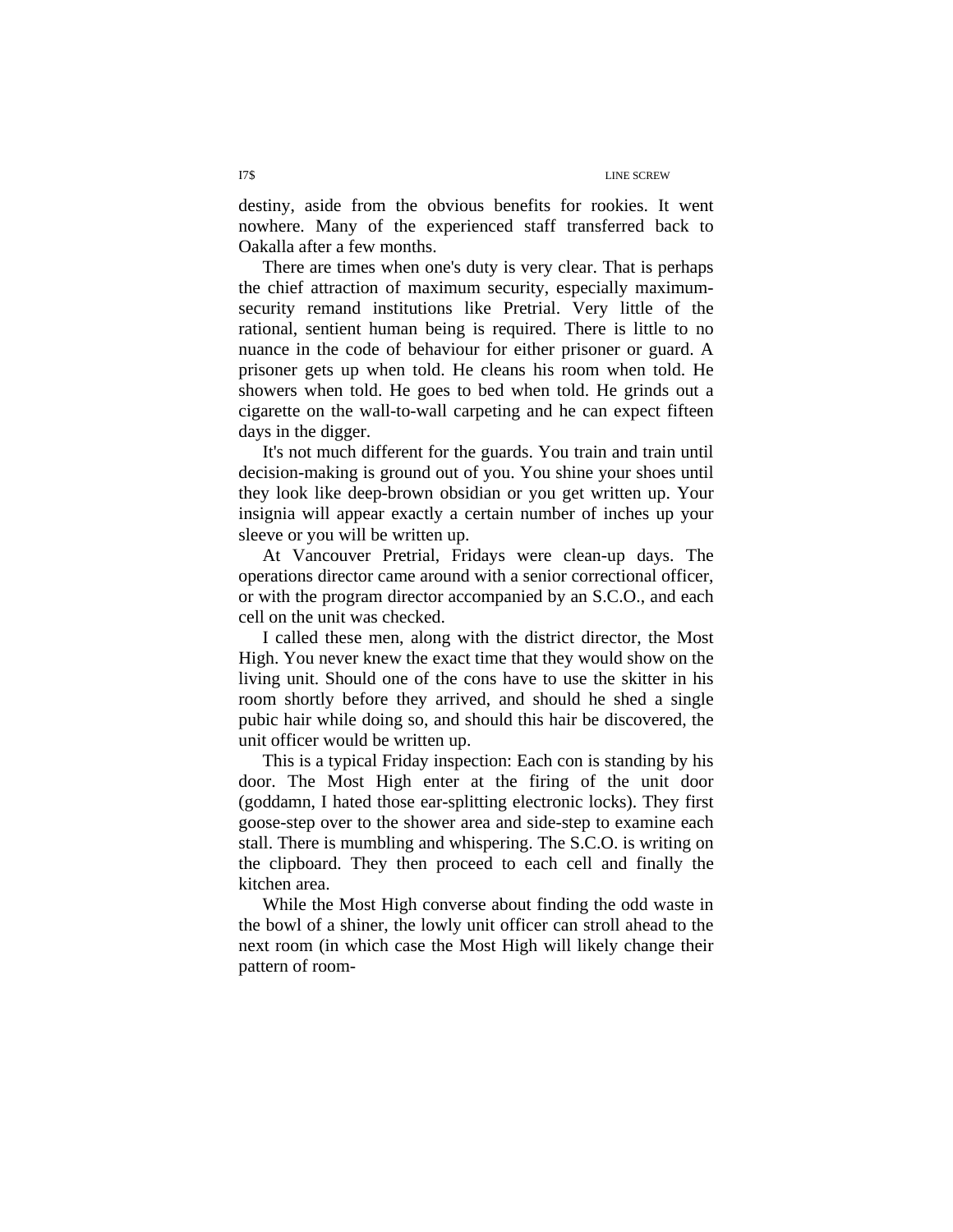checking), or head out the door to the staff station and have a smoke.

 If they find the curly hair they're looking for, the officer's ass is grass. But he won't find out until much later, and not from the Most High. Via the chain of command he will learn of his disfavour and the likelihood of his being written up from the tower principal officer, who will do the chew. If he is in sufficient disfavour, the tower P .O. will tell him what time he is to report to the office of the S.C.O., accompanied by a shop steward should he wish one; a formal verbal or written reprimand is in the offing.

He is, of course, expected to penalize his unit, in the event of a less-than-perfect inspection, with restriction of TV or recreational privileges. But there isn't a hell of a lot you can do to penalize a whole unit. You can't charge them all and send them to segregation. The standard response to too much heat from the line staff is, "Whadaya gonna do, put us in jail?"

Unless they absolutely despise the unit officer, the cons are very co-operative about the Friday inspections. It isn't hard to convince them of the value of cleaning the place thoroughly at least once a week to prevent scabies, lice, and other conditions more dire even than the heartbreak of psoriasis.

It is the job of the unit officer to "keep a lid" on his unit. This is sometimes very difficult when the cons know that heavy heat is coming down on the unit officer and he is not likely to be in a decent mood.

This was often the case on Fridays. One never knew at what time the Most High would be around. There were twelve units to be checked for the inevitable pubic hair. One never knew in what order they would be checked. If an ex-Oakalla buddy happened to be in Central Control, one could call down and ask him to "give you six" (prison lingo for "watch your ass, here comes trouble"). But one could also presume that the Most High would come up with some tactic which would thwart the warning.

Inasmuch as the dreaded door might pop any time between 0800 and 1500 regardless how hard the prisoners had worked cleaning up the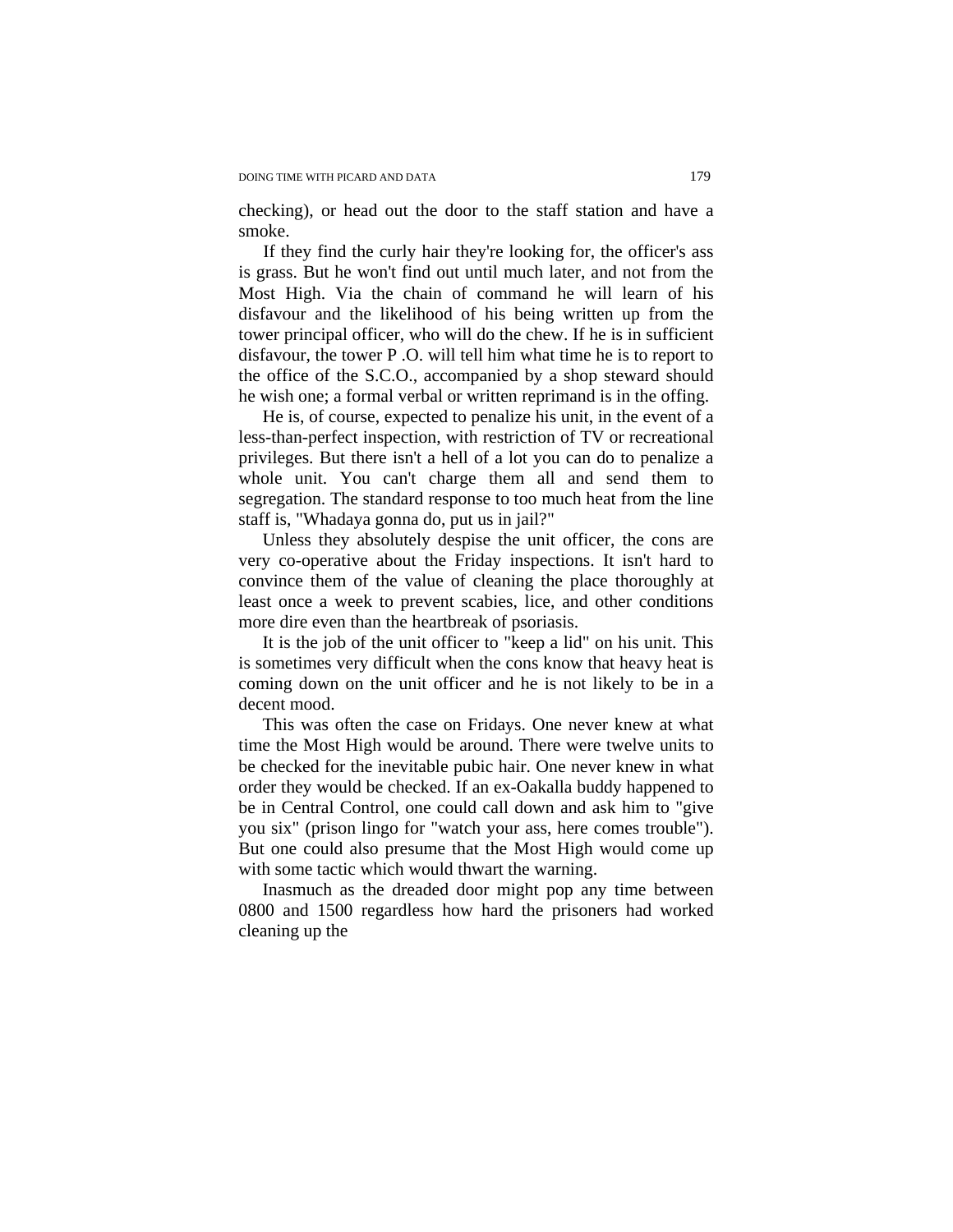unit, it is reasonable to assume that of between thirteen and twenty men on the unit, someone is going to have to use his shitter during the wait. Here comes the *pindejo* (the curly). Unless the officer is prepared to stand in the centre of the living unit and dash into the cells and check each time a prisoner enters one - and some people have blond or white pubic hair, which in the wrong light is impossible to see - the Most High will find that hair.

Word went around that the Most High on Friday reached into their gaunchies and ripped out ten or twelve pubic hairs and planted them.

Personally, I don't believe this. I think rather that the S.C.O. on duty was required to subtract the proper number of curlies from his pelt of less rank. This would be much more in keeping with military law gone berserk at Pretrial.

One became accustomed to fearful Fridays. In this atmosphere of childish rigidity, line-staff morale plummeted.

Then came the invention of the Magical Mystery Tour. On any day, at any time of morning or afternoon shift, the door could go and *surprise!* The Pubic Patrol.

The prison guards I have known and worked with for what has become a considerable chunk of my life are a fairly resourceful, intelligent, and imaginative lot. If they screwed up excessively, they were promoted at the earliest opportunity (a principle which holds true in all bureaucracies and large private-sector structures) to keep them from starting trouble that might result in media black-eyes for the institution. But never, never have I met one so resourceful that he could keep a group of men busy for eight hours scrubbing floors and skitter bowls, wiping ashtrays, floors of showers, and counter tops.

Morale went through the basement floor and the volume of linestaff turnover became astronomical. We often went off shift emotionally exhausted because of rage. But I never went off shift fatigued because of more intelligent activity than the human brain was designed to handle.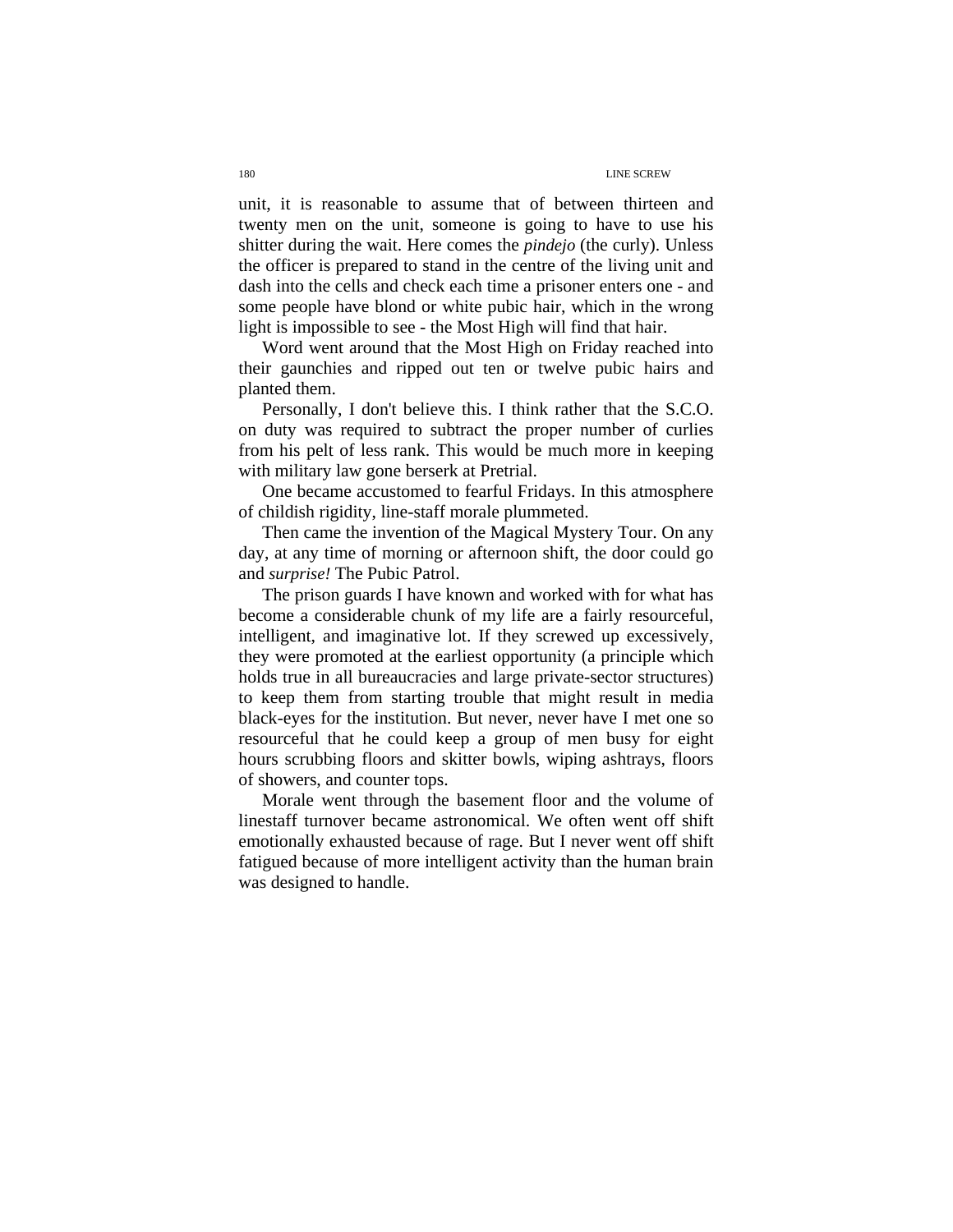# Condition Yellow

### *You can check out any time you like, But you can never leave.*  - The Eagles

HAD.BEEN at Pretrial no more than two weeks when I experienced my first Condition Yellow (C.Y ), "a life-threatening situation to which all unit officers must respond." There had been many Condition Yellow drills - each treated as though genuine. Not even Central Control knew a dry-run C.Y from an "officer-down" C.Y

There was no such thing as a Condition Yellow at Oakalla, because there was no need for such a directive. If there was a scuffle, a howl for "staff up!" over the ancient intercom was enough to produce back-up.

The Condition Yellow phenomenon, like so many other procedures, is just another paramilitary affectation in an institution that has deluded itself into believing it is the ultimate in corrections professionalism and had, in fact, taken the Keystone Screws to altitudes undreamt of even in Hollywood.

But at Pretrial, when the voice booms over the PA. system at ninety decibels "Condition Yellow, Six North," procedure demands that you run to your unit door and wait for it to fire. Then you dash like a dog on a kitchen floor around the corner to the elevator lobby. These are centrally controlled elevator doors, so the two unit officers spin like tops waiting for the doors to open. Central Control then takes the troops to the appropriate landing and they proceed north or south. Unless Control

181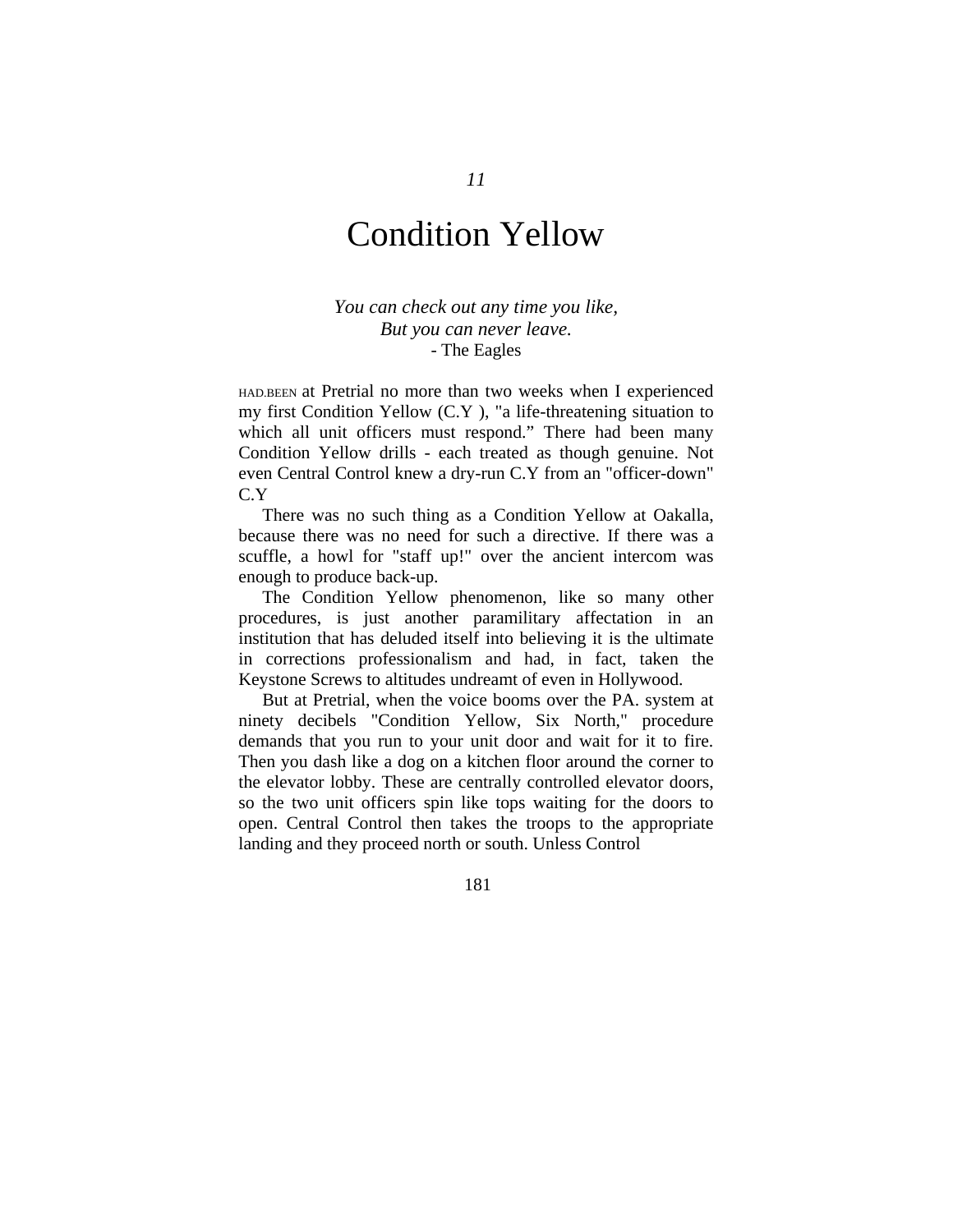has become a two-screw hysterical sharkfrenzy (which happens disconcertingly often), the door leading to the problem is open.

At the time of one Condition Yellow I was working in records, which is located on the lowest floor. I was in my mid-forties, my partner, Bentall, in his mid-fifties; he was lean and long of leg but a very heavy smoker. We flew back from our computer terminals and almost damaged one another trying to get through the narrows of the doorway. I let Bentall lead, and lead he did, until we got to the records doorway, where the rookie with the flat this was a manual door, one of the few, for reasons unknown was so nervous that he couldn't get the flat into the huge slit of the lock. There were six or eight of us pushing to get through and screaming at the rookie, which only made things worse. Bentall finally wrenched the flat away from him, unlocked the door, and the herd of turtles went bouncing off the walls up the narrow hallway, which was carpeted. Control had us on camera and cracked the door to the elevator lobby at just the right moment. The first man banged the door back and plunged through, only to hit the waxed tile floor of the lobby and fall on his ass. Several guards right behind fell over him. Bentall and I managed to keep our footing.

The Condition Yellow was in visits. This meant we had to get through the door to the administrative area. The S.C.O. was cowering inside the doorframe of his office (wise man) wincing; he could well imagine the number of staff who would half-kill themselves by the time we got to visits and end up breaking the Workers' Compensation bank.

We hurtled through a right turn past the offices of all three of the Most High: the district director, the operations director, and the program director. These were empty. With less adrenalin up, this might have tipped us that something was up. I can remember rounding that turn with my body-weight ahead of my legs' ability or inclination to stay under it, into a lean to keep from hitting the steel doorjamb, and seeing S.C.O. Murdoch's face as he closed his eyes to save himself from witnessing a disaster.

I made it.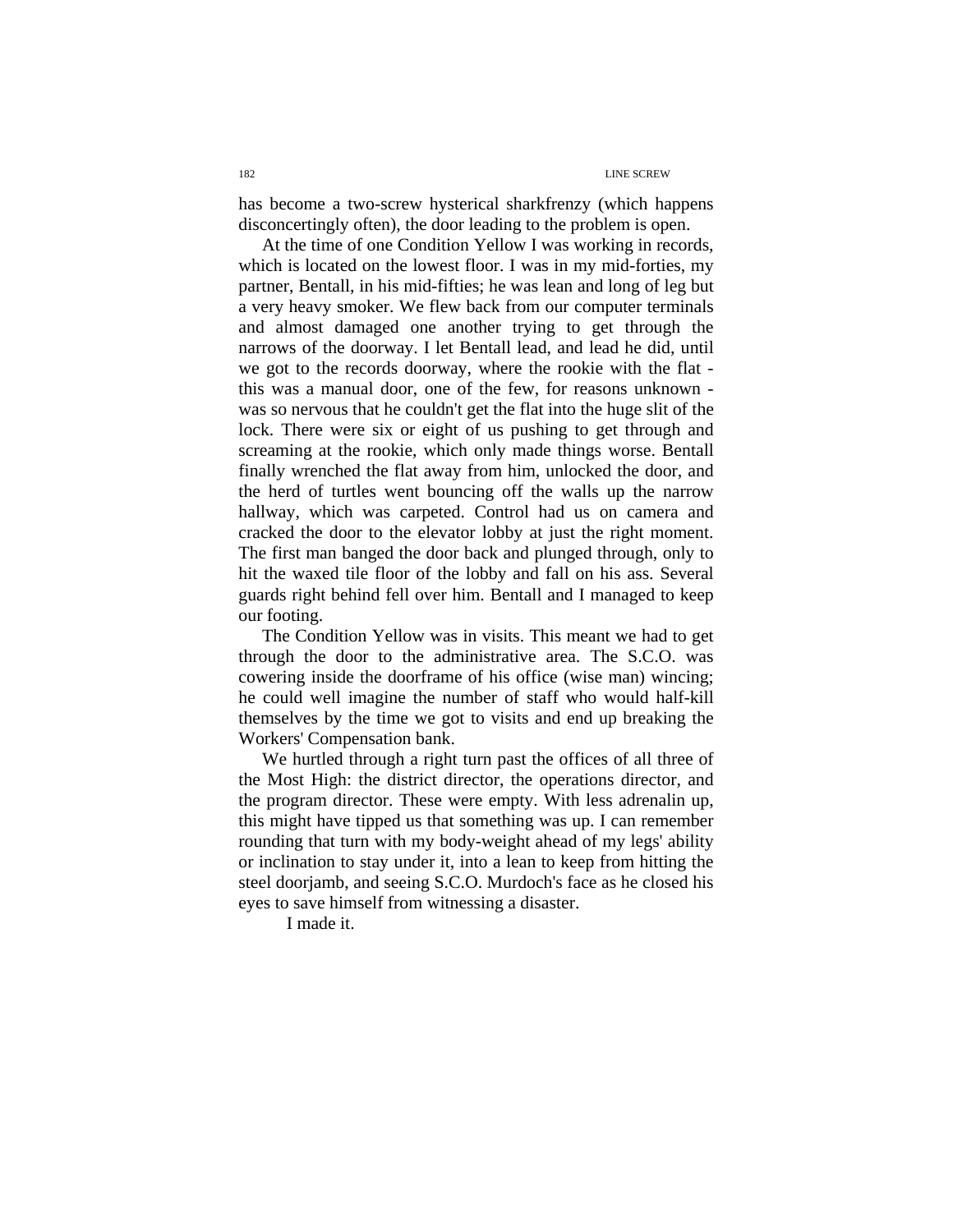#### CONDITION YELLOW 183

Ahead was the maze of the open business area, now an obstacle course. The secretaries in the steno pool and the accounting flunkies didn't know where to hide. One was spun aside into a divider, which came down with a crash on an expensive electric typewriter. One officer made it no farther than this and was off for several weeks with a nasty ankle and various contusions.

Having cleared this forest of booby traps, we slammed against one another again as we went through the door to the telephone operator's lair (she had backed her chair into a protective corner between wall and switchboard console) and headed up the four stairs to the door to visits.

When we entered, there stood the Trinity who comprised the Most High. And one very small Japanese man with very thick glasses. All were staring at their watches, timing us. The operations director had a body alarm (the one assigned to visits) in his hand. He had activated it to show the foreign journalist what a Condition Yellow at the highest-security institution in North America looked like. There were no visitors other than the Japanese journalist.

The room was filling with brown uniforms. My brain noted that my forearm hurt like hell from smashing against something. I looked at my partner. He was ashen and his knees were wagging. Even the youngsters looked bagged.

The Great One looked up from his watch and almost smiled. The Japanese journalist was beaming.

"Forty-three seconds. Not bad. Return to your units." was all the Great One said.

The first Condition Yellow occurred before they had even opened the place formally, while we still had some empty units. Management decided to have a dry run of a riot/hostage-taking on one of the empty units.

The prison, modelled on those in San Diego and Chicago, is designed to prohibit any more than twenty inmates getting together for purposes of mischief at any one time. But if they do, it is not easy to hear them. At Oakalla, anything shouted loudly and clearly on Five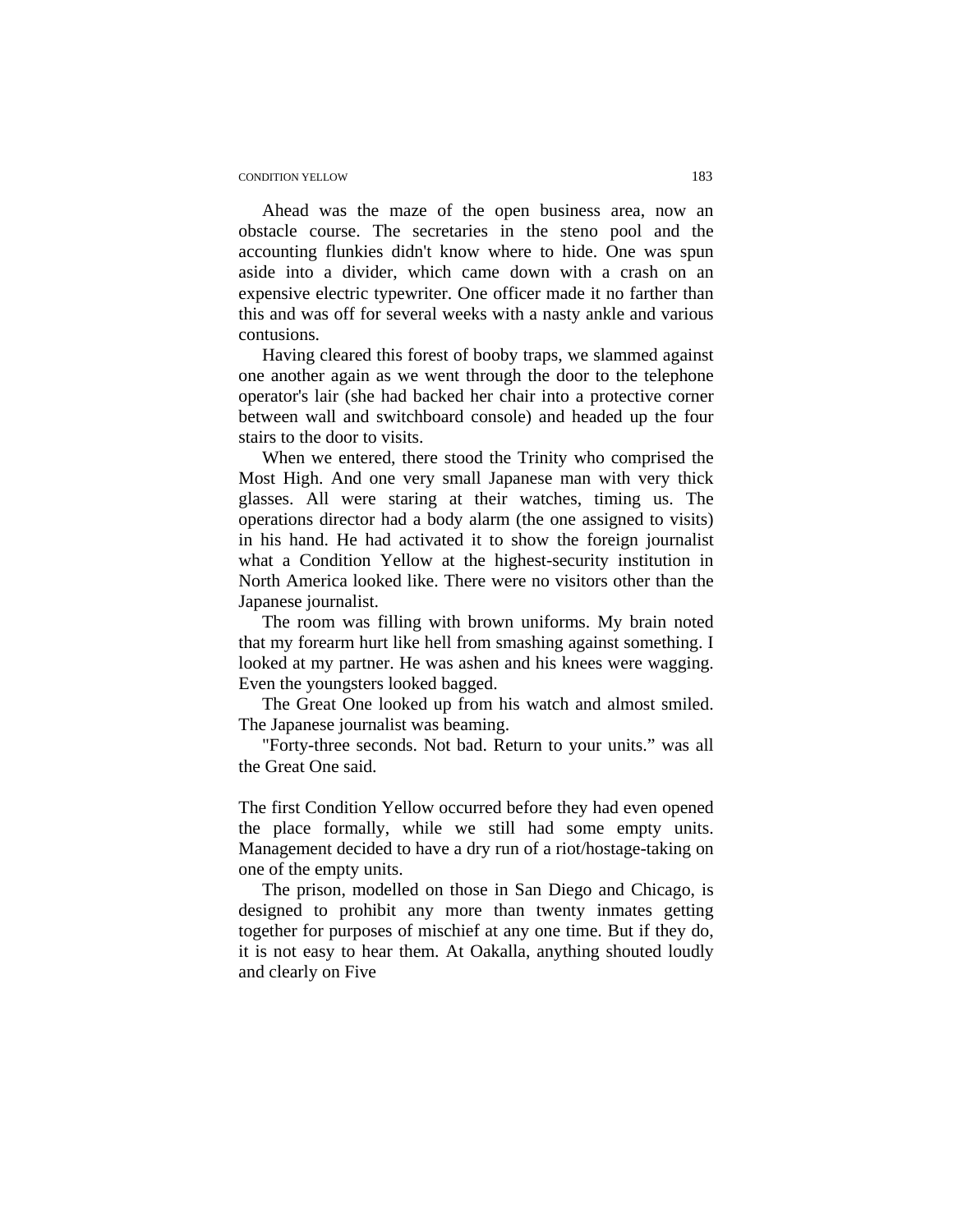Left could be heard clearly on One Right. But at Pretrial, a unit on the south could be trashing itself and not be heard across the landing on the northern unit.

In this mock riot were a melange of veterans from Oakalla, rookies, and cops ( V P D. ) from the cop-shop across the street.

Essentially, it was an exercise for the Vancouver city bulls' SWAT team. They came along to supply concussion grenades, tear-gas, and other toys (the tear-gas wasn't used because it was determined it might be detrimental to the decor), and to gather a supply of laughter to last for many years to come. The wise Oakies were not at all interested in putting on greens and playing inmate, although weighed against losing points with the big bosses, some of them finally did.

We knew that this was an industrial-strength re-enactment of the infamous Zimbardo experiment, in which a university professor had divided his class in half between prisoners and guards, to tremendously violent effect; nevertheless, Professor Zimbardo published a paper based on the experiment that has become famous among ratrunner scientists. We had been forced to study the project when we trained at the University of British Columbia's Justice Institute.

Volunteers took the roles of inmates. Many rookies (read here: those hired straight in from the street with no peace-officer experience, although one had an M.A. in something) volunteered for the inmate dress-up. Rookies will volunteer for anything. They made a wonderful meat squad. If any were lost, the experienced line staff would still be intact to run the new jail. The greenhorns had no idea what was coming at them.

Normally, in a hostage-taking situation (whether cop lock-up, courthouse, or prison), the officers who run the place do not participate in the negotiation.

A team is brought in from city police, RCMP, or Co-ordinated Law Enforcement Unit. If a hostage-taking occurred across the street at the police lock-up, then the Pretrial negotiating team would be employed.

Each team has designated negotiators who have been to school to learn the techniques.

First, a command post is set up (in this case, downstairs) and then,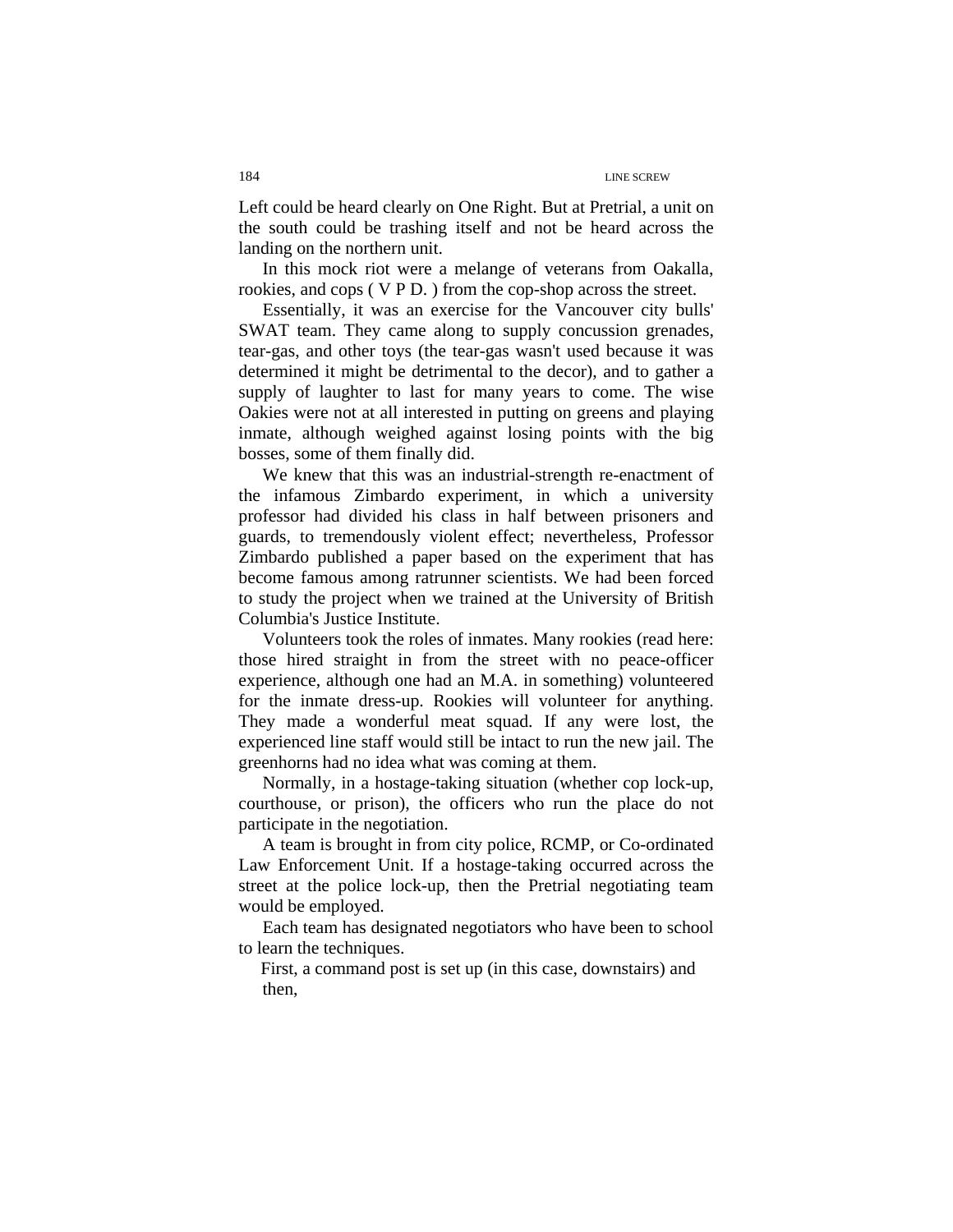#### CONDITION YELLOW 185

if the negotiations go on for long, they bring in the high-tech stuff. For example, you can string fibre-optics up through the plumbing, emerging at a toilet, to determine positions of perpetrators and hostages and watch everything go on. And, if need be, sound equipment can be put in place to hear everything.

On this exercise, they made perfunctory contact with the hostage unit. Then took their ERT (Early Response Team, SWAT; there are now many names for these teams which include the negotiators, the rigging experts, the sharpshooters, and others) and split them into those who rappelled from the roof, those who came up the fire-stairs, and those who went in the main door at the order of the leader at the command post located downstairs. They had pistols, M-16s, concussion grenades, the works.

First they lobbed in the concussion grenades, then the team entered with M-16s blazing. They sprayed every cell, even the showers. Had there been real hostages and real bullets, nothing would have been left alive.

But lose some they did. One went off to the hospital with both eardrums shattered; he had tried to chuck a concussion grenade back whence it came. Chuck Foote, who drove him to the hospital, told me the injured guard went into shock on the way to Emergency and he had thought he was going to lose him. Not a lucky guy. It's likely several others lost some hearing with that many grenades and pop-guns going off in close quarters.

The Most High read the event as a great triumph; this is the light in which they read all their scripts. They had proved unequivocally that, first, only small riots could occur in Vancouver Pretrial Services Centre, and, second, once they had their own SWAT teams trained, such riots could be suppressed with acceptable loss-margins of personnel.

Management's nightmares were later realized when they had a real riot on one of units. The rioters were not many, but they found to their ecstasy that the fire-hose boxes were located inside the units (another great Pretrial design enigma). After the guards shattered the glass of the door to the unit (we don't know why they did this, inasmuch as they could see that the cons had the hose and it was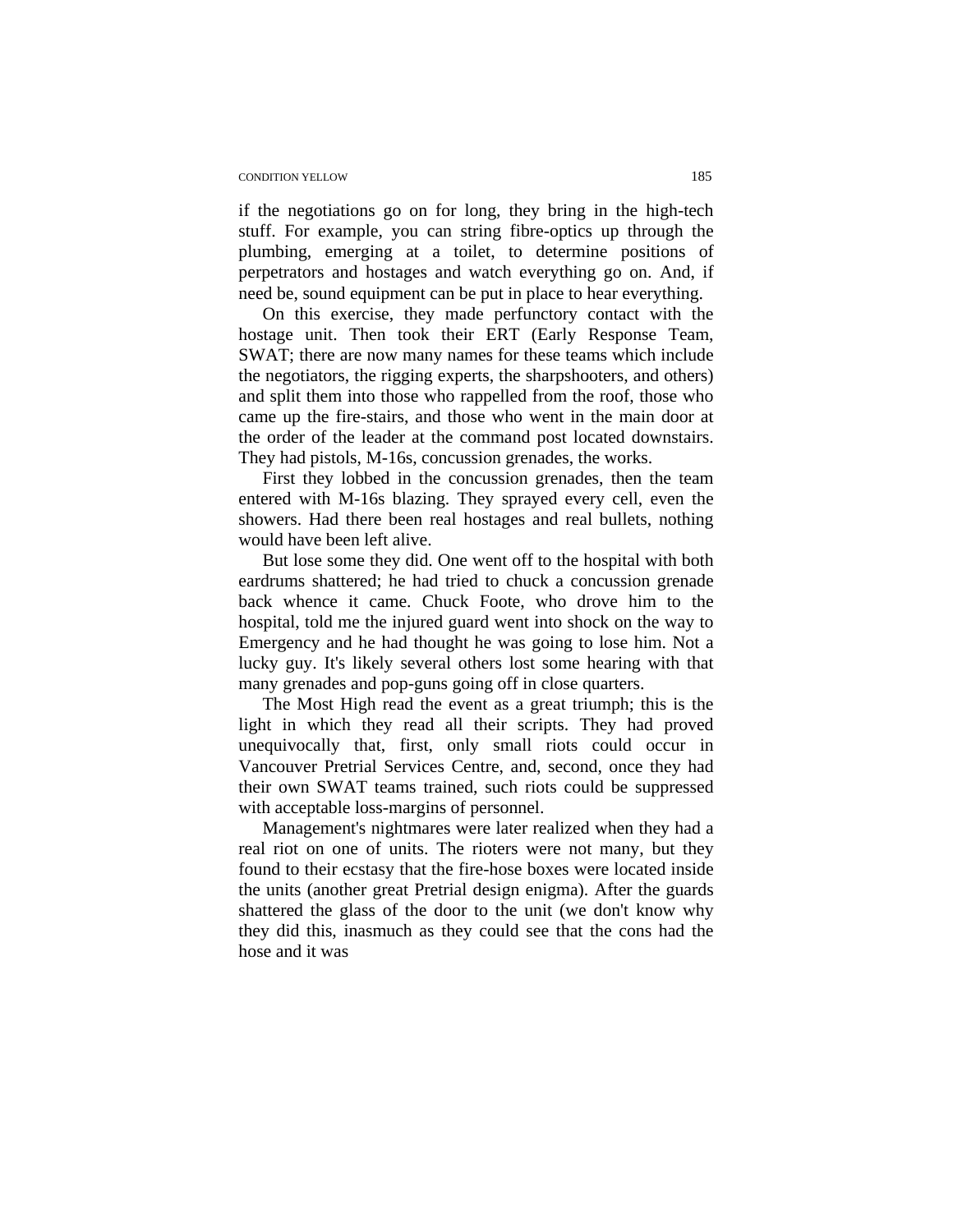charged with water), the inmates blew guards all over the elevator lobby and kept them from entering the unit with the strong stream of the hose.

No one on shift knew how to turn off the water. By the time the proper authority (who guarded such knowledge with his life and his job) was contacted, the water had seeped down through several units on the south part of the building, even into the administrative area where it ruined equipment, carpet, wallboard the usual stuff that water damage does. Having seen the damage of several riots, I would guess that this little one cost about as much to patch up as a minor riot in one of the wings at Oakie calculating the difference in capitalization costs between an aging dungeon and hi-techy Pretrial.

### "Condition Yellow, Six South!"

South, South? What the hell is Six South? I well knew what Six North was: the seg unit. But Six South? The duty roster didn't even list anyone for security on Six South. It was the general assumption that the hospital unit was still under construction there, not yet staffed. The all-units alert didn't figure.

The south part of the building had some architectural peculiarities which later caused consternation. For example, although the doors of the hospital were accessed like all the other doors in the prison (they could also be keyed with a flat in case of emergency), they opened inward instead of outward. Doors that open inward are not a great idea in a prison, especially when there is anything movable inside which can be wedged against the door to block it. No one could explain this.

I was on Five North at the time, and so it was fairly easy for me to dash out to the elevator lobby, jump in, and be one of the first to respond. Bill Corelli, a friend of mine, was right there with me. Control had already opened Six South East, the main door to the hospital. In we went, leaving the door open for others to follow. We could hear conversation coming from room 6S07.

When we looked in the door of 6S07 we could see Sally Hengest, a nurse, cowering in the southeast corner, and a halfbreed kid I was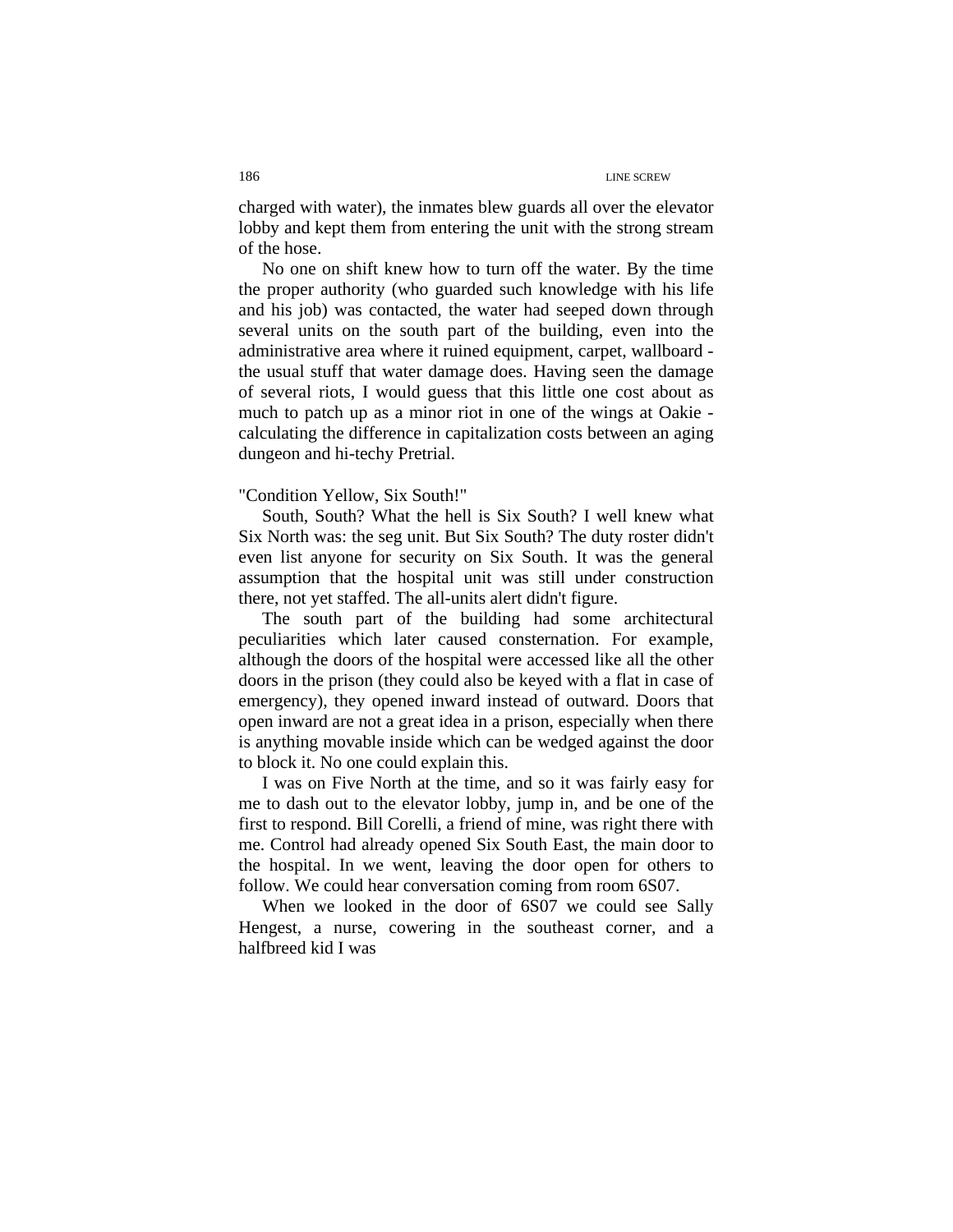#### CONDITION YELLOW IS7

fond of and had had in the West Wing of Oakie several times, name of George Charbonneau, in the middle of the north wall holding a chair above his head. He screamed when he saw us: "If you come in here, I'll kill her and I'll kill you!" and so forth - all the things you might expect of someone hysterical and terrified and resolute.

I knew this kid. He wasn't very big. He didn't work out with the yard apes. He had an acne-ravaged complexion and thick glasses. He was quiet and liked to read. He frequently engaged me in talks about Melville, Hemingway, and Faulkner. He had been in federal and had a couple of years toward an English major. He most certainly was not violent.

I looked at Bill and switched places with him so that I'd be closest to Charbonneau. No shields had arrived, no sticks, but Sally didn't look like she could hold out much longer. Bill and I made eye contact and nodded. He knew I wanted to be closest to Charbonneau because I knew him. We walked straight into the room and over to Sally Hengest.

There was blood all over Charbonneau's part of the room. Hackles of blood flew out above his collar like feathers on a fighting cock. Charbonneau kept moving side to side and waving the chair - not to threaten us but to cause himself to bleed faster.

As we passed him I said, "George, hang on, just stay where you are, I'll come back and whatever the problem is I'll help you deal with it. You got nothin' against the nurse and you sure as hell got nothin' against me."

He tried to muster a threatening expression as we crossed the room, as though he were going to swing on us. He didn't. Corelli and I each took Sally Hengest under an arm, and with me still between Charbonneau and the nurse, we got her out. At the door, her knees went out from under her and we carried her the rest of the way. But she gathered herself up very quickly and got busy getting equipment ready to deal with Charbonneau.

Charbonneau was still waving the chair about.

"Yates, I got nothin' against nobody, but you got to let me die. Shut the fuckin' door and let me die. I won't hurt anybody."

"Hey, hey, what's the problem? I got a selfish interest in having you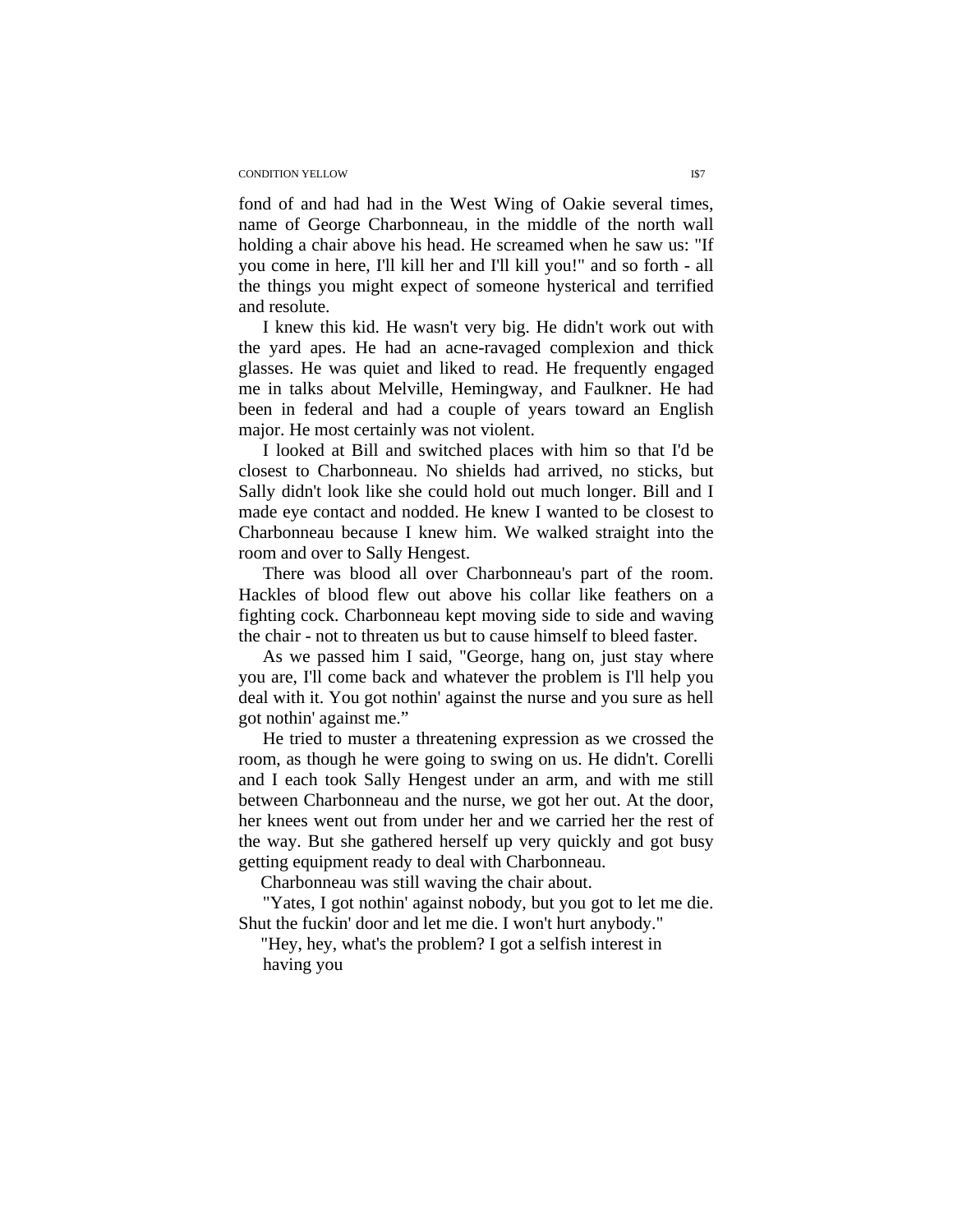around to argue about literature." Where was the back-up? Bill and I wondered whether we should go in Oakie-style and try to get the chair away from him. I thought he would have parted the hair of one of us.

Finally more troops arrived, and cuffs and sticks and shields (these were the pre-Mace days) and all the rest of the paraphernalia. Charbonneau stood there, chair still brandished above his head, and bled and bled.

"Yates, keep them away . . . Ah, shit . . . Man, I talked to my com-mon-law... Ah, shit... She's . . . Ah, shit . . . Just keep them away. You owe me, man. From Oakalla and from here. I never caused no trouble on the unit, man."

One never knows just how fragile incarcerated people can be. Apparently he had talked to his girlfriend and she had Dear-Johned him by phone.

The first problem was that the moment we got Sally Hengest out, Charbonneau was smart enough to realize that the more he flailed around the quicker he'd bleed to death. This man had cut his carotid artery on one side and the jugular on the other side, and there was so much blood that we never noticed, almost until he was ready to be transported to the hospital, that he had cut his wrists as well. Whatever the woman had said to Charbonneau, it was sufficient to bring him to this.

A guard owes any inmate who doesn't disrupt his unit. Both inmate and guard know this. And from bit (remand or sentenced time) to bit, each calls in his markers as needed. The inmate needs something from personals or a special phone call. The guard needs a particularly vulnerable young inmate looked after. It is an invisible ledger, but it is real. The more institutionalized the inmate, the more often he comes to jail. The ledger fattens.

At Oakalla, inmates shaved with the old Gillette double-edged razors which had to be opened with a wrench (kept at the desk on Two Landing) to change the blade. It was a one-for-one exchange. One razor per tier. At Pretrial, to establish the new high-tech era in prisons, in the inmates' doggie-bags (government issue toiletries)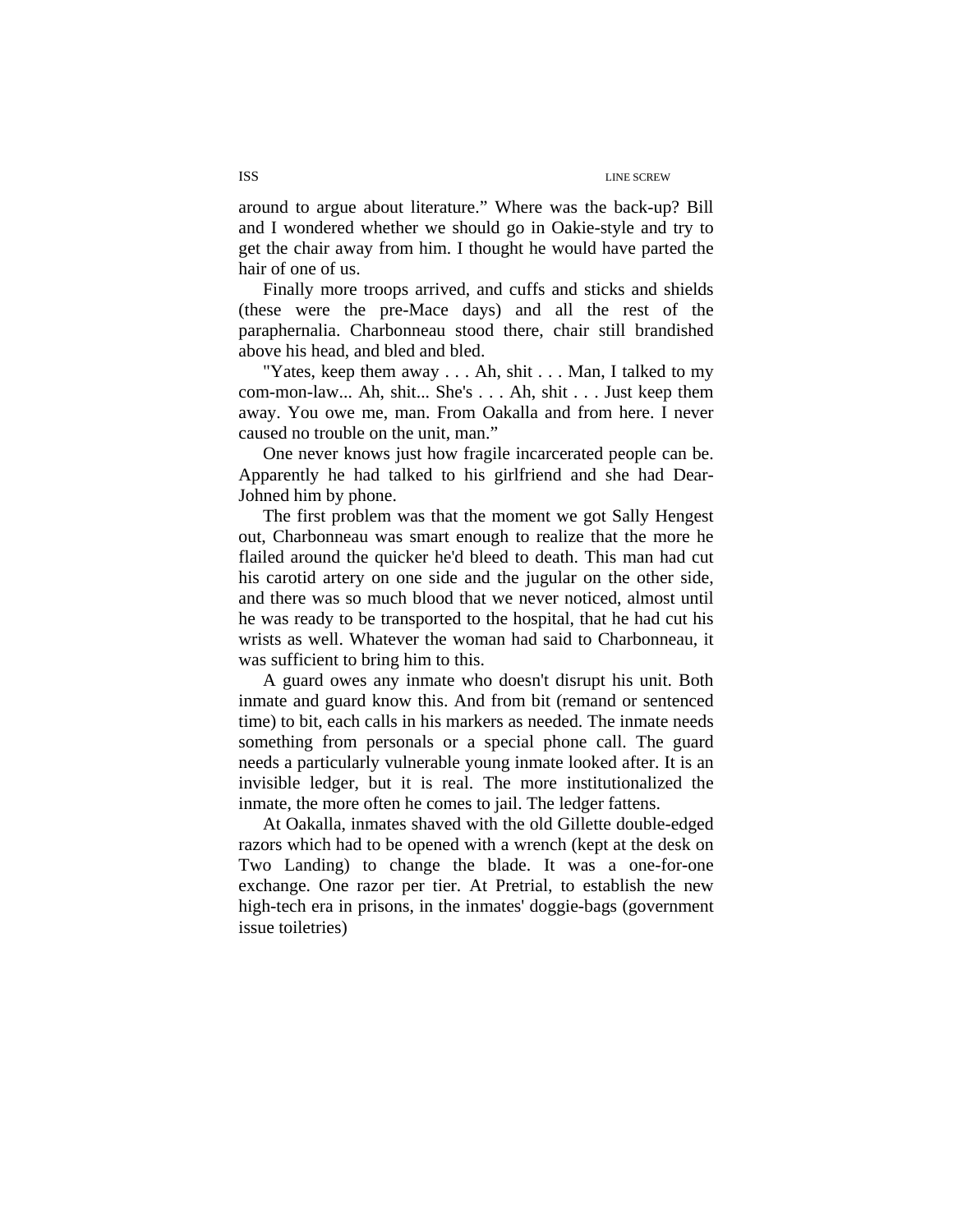#### CONDITION YELLOW 189

they handed out Trac-Twos and Bics. With the aid of a cigarette lighter or matches, it was very easy to get the blade out and make a weapon out of it for purposes of homicide or to cut your own throat. Or to set up booby traps for guards when they came around to frisk the unit for drugs, weapons, or other contraband. There is nothing quite like running your fingers along a ledge and having three fingers laid open to the bone by a well-planted razorblade that has been Christ knows where. Once you get a little jailwisdom, you do not go in and frisk without gloves on and something like a toothbrush that you can run along that ledge in order to knock things off that you're not tall enough to see before you ever, ever, ever put your hand up there.

The hospital was the last unit finished at Pretrial and nobody had spent much time figuring out how it would be manned and what the security procedures would be. It was not even being used yet. As far as anyone knew. It was reasonable to have a nurse over there working on the set-up. It was not reasonable to have a prisoner over there with no security cover. This was a suicidal con's dream come true.

The beds were all very fancy. They could crank up at the foot or at the head and they could be nicely dismantled to make a miscellany of weapons. The commons area, like the main unit, had wall-to-wall carpeting. But there was a walkway of gleaming unscuffed linoleum around it that was white beyond white and highly polished, as well as new.

 By this time, everyone had arrived: the district director, the operations director, the director of program, S.C.O., tower P .O., and every guard in the tower. We had the doctor, we had the psychologist (who would have been interrupted from his usual description to the cons of his tennis game, his Italian shoes, and how much money would come into his hands should certain of his wife's relatives benevolently die), we had the psychiatrist (who also had a law degree and therefore doubled his money and doubled his fun). Everybody was stumbling over each other outside the room, but nobody was going in.

Before the helmets and shields could get through the door, Charbonneau chucked the chair and dove onto the bed, where he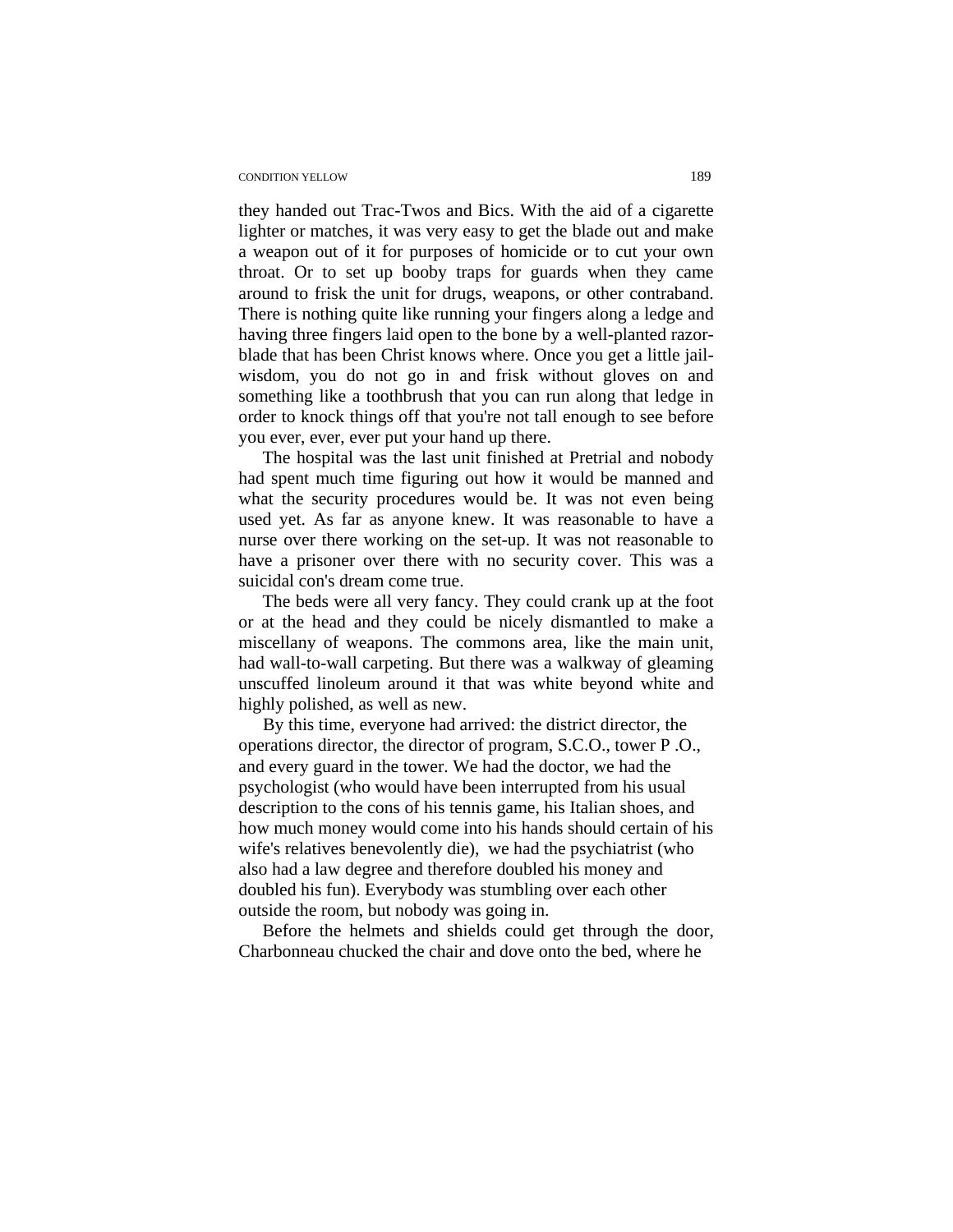correctly calculated that he could wedge himself very well. He hung onto the bars of the headboard and wound his feet through the bars of the footboard.

Although I had hunted and fished, and once even assisted with the slaughtering of a pig, and had to do with all manner of events involving death and blood, certain things came to me in this instance as though revelation. Blood just escaped from its human container is a very greasy liquid. When there is much blood, it has the consistency of hand-lotion.

Some of our largest and strongest guards were present. Some of them (mesomorphs) weighed in the vicinity of three hundred pounds and bench-pressed their own weight with ease. I can remember having Charbonneau's wrists in both my fists, attempting to hold them still, with hands over the top of my hands trying to add strength (hands bigger even than mine, and mine are big); there were hands covering his arms to the shoulder. But he was twisting his arms any way he wished, as though they were in a sleeve of ball-bearings, so lubricious was the on-flowing blood. And so plentiful.

He wagged his head from side to side as much as he could and he kicked his legs as much as he could and he used our strength against us to make his heart pump faster toward its last pump.

We soon acknowledged that, given where he was in the bed, despite that we were a veritable uniformed centipede, we simply could not restrain him with our strength or our weight, much less use other restraints. It was impossible.

Finally, someone with some common sense suggested that we attempt to get hands and feet free of headboard and footboard at once and carry him to the open area of the floor.

This was not easy, but we accomplished it. We lifted him from the bed, carried him, as he screamed in protest, past the doorframe (this took more than one try because he managed to brace himself against it) and laid him on the floor - on the very white and glistening linoleum floor.

Many things about this incident amazed me, certainly the great strength of a man as slight as Charbonneau. During the times I had him in jail, he had never seemed truly committed to anything, other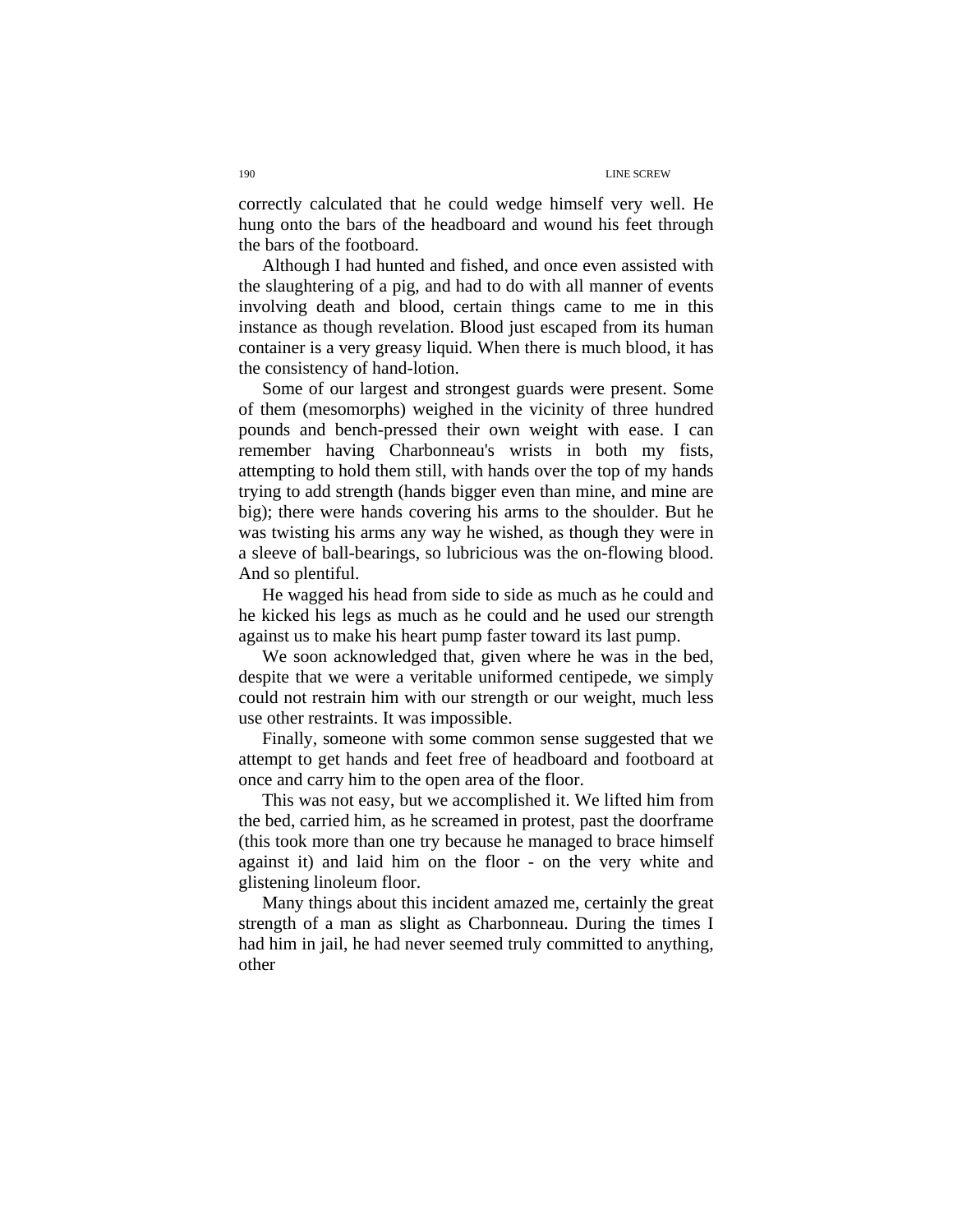#### CONDITION YELLOW 191

than an on-and-off relationship with this or that woman - there had been several in the time I had known him. But he was clearly committed to suicide. He was committed to his death as he had been committed to nothing in the twenty-five years of his life.

Once we had him on the white linoleum, we managed to get a pair of damnable Australian cuffs on him (Pretrial had to have a try at these newfangled cuffs, which were very difficult to get on and get off). The wounds he had inflicted on his jugular and his carotid seemed not to hurt him at all; yet, although the cuffs were on only just tight enough to restrain him, he complained of the great pain of the cuffs.

Although many of us from Oakalla had dealt with attempted suicides and successful suicides there, here in this new setting we looked to the medical staff to tell us the proper thing to do. Had we been without medical staff - as we were at every moment of crisis I can remember at Oakie - we might have been more effective and relied on our own training and common sense. The medical people simply argued among themselves. Finally it was decided - or someone simply ducked into hospital control and emerged with them - to apply some gauze pads.

It fell to me to steady his head between my knees while others restricted his torso and legs to prevent movement as much as possible, mostly with the use of weight rather than strength. We were being fairly successful. I was steadying his head with my knees and hands when the doctor handed me some pads and told me to apply direct pressure. It is a very strange feeling to have your fingers two knuckles deep in a wound, and stranger still to learn how very hot blood is inside the body.

All the time I was holding George's head, he was staring up into my eyes. Each of us looked at the other as though standing upsidedown, with eye contact the only place to look. He was pleading that I let him go. I explained that I couldn't do that for reasons of duty that he knew perfectly well, having been to jail as often as he had. This discussion and direct pressure did not stop his bleeding, nor did it stop me executing my duty to prevent his death. Amid the great confusion, someone had called an ambulance, paramedics, and the trauma team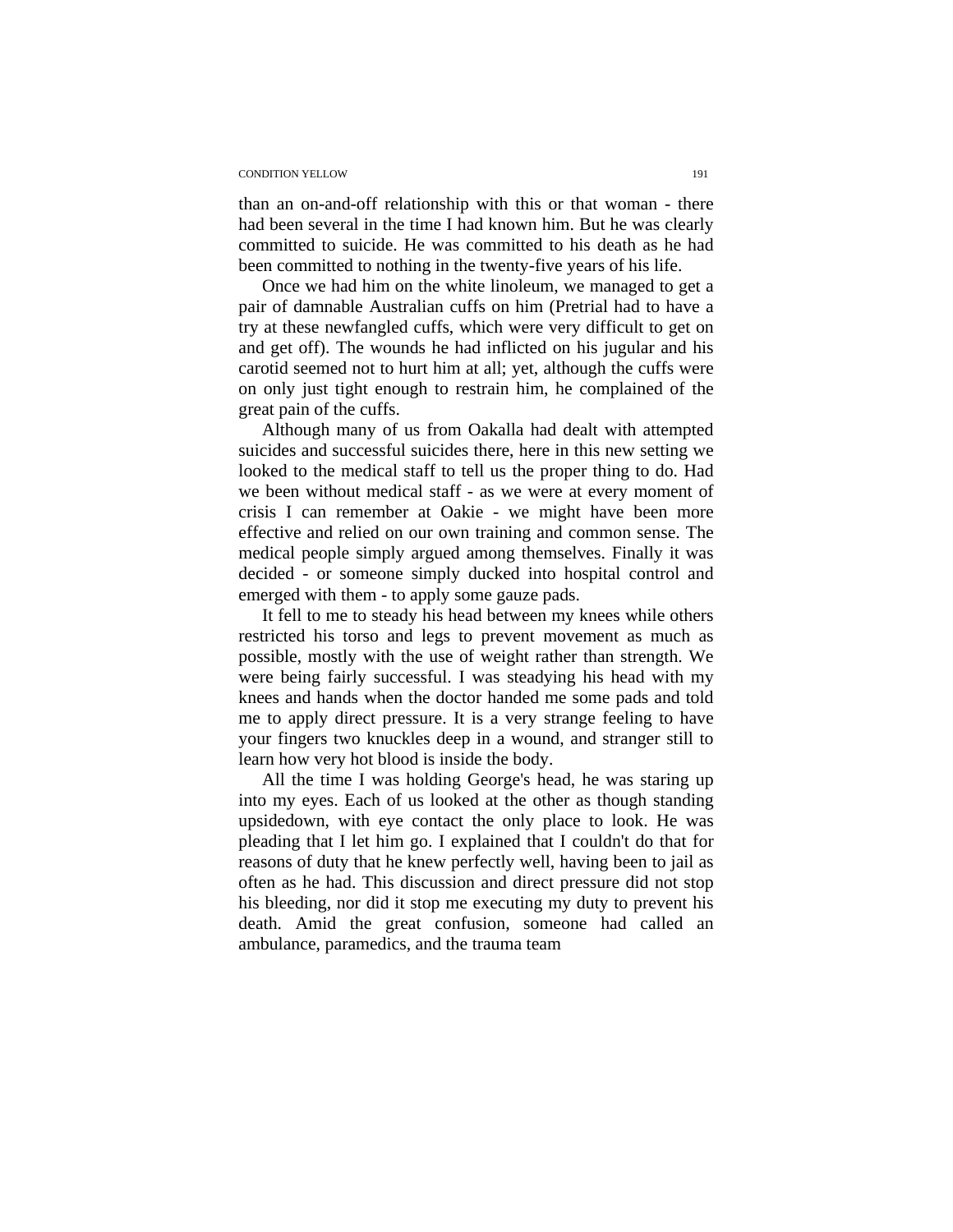of the Vancouver Fire Department, all of whom went into huddle after they arrived to decide who was going to do what.

This sticks with me: the incredible inkblot-like pool of blood which appeared behind George's head like a black halo, the blood very, very dark violet against the spotless, white linoleum - the darker because it adhered to the smooth surface of the floor and had more surface cohesion of its own and, therefore, was deeper than it might have been otherwise. The floor near the head was not full of droplets or splatters, just one large, dark blot that expanded in high contrast against the white linoleum, its edges very sharply defined. It began to eliminate the shape of his head with its dark hair, and I was left only with his eyes staring into mine, making the same request long after his verbal pleading and his attempts at violent motion had ceased.

He was becoming weak and somewhat faint. He was bundled up by the various uniformed people and taken off to the hospital. A door closed. We were all left standing and sitting and kneeling more or less in the positions that we had been doing what we had been doing in. We were looking blankly at one another and then at ourselves with our three or four different kinds of medical and security uniforms ruined by the copious blood. We were suddenly very aware of the blood as a thing in itself rather than something that related to an emergency, and then as wet memory turning cold, but sufficient to replay again and again in our minds what had just transpired.

I don't know how long we stood there and milled around not saying very much because the actions had said all there was to be said. It was the end of morning shift and there was nothing much to do except wash, change clothes, and go home. As the prison began to put itself back together, someone of high rank, entirely arbitrarily, ordered that we throw away the uniforms that we had been wearing and not attempt to have them dry-cleaned.

Someone asked, "Even the shoes?"

"Affirmative."

I stood at the sink and rinsed off the blood. I rinsed it off my hands, my face; it had splattered on my glasses, in my hair, in my mouth. I had never liked the taste of my own blood when I had cut myself and always marvelled a little at people who sucked on their fingers when they cut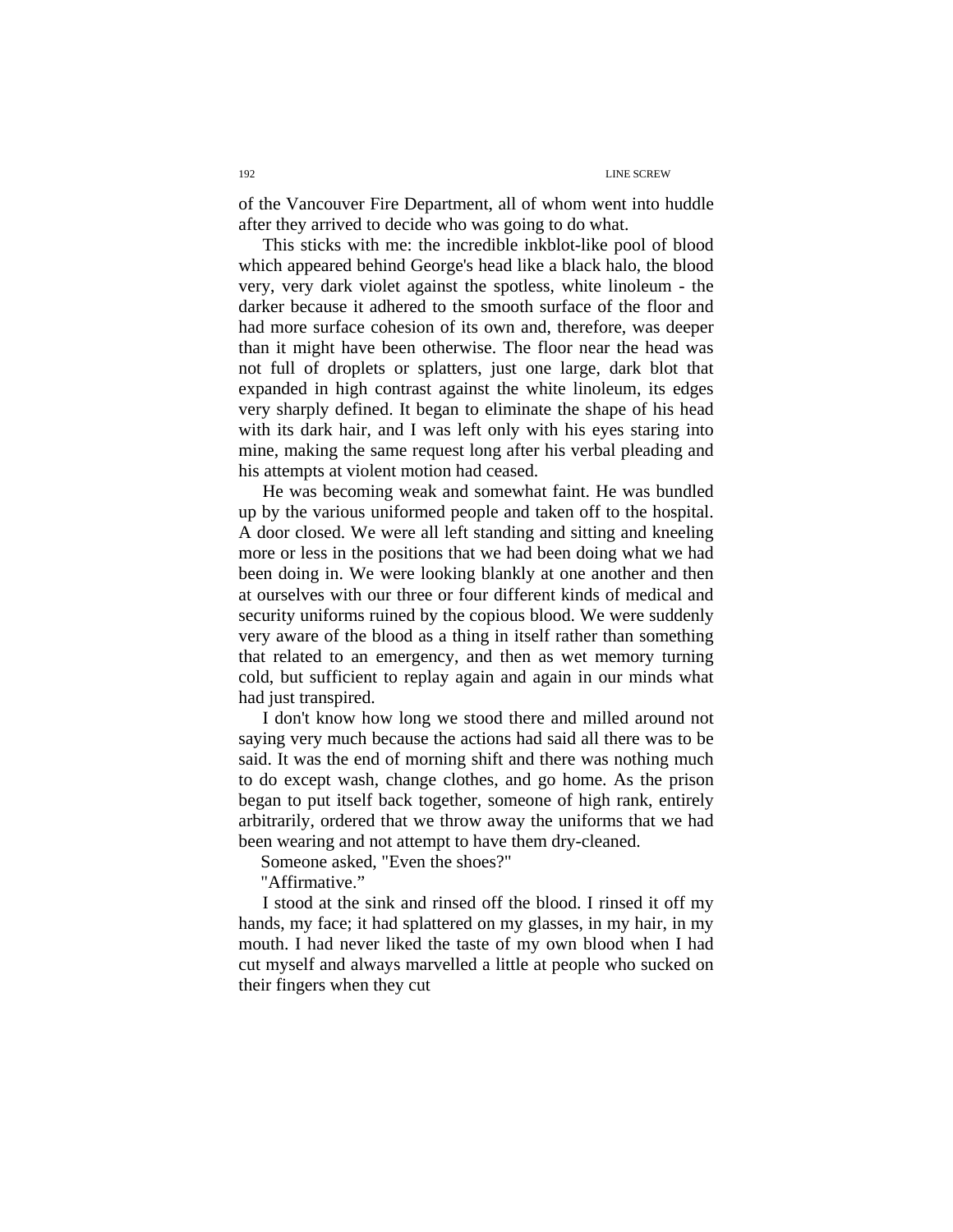#### CONDITION YELLOW 193

them. In the urgency of the situation, I don't believe the taste of the blood registered that day.

It seemed to take a long time to get dressed. Before I could get out of the men's locker-room, someone came in and said we had to report to the boardroom before going home. Someone else pointed out that the overtime was rolling. I finished getting rid of the blood except for the bits around the cuticle and under the nails and went to the boardroom. Not everyone who had participated was there; doubtless some had got away early.

S.C.O. Percy Deverell was there conducting what was later to be called a "debriefing." He spoke about what a wonderful job we had done. The incident was discussed and critiqued, but I have no idea whether anyone "unloaded" anything - and "unloading" is the point of debriefing. (If a debriefing is a buffer against trauma, I don't know that it works.)

As the debriefing proceeded, the prison received a call from Vancouver General Hospital, where Charbonneau had been transported. One doctor and most of the medical staff were still in the building. The hospital informed us of good news. We had saved his life with perhaps a two-minute margin. None of us was so ingenuous as to receive this news as due to anything but brute luck.

The hospital informed us of bad news. The prisoner had hepatitis B. But the hospital did not tell us what to do in view of this fact.

People began to group into little clumps and argue about appropriate action. One clump decided to go off to Vancouver General Hospital and speak to experts there. Another chose to go to St. Paul's Hospital. By this time, I was convinced that no one had any idea what to do about anything.

Our own staff physician said, "Oh, I don't think there's anything to worry about, unless you have a break in the skin; I'm going home and just take a shower." This did not make a whole lot of sense to me, knowing that blood had gone up my nose and into my mouth. If one had a tiny cut, say a paper cut, who would know if there was a break in the skin?

I went to the telephone and called my own doctor. I was sufficiently rude to the receptionist, who told me he was busy with a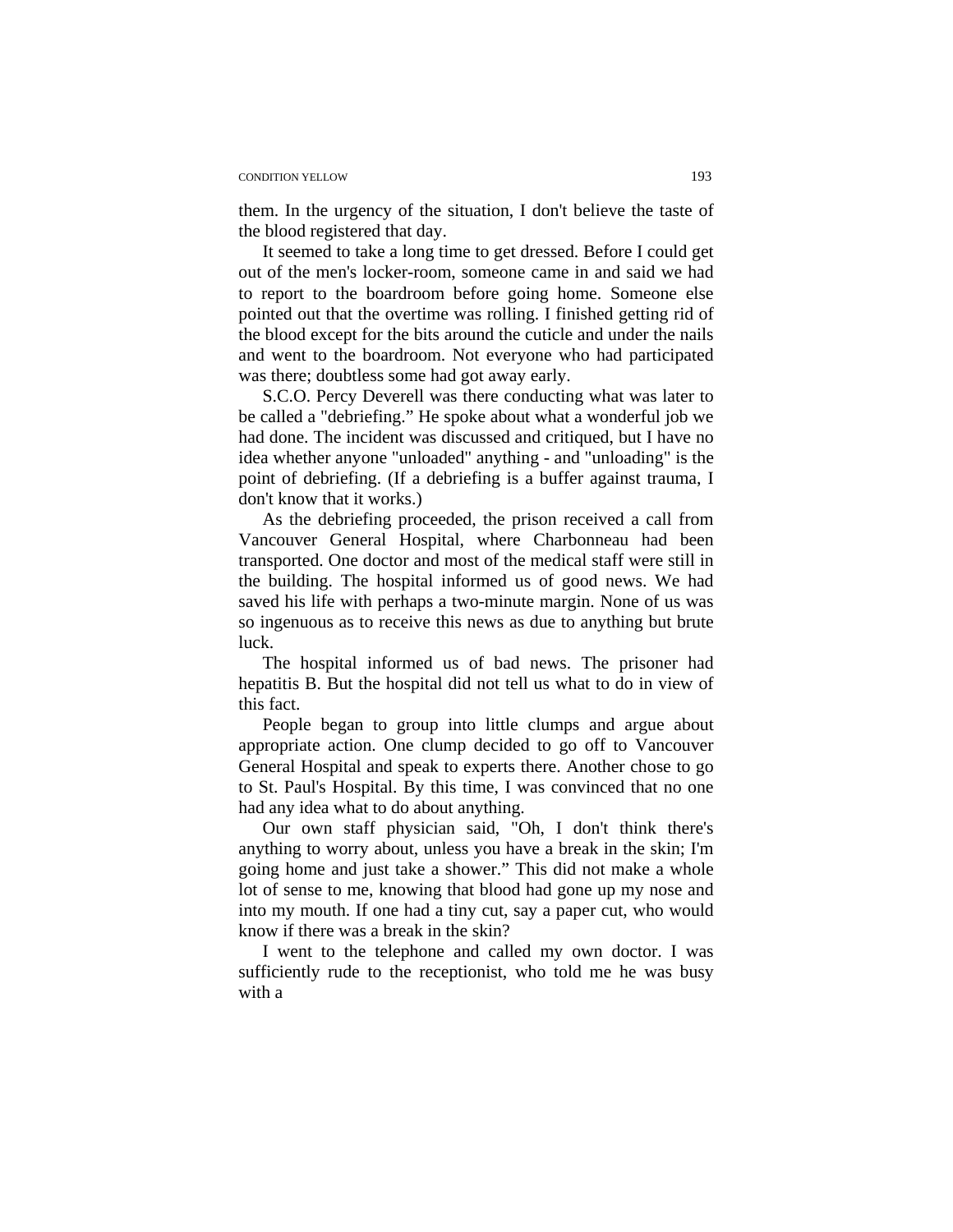patient, to get her to put him on the phone. I explained to him about the confusion, and he said that the rest of them could do whatever they wanted to do, but I was to do as follows: "Bring your ass out here to Burnaby. I'm going to stab it with a syringe full of gamma globulin." I did. And he did. Then he sent me home.

I stepped under the shower at about 1800 hours. When I came out of the shower I lay across the bed, intending only a nap. I didn't wake until time for work the next morning.

When I arrived, the first thing I heard was that Charbonneau, in the middle of the night, with two maximum guards present, long after the stitches, transfusions, and sedation had all been administered, managed to get his hands sufficiently free to tear at the stitches and set himself haemorrhaging again. This too was thwarted.

The last time I heard of him he had gone off to a federal institution. He never returned to Vancouver Pretrial, but by then he was already convicted. Working in records, I could have pulled him up on the computer at any time and learned his whereabouts. I never did. Something in me was determined that it was none of my business where he had been sent or whether his Corrections Services in number had been cancelled or reassigned because he was dead.

A couple of months later, when I was visiting a friend in Toronto, we were speaking of a mutual friend who had attempted suicide repeatedly when I pulled this story out of the deck and told it for the first time. When I began, I found I was no longer sitting, but pacing up and down the living room, swallowing frequently and pausing because of nausea, and my eyes kept welling up.

By this time I had been in corrections long enough that I had seen many people as bloody as this person was. I had seen them shot. I had seen them dead lying on bunks and floors in pools of their own blood. I had helped take them down from having ripped themselves to shreds on concertina wire during escape attempts. I'd never had any problem (with the possible exception of my first encounter with a stringer) discussing these events with other guards or nurses or whomever. But I had never talked about Charbonneau.

This was probably the first time in my experience in corrections that I realized that certain occurrences go to places where the intellect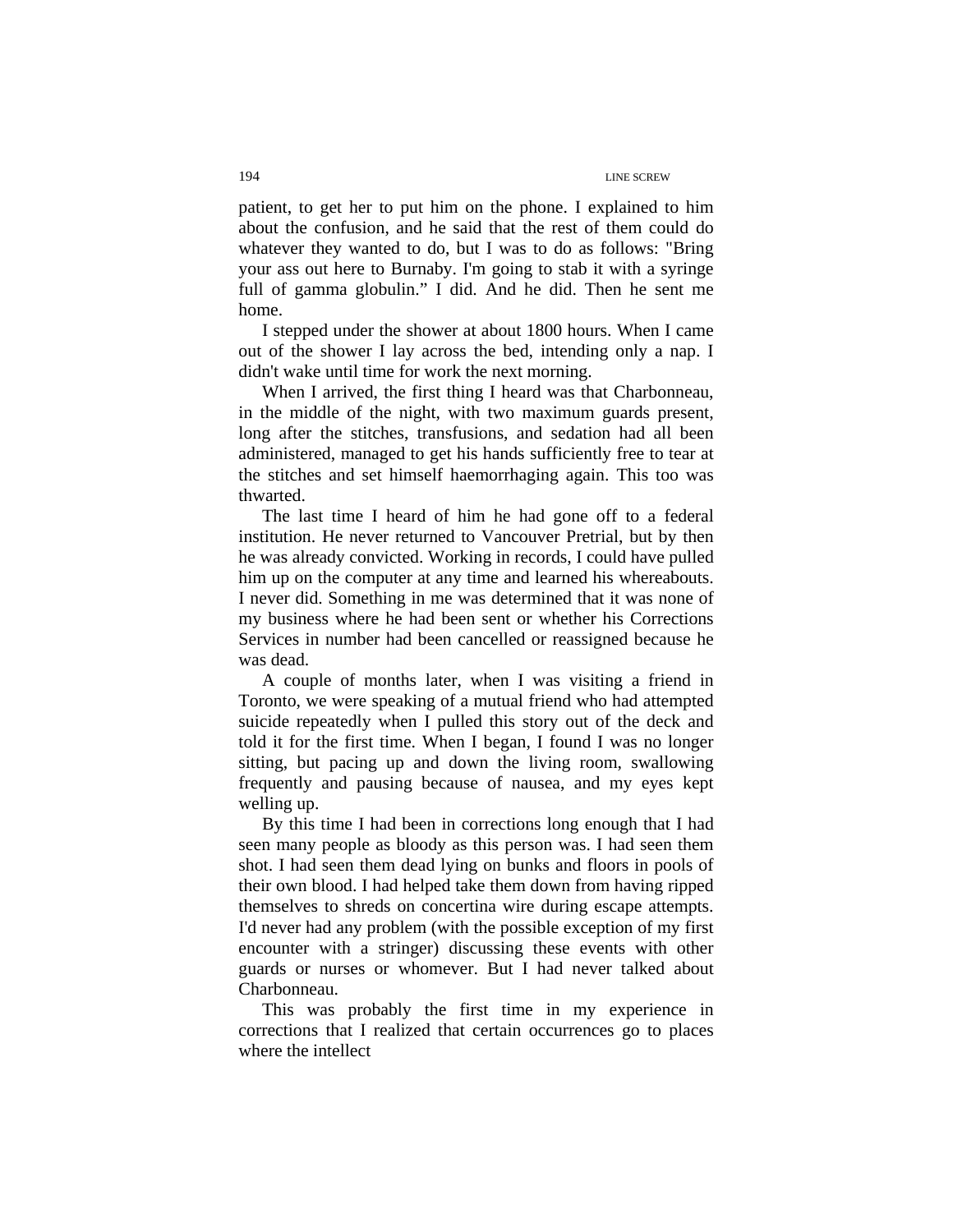#### CONDITION YELLOW 195

cannot pry them out, clean them, and neutralize them. When I trained at the Justice Institute, I not only read *Adaptation Syndrome* by Hans Selye (the world's leading - and, incidentally, Canadian -authority on critical incident stress), I also followed up with more reading from the bibliography. And my years of dealing with emergencies had proved to me that I was mentally prepared (and had been commended for it) for thinking clearly in high-pressure situations and walling off things deleterious to my mental health. And yet, here, three thousand miles from where it had happened, simply giving the barest details of the anecdote, I was losing control of myself. And it had nothing to do with my fondness for this particular inmate. One tends to be fonder of inmates who do not cause trouble than of those who do.

Charbonneau was not special. He was familiar. He was not a problem. I had seen others with whom I had probably more in common take their lives. I had known plenty of writers with whom I had much in common attempt and commit suicide.

I'm not sure to this day why I was unable to control myself in telling that story.

Or looked at another way: why I *was* able to control myself.

I did not burst into tears. I did not throw up on my friend's rug. And I did finish telling the story.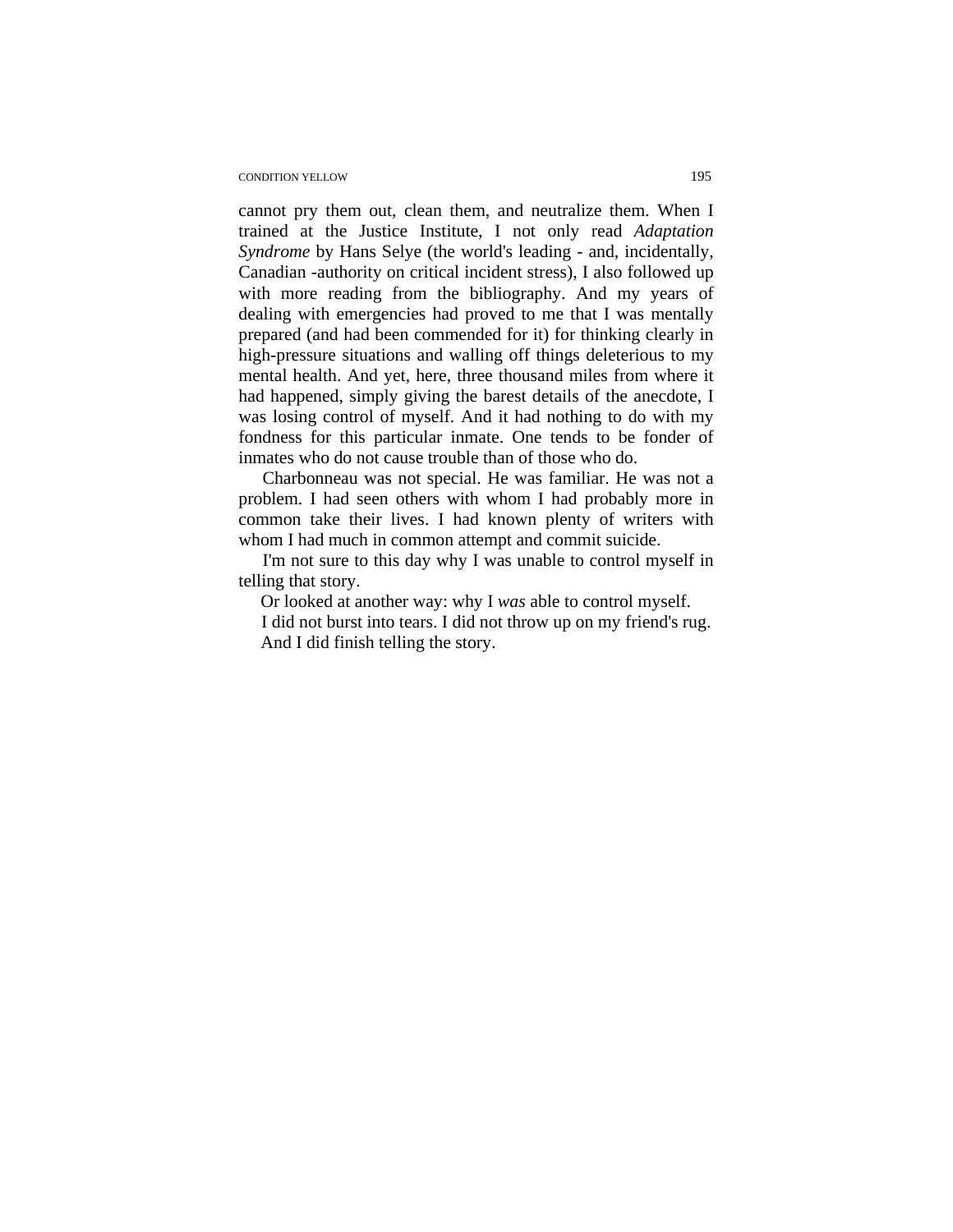### High-Tech Fleas

*The economic and technological triumphs of the past few years have not solved as many problems as we thought they would, and, in fact, have brought us new problems we did not foresee.*  - Henry Ford II

SHORTLY after Pretrial opened, the Most High of the Most High happened to step into an elevator when a rookie was doing his first hour or two of training during one of the busiest periods of the day. The poor rookie-in-training in Control managed to get the door of the elevator open and the Most High of the Most High entered. It happened that the experienced guard beside him, while a very good Control officer, was a piss-poor teacher and had very little patience during busy times - especially with those in training who couldn't monkey-see, monkey-do instantly and remember it forever.

The Most High of the Most High spent fifteen or twenty minutes in the elevator, pressing and pressing the button. Every now and then the kid would answer "Control." The Most High would order him to take him to this or that floor and open the door. The kid would get him to the floor, then lights would go off all over the place and he wouldn't remember to open the door.

When finally released at the Control level, the Most High of the Most High demanded access to Control, ordered the kid into the elevator and trapped him in there for an hour. The Great Presence perhaps felt better after this exercise, but it likely didn't teach the kid simple procedure: when you hit the button to move an elevator, you

196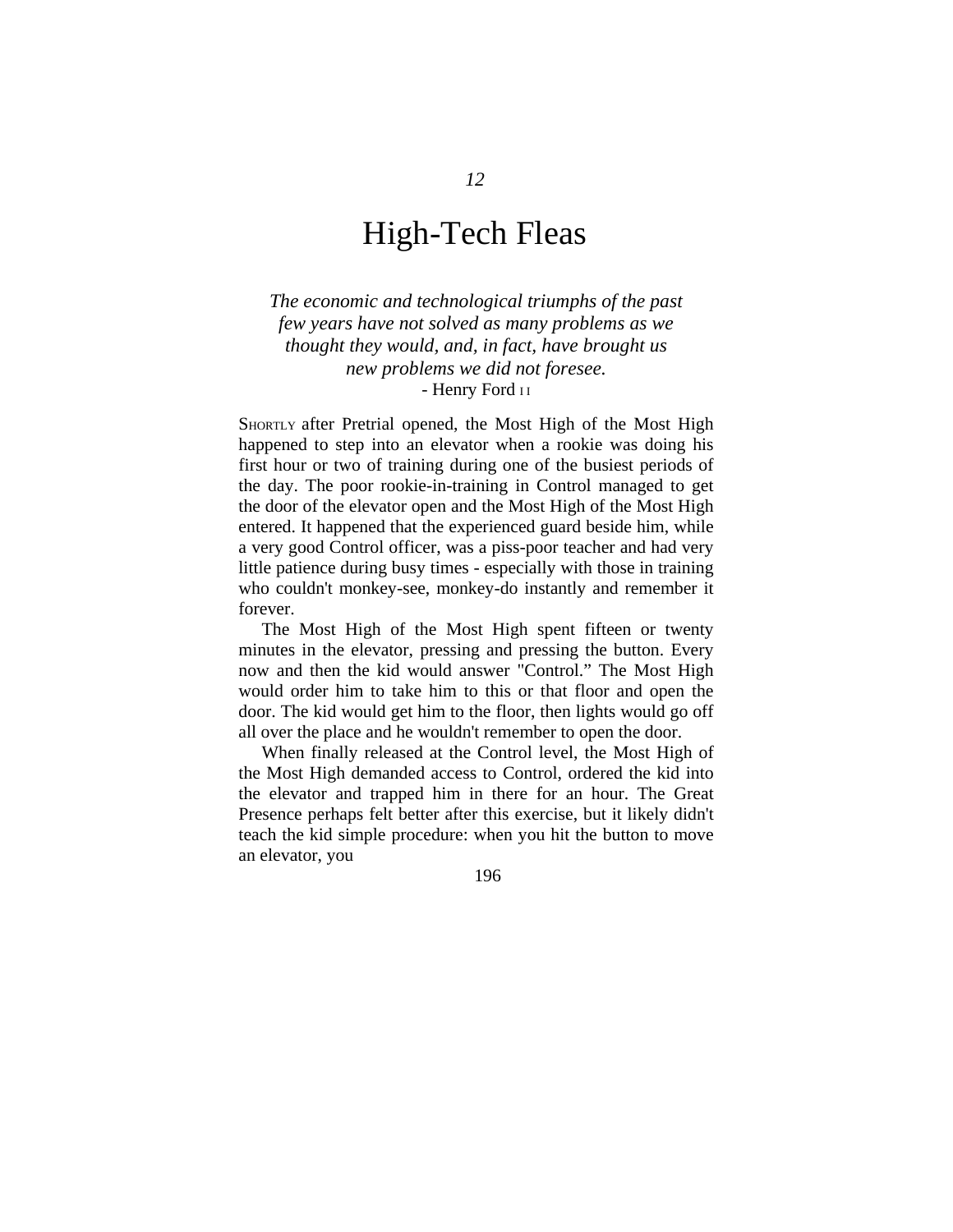#### HIGH-TECH FLEAS 197

keep your hand on the button; it is a physical reminder that there is someone in there and he is to be let out after you check the landing monitor to determine it is safe to do so.

A couple of incidents indicate the degree of discomfort those of us from Oakie had with the newfangled weapons and electronic security.

"Mister Yates, this is Acting Principal Officer James Larabee. We require your assistance with two gentlemen from Two North. The moment the doors was cracked, they came out like they was at Caesar's Palace and tried to go fifteen rounds. I'm bringin' them up to your loving care until Warden's Court."

"Bring the first one up."

"Comin' up."

I plunked down the phone and turned to my shift back-up in segregation, Raymond Nicholson, who was shining his shoes. It was 0700. I had just arrived, and had yet to put mine on. "Jimmy Larabee is bringing up a couple of scrappers." I checked the board. "Let's put one in seven and the other across the commons in eleven. I don't want a screaming match."

Nicholson nodded, took the flat, and popped the doors manually to check the cells, marching across the common area to the beat of a drummer only he could hear.

Per procedure, Jimmy looked in the glass of Segregation Control before radioing for Central Control to crack the door to Six North. I nodded. Then I went out with Nicholson still in Seg Control. I took custody of the con and Jimmy changed places with Nicholson to oversee the frisking and lock-up of the prisoner.

No one transfers into seg without a skin frisk. Mandatory procedure. I removed the cuffs and requested that the scrapper remove his clothing, which Mr. Nicholson would examine closely item by item.

The kid - taller than either of us and skinny - erupted into invective. "You fucking perverts. I'm not taking off my clothes. Fuck you." I was sleepy and not at all in the mood.

He looked at me and the colour of my hair. "Fuck you, you old prick. I know Tae Kwon-Do." I glanced back at Jimmy and gave him a bored look. Jimmy was expressionless, holding his P .O. clipboard in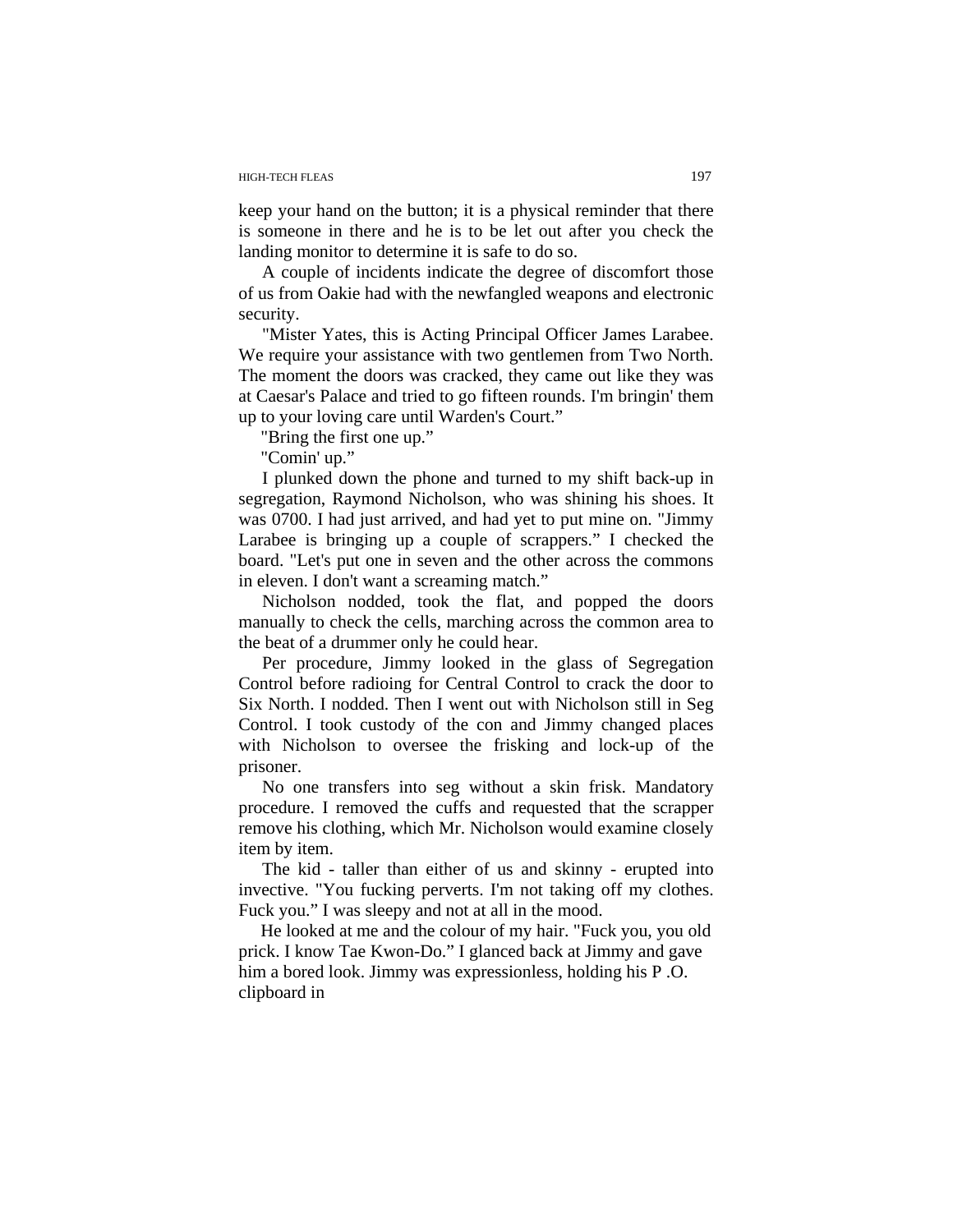one hand and the radio and the Seg Control body-alarm in the other. Beside him was the red phone, an emergency hotline straight from Seg Control to Central Control which had a blastingly loud and unique ring. On the wall, not two feet away, was the intercom with its prominent red button. Hit it and Central Control would answer. By radio, by body-alarm, by hotline, Mr. Larabee might launch a Condition Yellow or call for "back-up on the double."

The Segregation Control idea is not bad in that those inside it are completely safe physically. But it's very bad in that it is as soundproof as Central Control. But Central Control has an intercom between elevator lobbies and inside. Seg Control does not (a little more costshaving, I guess). The kid was dancing and working himself up and making volumes of white noise out of which all I could hear was "Tae Kwon-Do . . . Old prick... Tae Kwon-Do . . . Old prick." His shoulderlength locks were bouncing around as he danced. Finally, he grabbed a stance and started some kind of martial-arts manoeuvre. There was an arborite table nearby and four chairs. On this table we piled clothing after each article had been searched.

I pretended to turn away in disgust from the martial-arts hero, then whirled and grabbed his long hair in both hands and shot him across the arborite table, knocking it over and the four chairs to the winds. Before he could regain his feet, I grabbed his hair again and placed his Adams' apple against the hard, sharp edge of the table. Nicholson had moved off to the side to spectate, as was Nicholson's habit. "Nicholson, get the fucking shoes and pants, you asshole," I growled. Nicholson took his time because the kid was trying to kick his face off, and every time he felt Nicholson messing with his laces he yanked the foot away. Nicholson was on his hands and knees like a mustachioed terrier racing from one foot to the other. The kid was not overly muscular, but his adrenalin was off the top of the scale. He didn't seem to feel the bite of the table. Nicholson was getting nowhere with the shoes and the pants and I was tiring. If he got loose, this idiot was going to grab a chair and destroy the place -us first.

I was looking straight through the glass at Jimmy. He was watching, absolutely transfixed. I began mouthing "Back-up . . . Back-up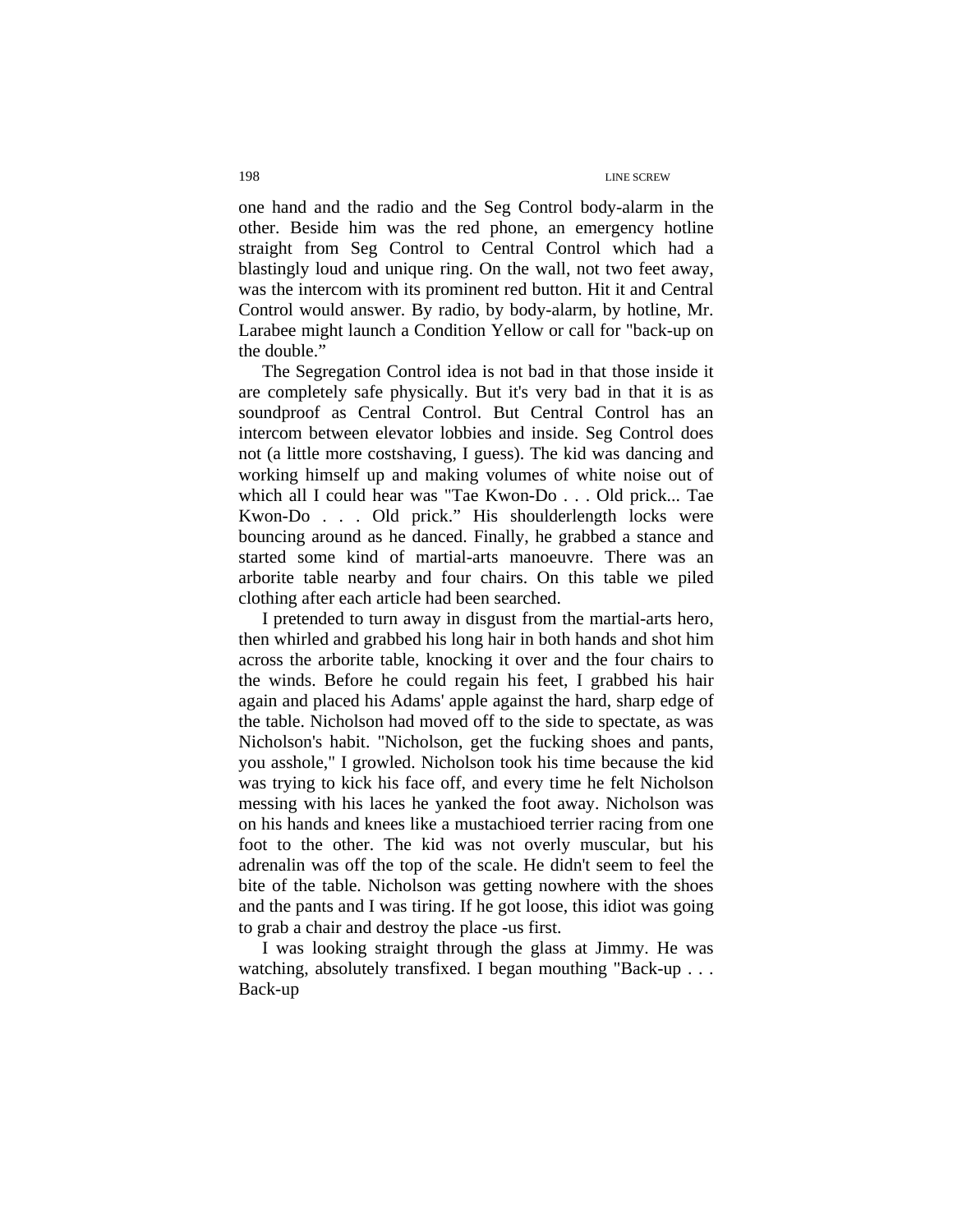#### HIGH-TECH FLEAS 199

. . . Back-up." I could feel my grip slipping on the kid's hair and he was trying to get a solid karate punch at my nuts. He was pounding hell out of my thighs. I was getting nowhere with the attempt to have the delegate from Trinidad read my lips. I tried ESP: "Jimmy, for fuck's sake, hit the alarm and get some people in here. Pick up the fucking red phone [you didn't have to dial it, just picking it up set it off in Central Control]. Squeeze the button on the radio and tell them Condition Yellow." Finally, Jimmy came out of his hypnotic state. I grabbed a tighter hold. Damn, I was getting the shit punched out of my body below the waist, but thankfully not the target (my right thigh and hip were black and blue for two weeks).

I couldn't believe my eyes. With all that emergency shit to hand, Jimmy was so stupefied by the electronic possibilities and dazed by the spectacle through the glass that he reached down and grabbed the *black* phone and began dialling. He listened and hung up. It was busy. This was a bright man but, under pressure, he simply could not bend his mind around the options before him. He dialled again. Then hung up again. I was losing it, and Nicholson had given up on the shoes and was standing off to the side again looking bewildered. Jimmy dialled again, and this time I could see his mouth moving.

"Condition Yellow, Six North! Condition Yellow, Six North!" Decibels leapt from operations seventy to emergency ninety. Wade was security on the opposing unit, the hospital; he was first man in the unit door. He was huge. The two of us put the wildman on the floor and sat on him until the rest of the staff arrived, at which time we manhandled his clothing off. When told to bend over and spread his cheeks, he looked around at the twenty or so screws around him and did so.

My thigh hurt like hell.

I took him by the collar and marched him into his cell. He hadn't said a word since the herd had flooded through the door. I started out the door to lock it.

He yelled, "You old prick..." and launched some kind of a round-house Bruce Lee kick at me. Not much talent, this guy. As his leg came around, I grabbed his ankle, and charley-horsed his thigh muscle hard with my right, then dumped him on his bunk on his head.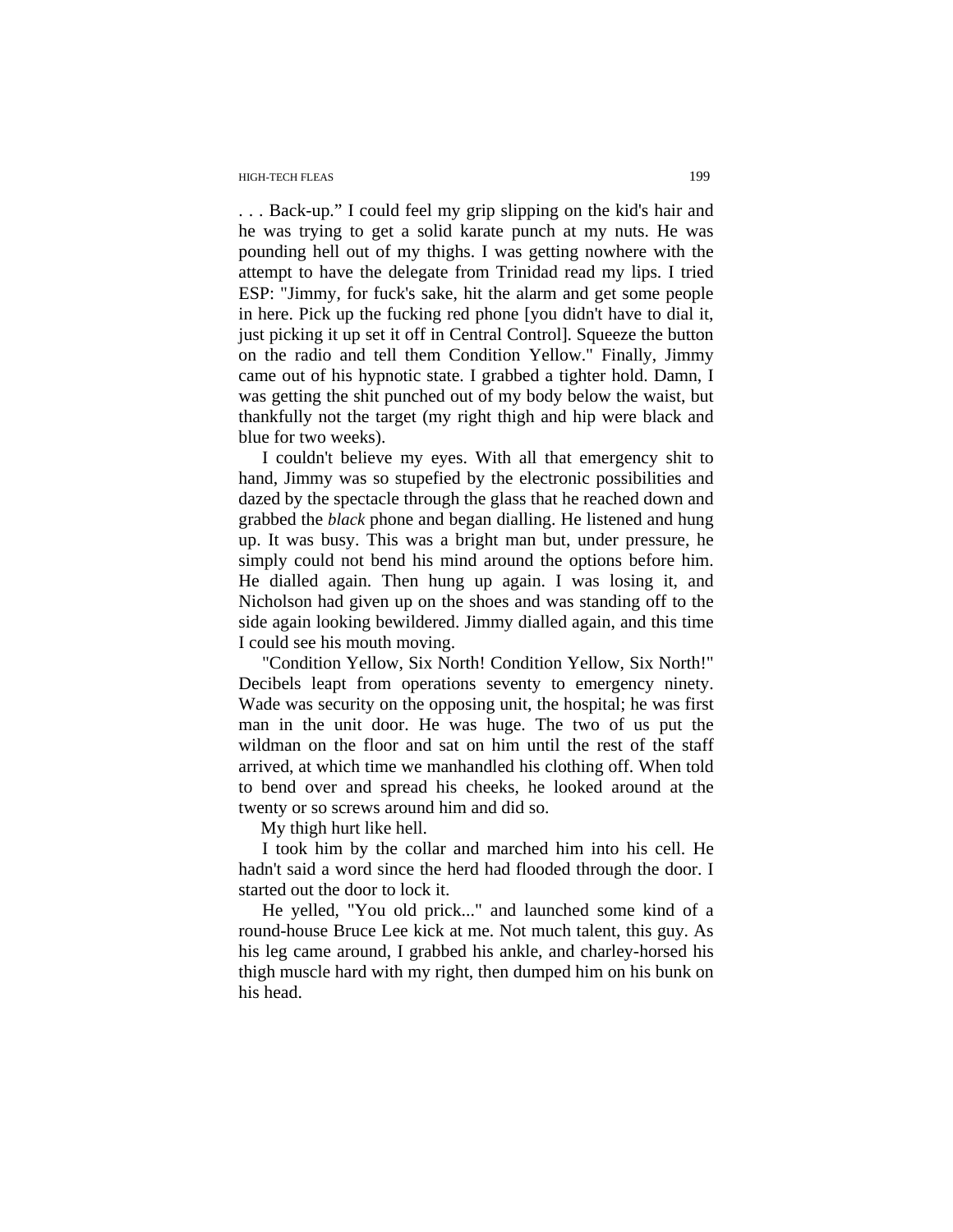He was rubbing his thigh muscle and looking, for the first time, a little intimidated.

"Enough with the `old prick' shit. Can you dig it?"

"Yes - yessir."

I went out and locked him down. I was wiped. I went into Control and sat down to take inventory of my corporal damage. Jimmy was still standing there. I said, "Mister Larabee, kindly hold some staff back and process your other fighter. I'm gonna sit here and lick my wounds."

He did and they did. Jimmy knew exactly - afterward - what he should have done. I didn't bite his ass off for getting me hammered up. We'd worked the Old West together and he had been one of my training officers. And, very important, he was the only person in the branch who collected my books.

With both cons as quiet as the rest of the unit, we settled in for the shift. I did tell Nicholson that as a guard, he was a great usedcar salesman.

No more than half an hour after I locked down the Tae Kwon-Do Kid, he was at his window and knocking on the door. I took the flat for the slot where you slide in trays and gimped over to his door and unlocked the steel flap.

"Sir?"

"It's Yates. Read the tit-tag."

"Mr. Yates, I want to apologize. I was really mad as hell but I wasn't mad at you. I had no call to take it out on you..."

"Yeah, I know. Apology accepted. You okay?"

"My leg hurts."

"Christ, I hope so. You want the nurse to have a look?"

"No, just a charley horse."

"Walk around in the cell and exercise it. It'll go away."

The kid was so well behaved (he pulled thirty days in seg for fighting and causing a Condition Yellow), I made him the segregation cleaner.

Good kid. Lousy martial artist.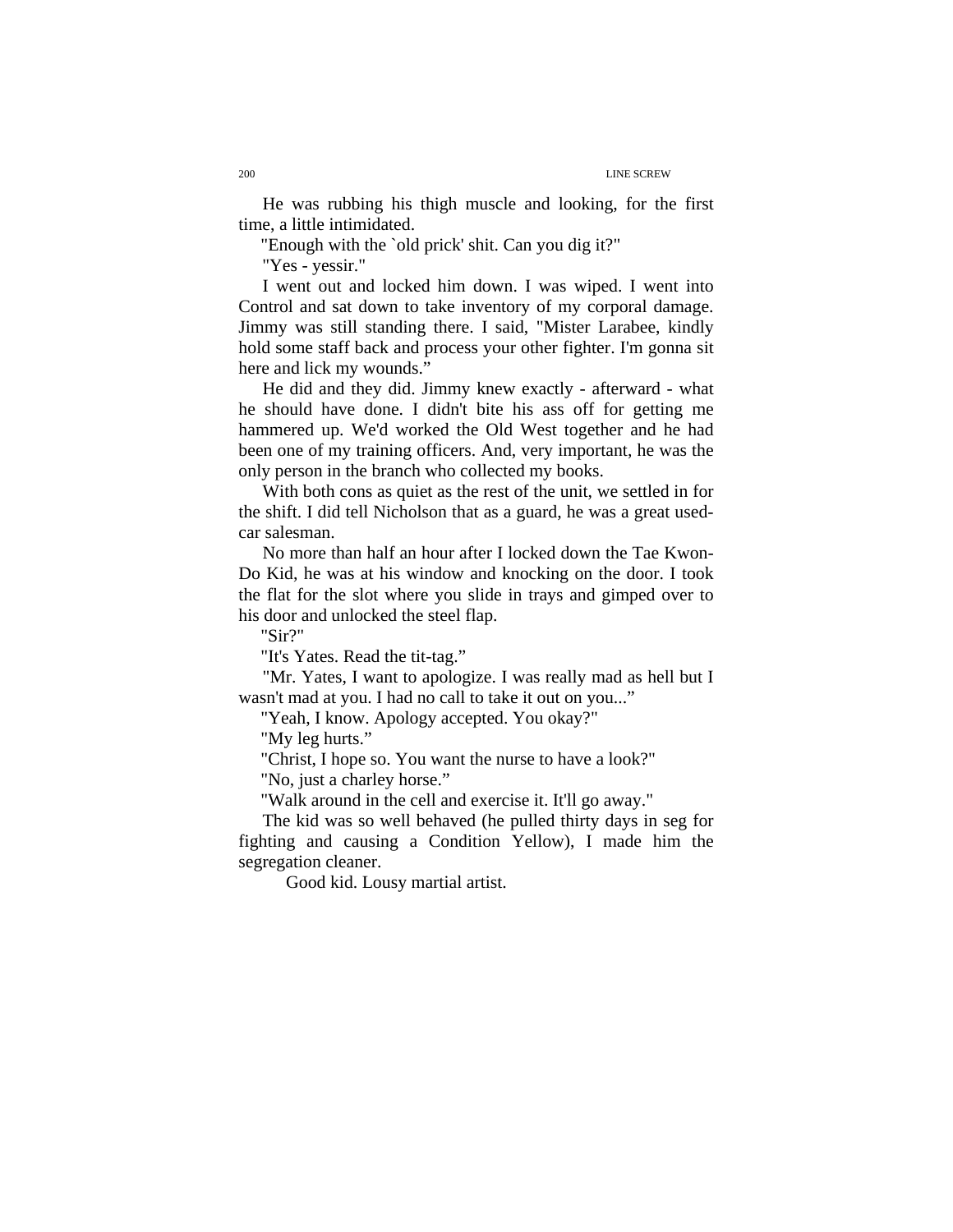#### HIGH-TECH FLEAS 201

Pretrial is famous for buying any kind of security toy that a salesman with snakeskin underwear and alligator shoes drags through the door and waves under the noses of the Most High.

The bane of our existence was the body-alarm, which we called a beeper. A beeper is a small - slightly larger than your average pager -battery-driven deely-bob that hangs on your belt with your keys and other crap that drags the waist of your pants down to the crack of your ass. Early in my employment at Pretrial, my beeper was inadvertently the cause of a "Condition Brown," a mishap that happened to staff on many occasions thereafter.

Each unit was assigned a beeper. When you came on shift, you picked up your beeper with your keys at Control. Before entering your unit at the beginning of a shift, you did a beeper check. If you were working Five North that day and were in the gym with your cons and happened to whack your beeper against something, the sonofabitch would go off, a light would flash in Control, "Condition Yellow, Five North" would come over at ninety decibels, and every line screw and brass in the building belted for Five North, which was empty. Usually a beeper malfunction was the result of a Condition Brown, which occurs in the latrine.

Like this:

I entered the can in my staff-station, dropped my pants (carefully, so as not to acquire trouser wrinkles and get written up), and struck Rodin's *The Thinker* pose. Suddenly, sitting there on the throne, I felt a tremor like an adolescent earthquake. Then I heard the unmistakable sound of many joint shoes pounding around the elevator lobby. And voices - but I couldn't make out a word.

I completed my mission, composed myself sartorially in the manner befitting a Vancouver Pretrial Services Centre officer (I verified this in the ample mirror) and emerged from the staff washroom. I was going to sit down and make entries in my files, but there seemed to be the sound of a political rally going on in my unit. I looked out the door. The door to my unit was open. Better check it out. There were more line staff and brass on the unit than cons. The cons were looking bewildered. The staff were maintaining paramilitary bearing while dashing in and out of every cell. I joined them to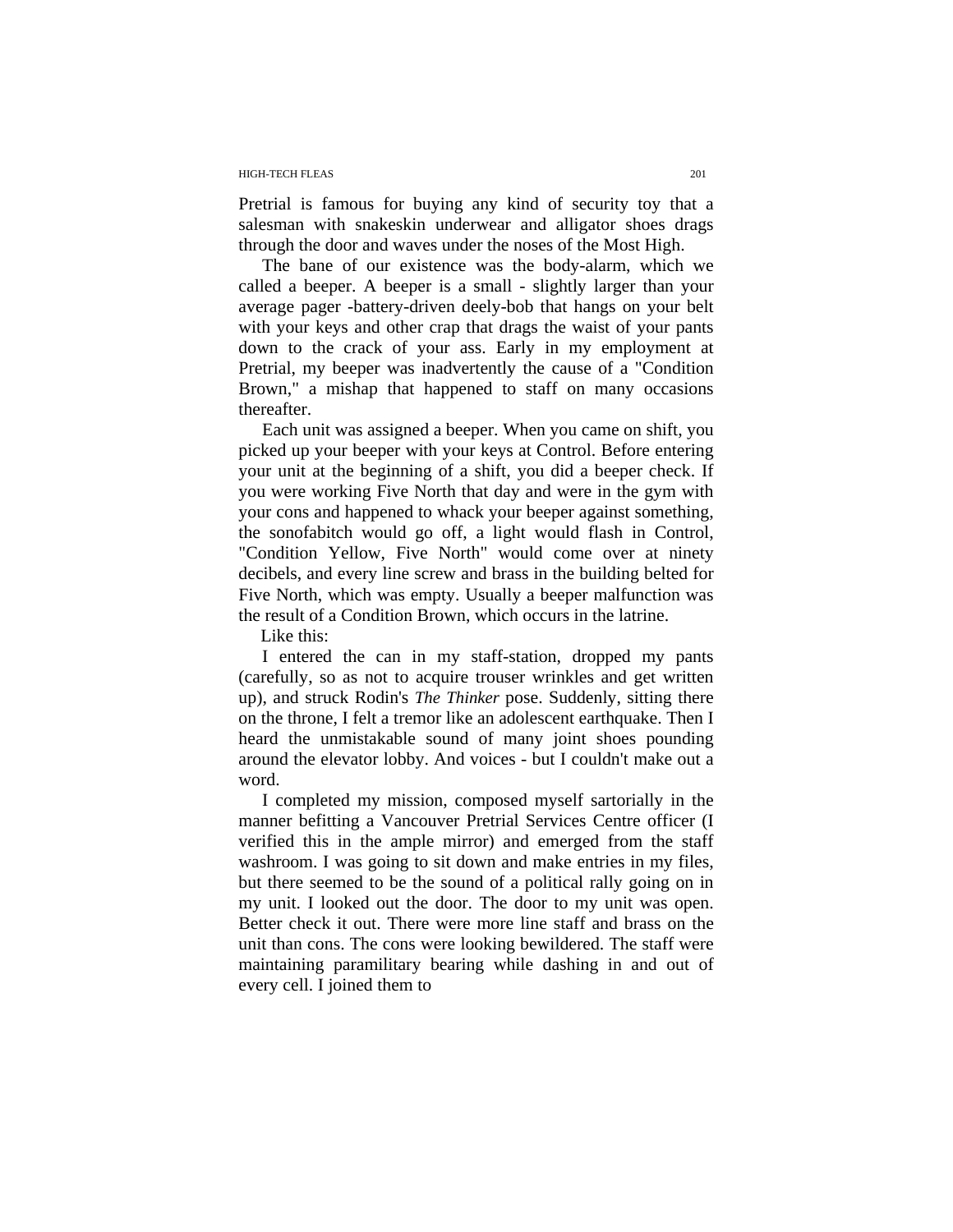help in the search. I turned to Larry Chambers and asked what was going on.

"Condition Yellow."

If I didn't call a Condition Yellow, who did? There was no closed-circuit TV on the unit. Or so I thought. You learn something every day. Larry asked me whose unit it was.

"Mine." By this time, I had an S.C.O. in my face.

"What's the problem here, Officer Yates?"

"Beats me. The tier's been mellow all shift." Everything had been turned topsy-turvy and the cons were cowering in corners of their rooms. The S.C.O. grabbed his radio. "Control, this is Two."

"I read you, Two."

"Can you confirm that the Condition Yellow came from Five North?"

"The light is on right in front of me."

"Roger, Two out."

"Control out." The radio protocol was very stiff at Pretrial.

With obvious disgust and impatience, the S.C.O. asked whether I had hit the body-alarm button by accident. The button is countersunk in the top of the contraption so that if you have large fingers, you have a hell of a time even finding it.

"Not a chance. Haven't had my hand near it since I put it on my belt at the top of the shift."

"If you heard the Condition Yellow and there wasn't a problem on your unit, why didn't you call Control and cancel?"

"Didn't hear it."

"Where were you?"

"As we marines say, I was in the head having a'hot Charlie."

"What?"

"In the fucking shiner."

"I see. Is there any chance that the alarm got jarred against the toilet or the floor?"

"Can't rule out the possibility, sir. I'm pretty careful of it even though we were told in training that the only way it could be activated was by hitting the button itself."

"I think we just discovered otherwise," said he with a look that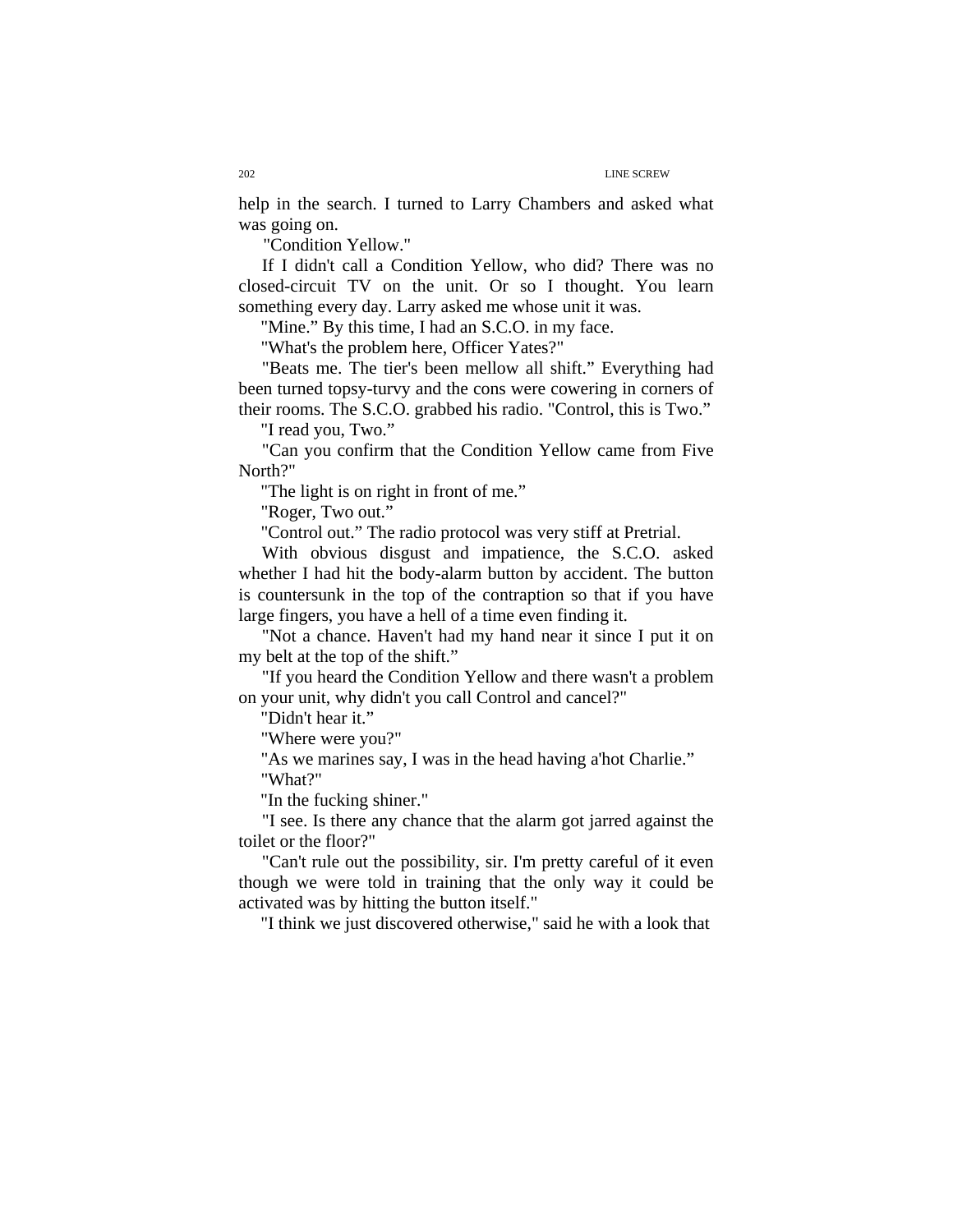#### HIGH-TECH FLEAS 203

said: Yates, you did it on purpose, you sonofabitch. He then ordered everyone back to his unit and scolded me for using Oakie language in the holy vertical jail.

Sometimes the damned nicad batteries of the body-alarms didn't charge properly. Sometimes they malfunctioned for reasons known to none, as happened to Officer Andy Tyabji. Poor Tyabji was doing his best to shed his image as an Oakie fuck-up. He knew there was fire *this* yo-yo tattooed on his ass. Until this incident, however, everyone at Pretrial was very impressed with his performance. Tyabii had Found It - a religious experience visited upon several Oakies. Pretrial had told Charlie Bessasson: we're going to take your best. Charlie agreed so long as they took his best *and his very worst.* Charlie may have fallen off the brewtruck and broken his leg as a line screw, but he had been around the bureaucratic block so many times as a warden that the *Neues Reich* at Pretrial knew better than to mess with him.

When the room doors to a unit are computered open, the locks turn quietly- unlike the unit entrance doors which ruin your hearing when they're unlocked - and all the doors swing open a few inches. The inhabitant comes out and pushes the door back. This is good news and bad news. This gives the officer a quick view of the contents of each room simply by walking around the unit. Also, if the unit tries to take him hostage, the guard can jump into a room and slam the locking door behind him, and hit his body-alarm. The bad news is that while the officer is off the unit, the cons can slam the door of a con they don't like with the con outside so that he has to ask the screw to crack his drum for him (he, of course, has no idea how it got slammed). Or the cons can slam the door with the target inside his room (he, of course, better not have any idea who slammed the door). An unauthorized slamming of the door can get you several days on lock-up or Warden's Court with time in segregation a distinct possibility.

A con Tyabji had known and liked from Oakie had just come on his unit. The con was baffled by the four-channel radio unit set into the wall. Tyabji went in to show him how it worked.

Bam! Some joker slammed the door of the drum with Tyabji and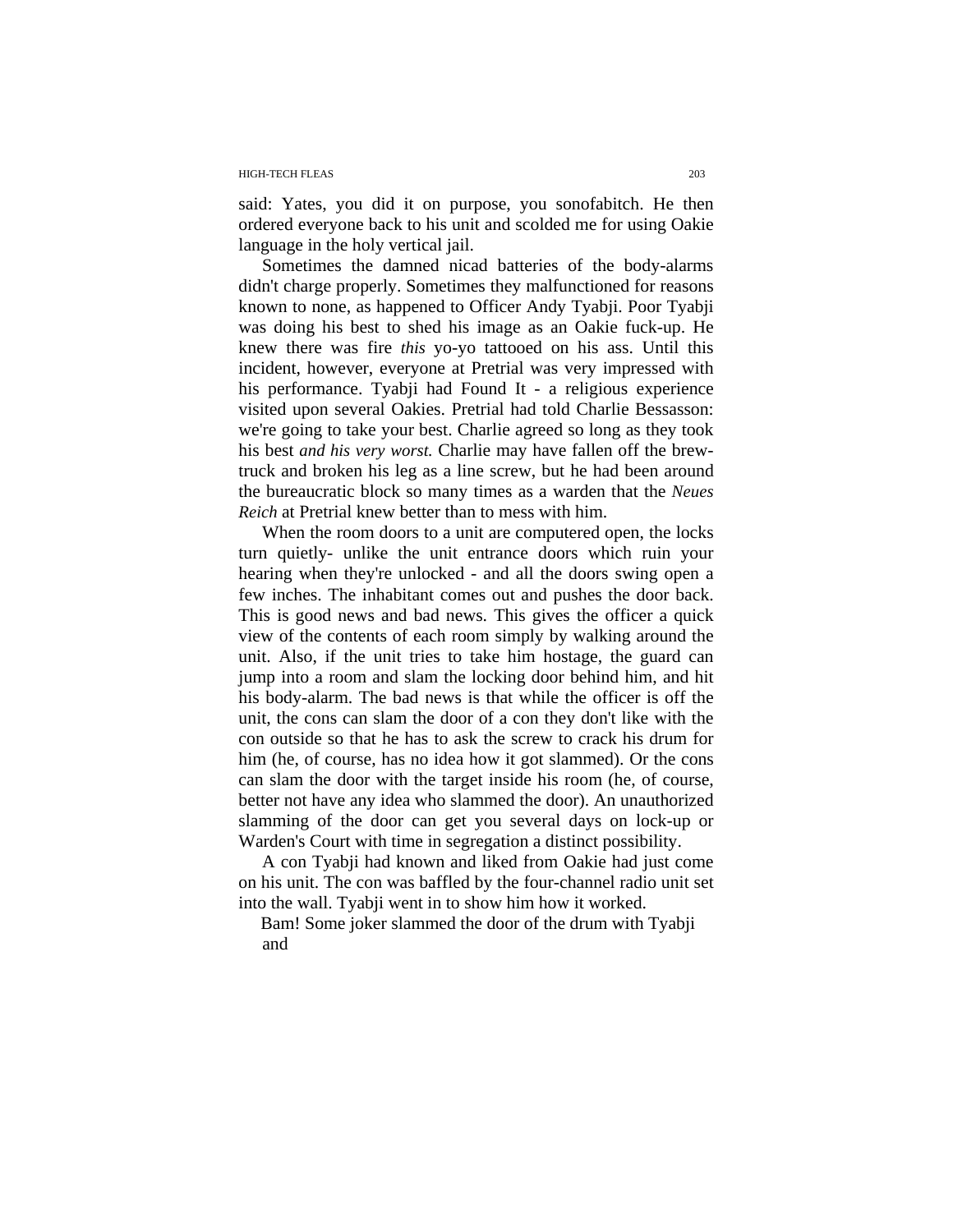the con inside. Tyabji had a key for manual locks on his belt, but they don't work from the inside. The con was terrified that he would be blamed. Tyabji was terrified of the brass. The bodyalarm is to be used only in "life-threatening" situations. Tyabji and the con go way back and the situation was about as lifethreatening as a summer breeze. Tyabji and the con sat on the bunk trying to figure out what to do. The other cons looked through the wire-reinforced glass and pointed and giggled. It was a good-natured prank.

What the hell, the body-alarm was the only way. The screw in the opposing unit was a rookie Tyabji had never seen before and wouldn't have the savvy to glance into Tyabji's unit. Tyabji had the con listen at the base of the door while he listened up higher, then hit the button.

Nothing. He hit it again. Nothing.

McCoy, another ex-Oakie con, showed up at the door and asked at the top of his voice what they were going to do. Tyabji told him what he was trying to do and asked McCoy to see if he could catch the attention of the rookie across the way.

The kid was nowhere to be seen.

They were stuck. If he asked one of the cons to get on the staff-phone or the intercom, it was automatic digger-time for them. They only had their con-phone - which, of course, would not access joint numbers, other units, or staff numbers.

McCoy came back. He knelt at the door. "Boss, will that key fit under the door? I'll get your ass out and nobody will know." McCoy knew the routine and exactly what was going through Tyabji's mind. His contract was good with McCoy and the con in the room. No worries there.

Tyabji and the con struggled to get the big key off the ring. The ring was heavy-duty and wouldn't pry open easily. Finally, they got it off and the key just cleared when Tyabji slid it under the door. McCoy unlocked the door and handed the key back to Tyabji. Tyabji was mad as hell and wanted to know who the joker was. McCoy gave him a knowing look. "We'll handle it." Tyabji had been around the system for more than ten years and McCoy and some of the others on the tier owed him big-time.

Then Tyabji did a very un-C.Y.A. (cover yer ass) thing. He called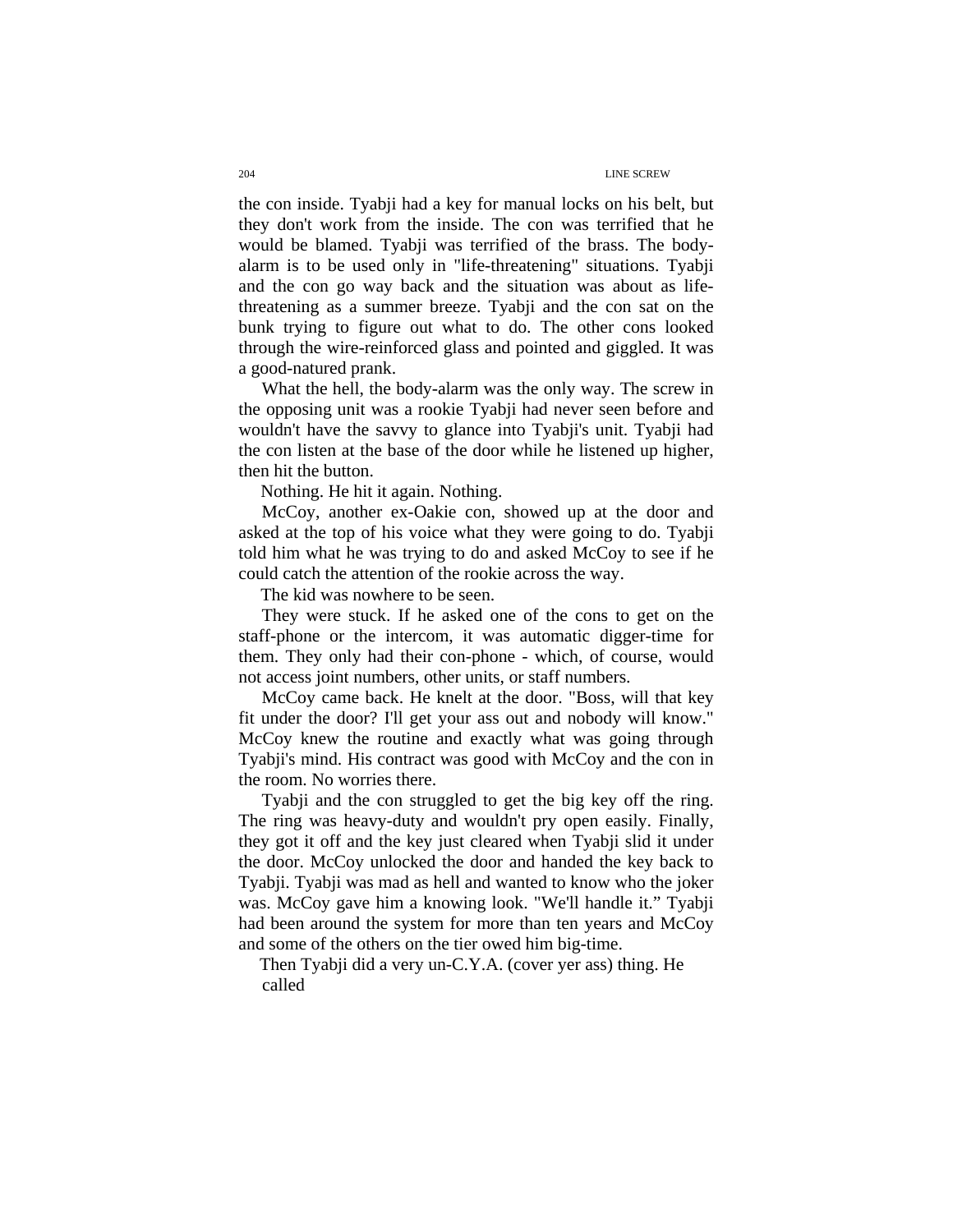Control and asked to do a beeper-check. He could hear the whine of the response unit in Control.

Control: "Works like a damn."

Tyabji: "Bullshit."

Control: "Punch it again."

He did. They said it worked fine.

Tyabji was in the staff station, which is more central in the building.

"Bullshit. The fucking thing doesn't work when you need it on the unit." He hung up without realizing he had been talking to the fink squad (those who reported faithfully and copiously to the Most High).

 Within minutes the tower P .O. was in his face interrogating him. Tyabji, still not seeing the far-reaching disaster he was about to meet, told the R O. to radio Control for another beeper-check. Then Tyabji took him on the unit and into the cell and handed the P .O. the body-alarm. The P .O. tried with the same result as

Tyabji. Then the P .O. tried it from the open common area nearer the centre of the building. There it worked every time. The P .O. went away saying he would report it to maintenance.

Within a half an hour, the P .O. reappeared with a replacement and

told Tyabji he was to see the S.C.O. and might want a shop steward

present at the audience.

There he was asked whether there had been a life-threatening incident on his unit. No. Did he understand that he would be disciplined for setting off an alarm in the absence of such an incident? (Despite that the High and Almost High could activate an alarm with impunity whenever they felt a "drill" appropriate.)

Yes.

Then why was he setting it off?

Door slammed by a con.

*And how did he finally get out to call Control and ask for a beepercheck?* 

Little did the joker (who meant no real harm and got roundly thumped by McCoy and company for jacking a good staff around) realize he had set in motion a concatenation of events as ineluctable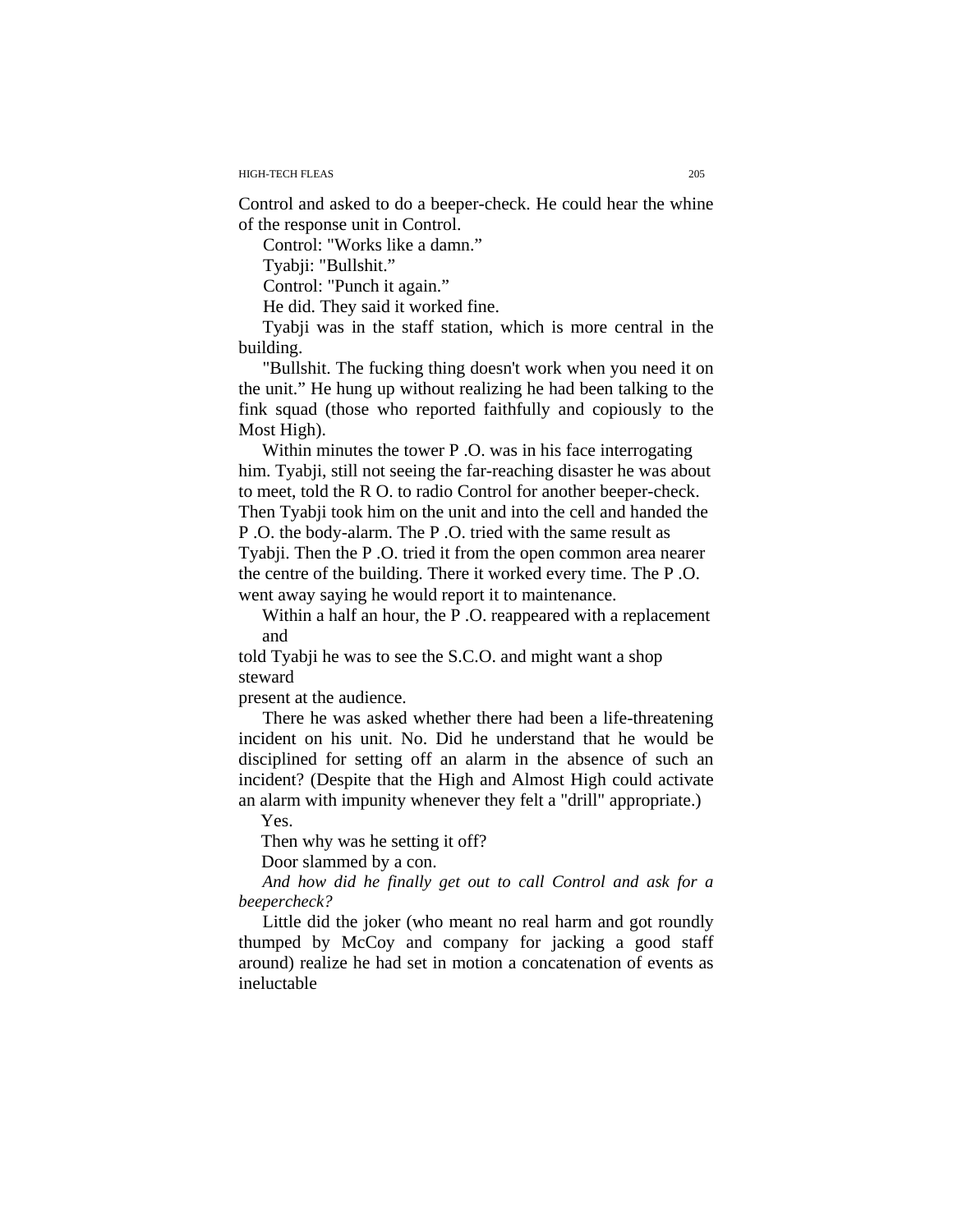as those of a Greek tragedy. They hung Tyabji's ass out to dry. Attempting to set off alarm. Total breach of key control. And on. And on. He was smart enough to take the shop steward with him, and while he managed to fend off being fired, he took a long, long suspension (corrections suspensions are always without pay, until and unless you appeal and win).

The rest of us were grateful to learn the beepers were defective. We distrusted and despised the damned things. They made it uncomfortable to sit down and we constantly feared we would set the thing off with the fold of a shirt or the side of a chair or a roll of fat. The matter was supposedly taken up in the safety committee, but it went nowhere. Over time, it was discovered that there were several places in the institution where the frequency didn't work. Some of the auxiliary rookies rented pagers and wore them to work. (The switchboard was known to report to the powers when an officer had too many private calls coming in. Now the wife or the girlfriend could page and the guard could call back.) But there were places in the building where neither pager nor beeper worked. And there were all sorts of metal things on the unit that could be dismantled to pry the door open in case the unit really wanted the guard or inmate locked inside a drum. While there were numberless false Condition Yellows (one beeper malfunctioned three times in the same day without anyone touching it), I never knew anyone to activate a beeper intentionally without reason to do so.

The whole Condition Yellow process had tremendous ramifications for staff safety. Bored prison guards will tamper with anything, as will cons, but not with the body-alarms. No one wanted the heat of having to face the wrath of the entire shift in the parking lot after work for having sent them on a very dangerous wild goose-chase. And the words "life-threatening" have very serious implications for a prison guard. The idea of a Condition Yellow, of running through an office-furniture obstacle course to respond to an emergency, is madness. If they were going to use the body-alarm system, then the jail should have been designed much differently.

Anything that modifies the sense of mental well-being of a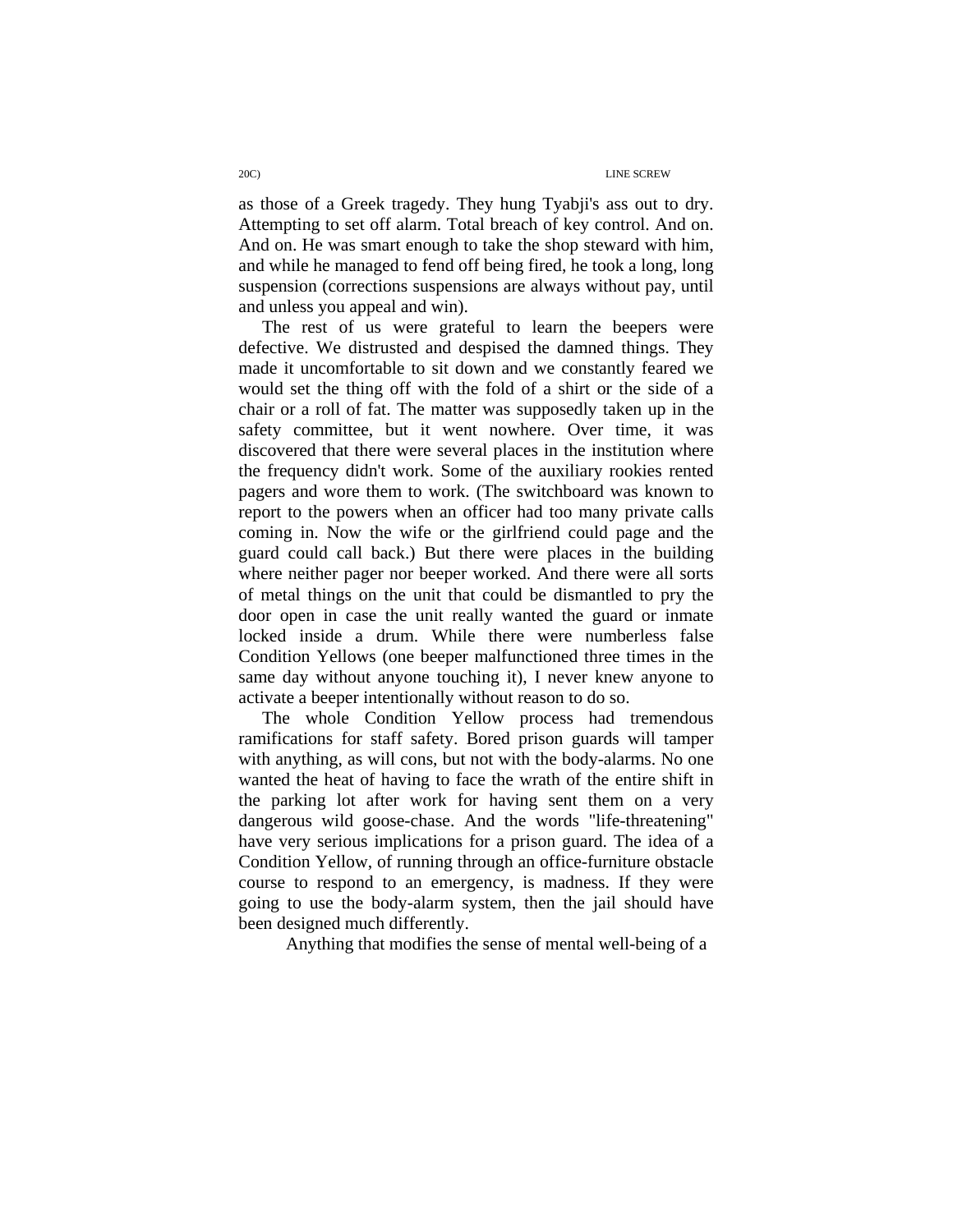### HIGH-TECH FLEAS 207

maximum-security inmate should be looked at closely, whether it's ventilation, food, sense of security from other inmates, whatever.

The one thing that the experienced maximum staff and the university nerds had in common was terror of these tons and tons of electronic trash. Pretrial was the Tower of Glitches. The elevators glitched. One cell-lock would glitch while the rest worked. Then the doors to the units glitched while the cell-locks worked. The temperature was always haywire because the sick software that controlled the venting seemed impervious to cure. And added to this mess was the way the security requirements had collided with architectural design. It was specified that any possible avenue of escape for prisoners be impeded with thirtyhour bar at spaces of six inches (it would take thirty hours to get through one side with a jeweler's diamond wire saw and then the saw would hit the core, which rotated and stopped saw-efficiency altogether). It was a nightmare for the architect to design around, and when it came to the venting the consequences were disastrous. In winter we had to leave the patio doors open. On certain shifts, this was a violation of security procedure, despite the fact that the patios were securely barred and later the bars were screened over to prevent anyone from below hook-shooting a weapon up to drop through the bars.

As Oakalla was an emblem of the Industrial Age, Pretrial is surely one of the Age of Infotech.

Corrections will become higher- and higher-tech. As will crime.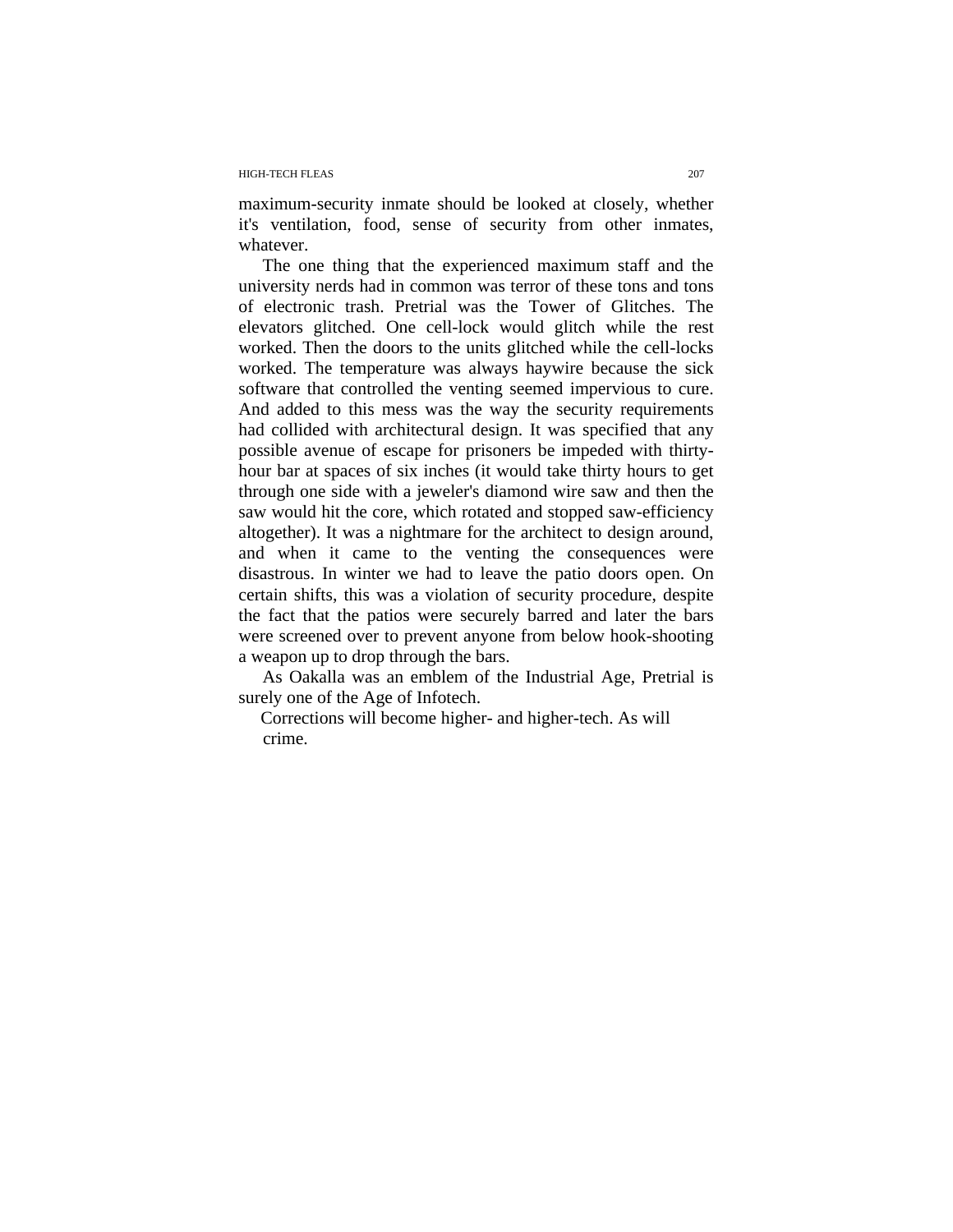# Jail-breakers

### *The thinner the ice, the more anxious is everyone to see whether it will bear.*  - Josh Billings

JAIL-BREAKERS are troublemakers, not escapees. Not necessarily violent themselves, they delight in driving line staff crazy for the sheer fun of it. They like to disrupt the orderly prison routine, then sit back and watch what happens. Sometimes they are bugs (mentally-ill cons), sometimes not. Generally the jail-breakers do not do what they do with malicious intent. They can't get away with their antics in the general prison population, so they haunt the segregation units.

The greatest jail-breaker of them all was Harold Jones. Harold was a manic-depressive. To Harold, a jail was his habitat and staff and cons were his family; the outside world was completely baffling to him.

Harold was one of the few jail-breakers who, when on his medication, could re-enter the general prison population. He liked to be busy both on and off medication. Give him unlimited supplies of sugary coffee and tobacco and he would keep the living unit or segregation spotless. Every con who had done time in the province knew Harold, and if he was driving everyone crazy on a unit, the cons let the staff know before taking things into their own hands. Harold was a mascot to both staff and inmates. We had all seen him in all of his phases. Now, by the time he was in his late forties, he had spent most

208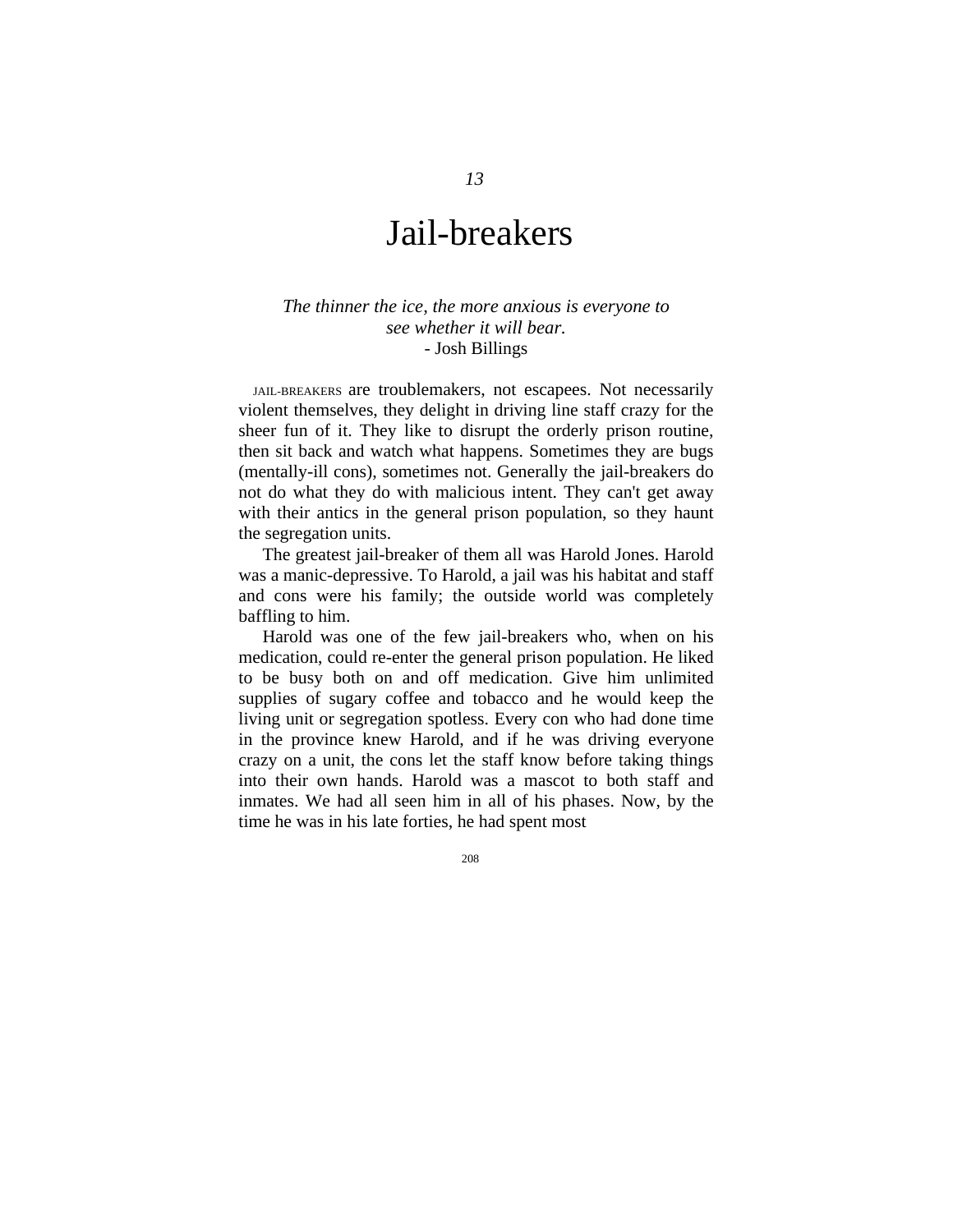#### JAIL-BREAKERS 209

of his adult life in jail and had read virtually everything he could lay his hands on. And he had as close to a photographic memory as I have ever seen.

Having spoken of his pleasanter qualities, I now offer the killer of jails in all his glory. When Harold had had enough of the street and longed for Mother Jail, he hurled a brick through a window; or went into an expensive restaurant and gorged himself, defying the waiter to make him pay for the meal; or created a public disturbance after first ascertaining that the police were near. In one case he decided that an Eastern country had offended him and did a dancing weenie-wag for the staff of the consulate when they exited the front door to go home. He knew the Criminal Code of Canada very well, and was always lucid enough to commit crimes that would get him no more than two years less a day.

Once inside and booked in, the nurse and psychiatrist checked his phase. If he was rocketing off the walls, he came straight to segregation for his own safety. As long as I or one of the other Oakies was on shift, Harold could be managed. Standard procedure was to let him bring us up to date on the horrors of the street, give him coffee, give him tobacco, give him plenty of books. Pretrial had the best library in the system and a fulltime librarian. When Harold came in, I made sure that she brought up plenty of academic stuff:

But woe unto the rookie who went by the book with Harold and refused him the extra rations of coffee, tobacco, or books. He would begin his "payback" by banging on the door and saying he needed extra toilet paper because he had diarrhoea. He would promptly plug the toilet and flush it and flush it until the water came out under the door and threatened to flood the entire unit. The rookie would get the water-chase key and turn off the water to his room.

This was only the beginning. Next came the heat/smoke alarm. Tobacco and matches can only be denied when the inmate abuses them. Before setting off the alarm, Harold would hide matches in places you could spend hours searching for and never find. You could strip-search him, change his clothes, and move him to another cell and, sure as hell, he would have matches somewhere you hadn't looked and set off the alarm again.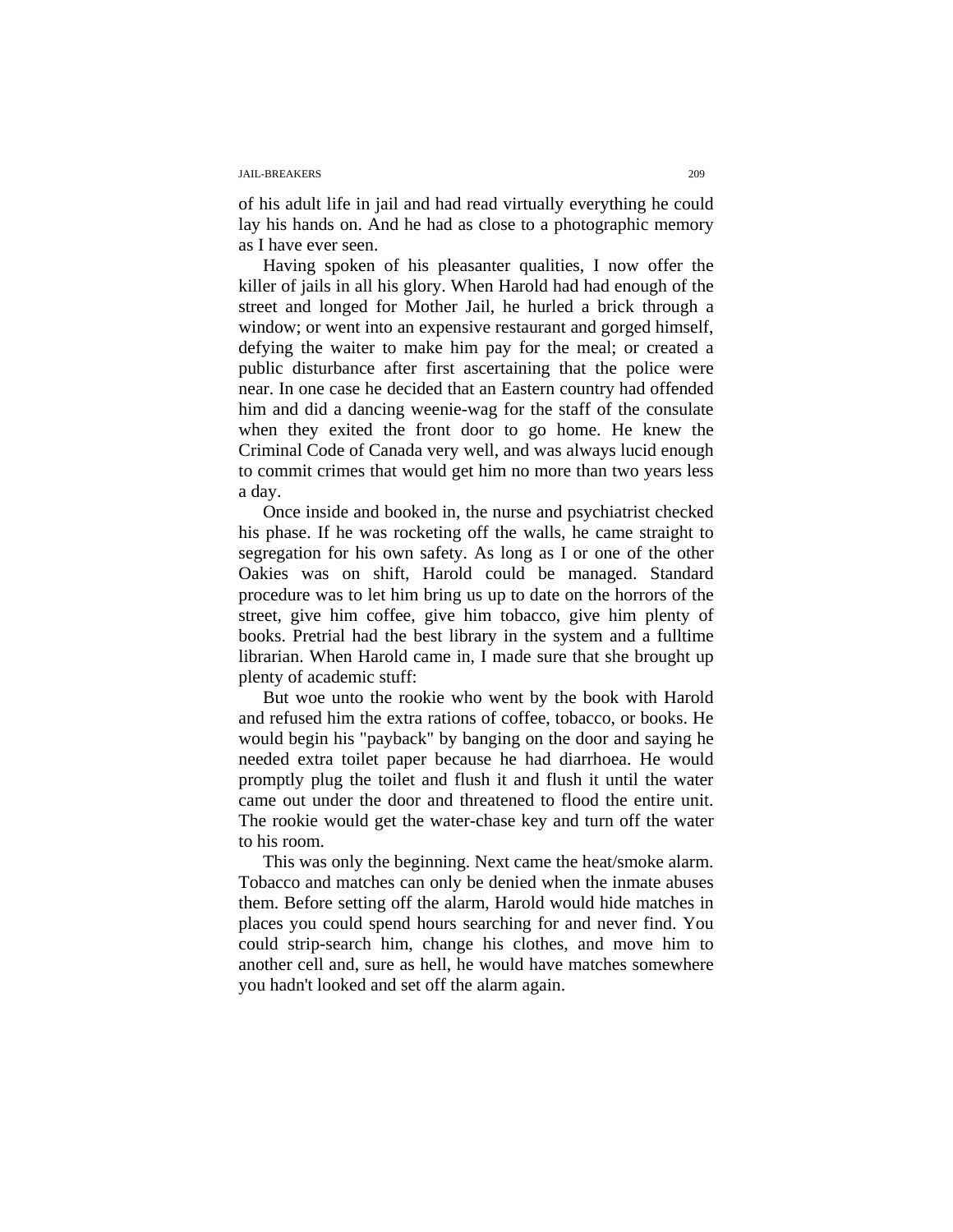Remember that cracking a segregation cell always requires tight security procedures and several staff. Harold knew exactly when the jail was busy and it would be the greatest disruption to draw staff away from sending bodies off to court, the movement of meals, doctor's parade, or afternoon visits.

There were no smoke alarms at Oakie. Pretrial was a far safer institution (at least in the beginning) for the segregation inmate. But for Harold in one of his moods, it offered a veritable prankocopoeia of possibilities.

He soon discovered that the alarms could not only be set off but the alarms themselves were made of plastic and were inflammable. If you didn't get in fast enough, the alarm would be no more than a blob of black burnt plastic.

But the property damage was nothing compared to what Harold could do to the mind of the guard who dared frustrate his simple demands. Harold would lie on the floor and begin soliloquies that would include long verbatim passages of Freud, Jung, the Bible (always the King James Version), instructions from the back of Campbell's soup cans (not just the English, but *mode d'emploi* as well) and whole episodes from "The Lone Ranger" and "The Green Hornet." These would come under the door at such a volume that you could scarcely hear when an inmate in another room was yelling some request.

Vancouver has several phone-in radio stations. Often I have heard Harold reproduce an entire show. He was a great impressionist. He would do the voice of the host and all the voices of the callers - under the door. So loud that nothing could be heard. His imagination was limitless. The guard who crossed him was in for flood, fire, and mind-searing babble.

Harold had an outrageous sense of honour. After a day shift of reducing a screw who didn't know him to a mental greasespot, an experienced screw could come to work and make a contract with Harold. If a bargain was struck, Harold would cease the nonsense instantly, take great pride in cleaning up all the mess he had created, and the shift couldn't be smoother. If there was no renewal of the contract with the next shift, it all began again.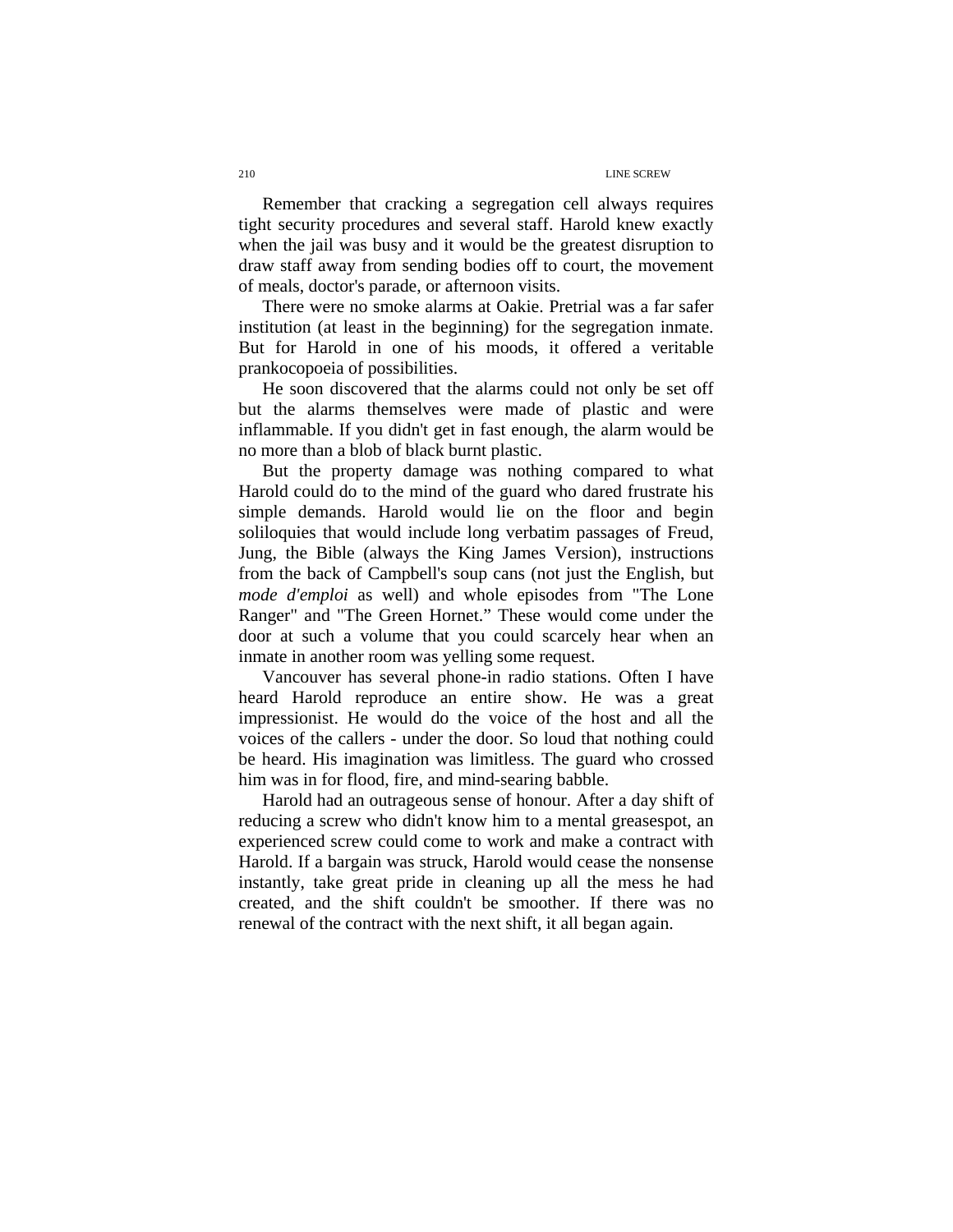#### JAIL-BREAKERS 211

A few years back, a guard put a reporter on to Harold and he calculated that over the years, with staff costs (including those police and guards he sent over the brink with stress), Harold had cost the taxpayers more than any other inmate in B.C. history.

Usually you can come to terms with jail-breakers, or zero in on what they most want and beat them at their own game. Sometimes a whole jail full of experience is useless.

This was the case with Jerry Murphy. He was a very athletic and handsome black kid. I first met him at Oakalla where he told me he had boxed Golden Gloves, had a job in North Vancouver, and on and on - and he was in on a bum rap. But, then, almost everyone awaiting trial is innocent. After Jerry had been inside about a week people kept coming off the tier whipped to hell. Jerry would get a guard alone and snitch that this or that jerk was beating hell out of the inmates. He had us all on. We spent all our time moving out the inmates Jerry had "centred out" (tattled on) to heavy tiers, most of them protesting that they hadn't done a damned thing. This guy could have looked God straight in the eye and lied his ass off. Murphy kept this bullshit up until he was king of the tier.

 Eventually, he was found out, labelled a "rat." and took a thorough thumping at yard. He promptly signed himself into protective custody. He caused trouble on the P .C. tier as well and eventually wound up in South Wing Obs where Olson and others were kept. It amounts to triple protective custody.

 When he came to Pretrial we put him straight on the P.C. unit but he lasted only a couple of hours. Then it was Segregation City. The segregation unit at Pretrial was not at all to his liking. He was a grand stander and there was no audience. He was not a smoker, but he demanded tobacco and matches and received them. He promptly set his cell on fire.

Then he got into some of Harold's tricks. He stuffed his towel in the toilet and flooded the cell and half the unit. He screamed and beat on the door until finally it was necessary to put him in restraints.

Because segregation is potentially so explosive, each evening the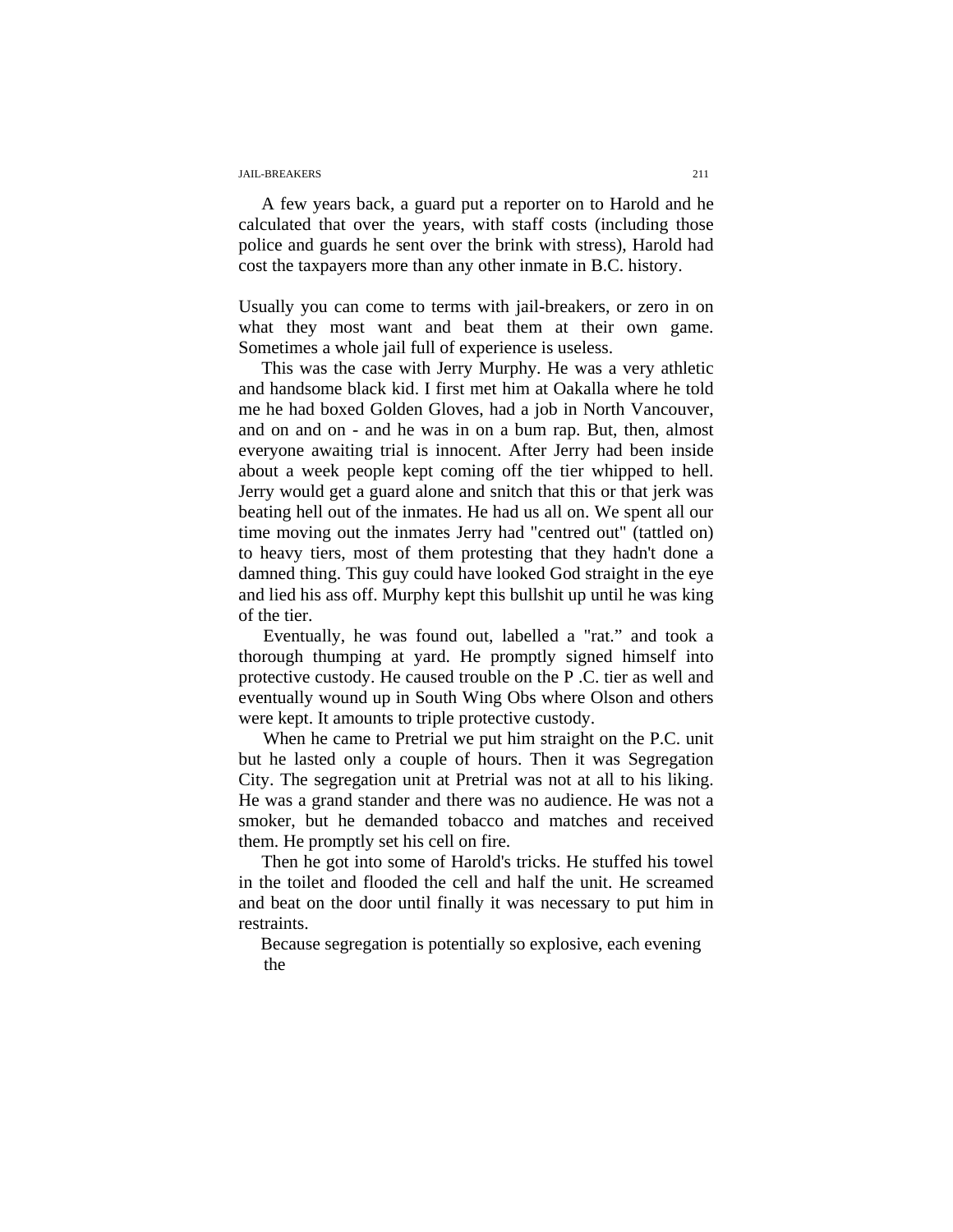#### 212 LINE SCREW

S.C.O. makes rounds with the nurse, interviewing each inmate. Each evening Jerry would tell horrendous tales of being beaten, and denied meals and every other version of "cruel and unusual punishment." When the S.C.O. asked to see marks where he had been beaten, Jerry could never come up with any or he would protest that his skin was dark and they simply couldn't see them. He was examined again and again by medical staff. Each evening he was advised that he could write to Inspection and Standards, the Ombudsman, and others, if he felt unjustly treated.

 Jerry ate like a horse and was as healthy as one. Those of us who worked segregation got tired very early on of being accused of not feeding him. People who don't get food lose weight. Jerry was putting on weight. We demanded that the tower P .O. be present when he was handed his meal and the P .O. stood there and watched him eat. And that was the end of that nonsense.

He wrote letter after letter to Inspection and Standards, his member of Parliament, his member of the legislative assembly, and the Ombudsman. There was a blizzard of paper. And the I. and S. guys (who remembered the same stunts from Oakalla) tromped down to hear his complaints, hating the empty nonsense of it all, and interviewed every guard he pointed the finger at. He knew he was tying up a battalion of people and driving them all nuts, but that was the object of the exercise.

When the investigating authorities (who are obliged to investigate any and all complaints) made it clear that they were becoming very impatient with his unsubstantiated accusations, he shifted into another gear.

His next big play was in visits. And it was big. Segregation inmates have the same rights with regard to visits, access to telephones, mail, and other U.N.-guideline privileges, as other inmates. About fifteen minutes after Jerry had been escorted down to the visits area, we had a "Condition Yellow, Visits" on our hands. Jerry was supposedly being visited by his commonlaw wife and an infant. The visits area was open and packed with families and friends of inmates talking to friends and relatives across tables. Jerry had jumped up, grabbed two glass babybottles and smashed them against one another, showering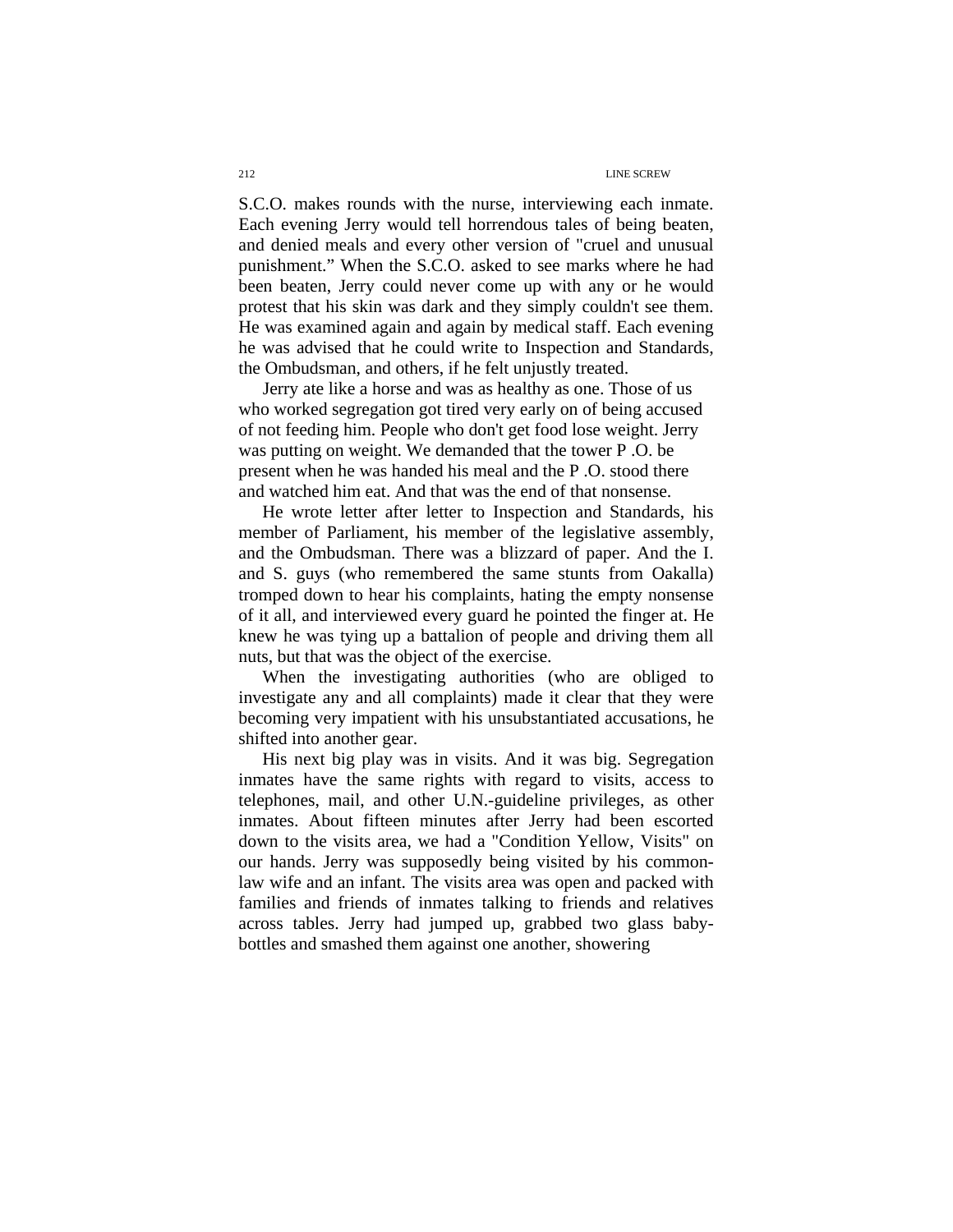#### JAIL-BREAKERS 213

glass and milk all over the child, the woman, and the surrounding area. Civilians and inmates were flattened against the wall not knowing what to expect next. He shouted that if, anyone came near he would kill the baby, then he was going to kill the wife, then he was going to kill himself. Visitors and visitees were stunned. But he didn't move toward the child or the wife. The wife grabbed her baby and headed for the wall. He moved away from the table and pointed the glass toward himself. As soon as staff entered the room, he turned the broken bottles toward us. Now he was going to kill us.

Jerry was well over six feet. Bill Corelli, arguably the deadliest guard - and the least flappable I ever met in corrections is only about five-six or five-eight. Per standard procedure, staff began to fan out so that Jerry would have to keep turning to determine who was going to make a move on him. In my peripheral vision I saw a blur. Like a lightning bolt, Corelli was airborne and nailed him with a karate kick along the left of his jaw. The bottle fell from his left hand. A ton of line screws were instantly on top of him and disarmed the other hand. He was cuffed, back in segregation, and on secure-visits-only status before he knew what had hit him. Some of the guards got glass cuts on knees and elbows, but I don't think Jerry got a scratch.

But his pointing the sharp glass at his own throat had drawn such a gasp from the crowd that it gave Jerry a whole new plan: numberless bogus suicide attempts. He ripped up sheets and sat on his bed waiting for a guard to lift the slide of his window and look in. There he would be with a hangman's noose of braided sheet around his neck, pretending to draw it tight. He would pretend to do himself in with just about anything in the cell: utensils (which were plastic), smashed cups (which were plastic).

Like Harold, Jerry was a nickel-and-dime criminal who loved jail. He may have been a psychopath, but he wasn't a manicdepressive. Jerry simply did what he did because he did it. I had become used to his being in and out of Oakalla and Pretrial like they had revolving doors. And then, Jerry wasn't gracing us with his presence any more. You get used to the periodicity with which certain inmates return. When they have been gone too long, the guards notice and begin asking whether anyone has heard anything about Harold or Jerry.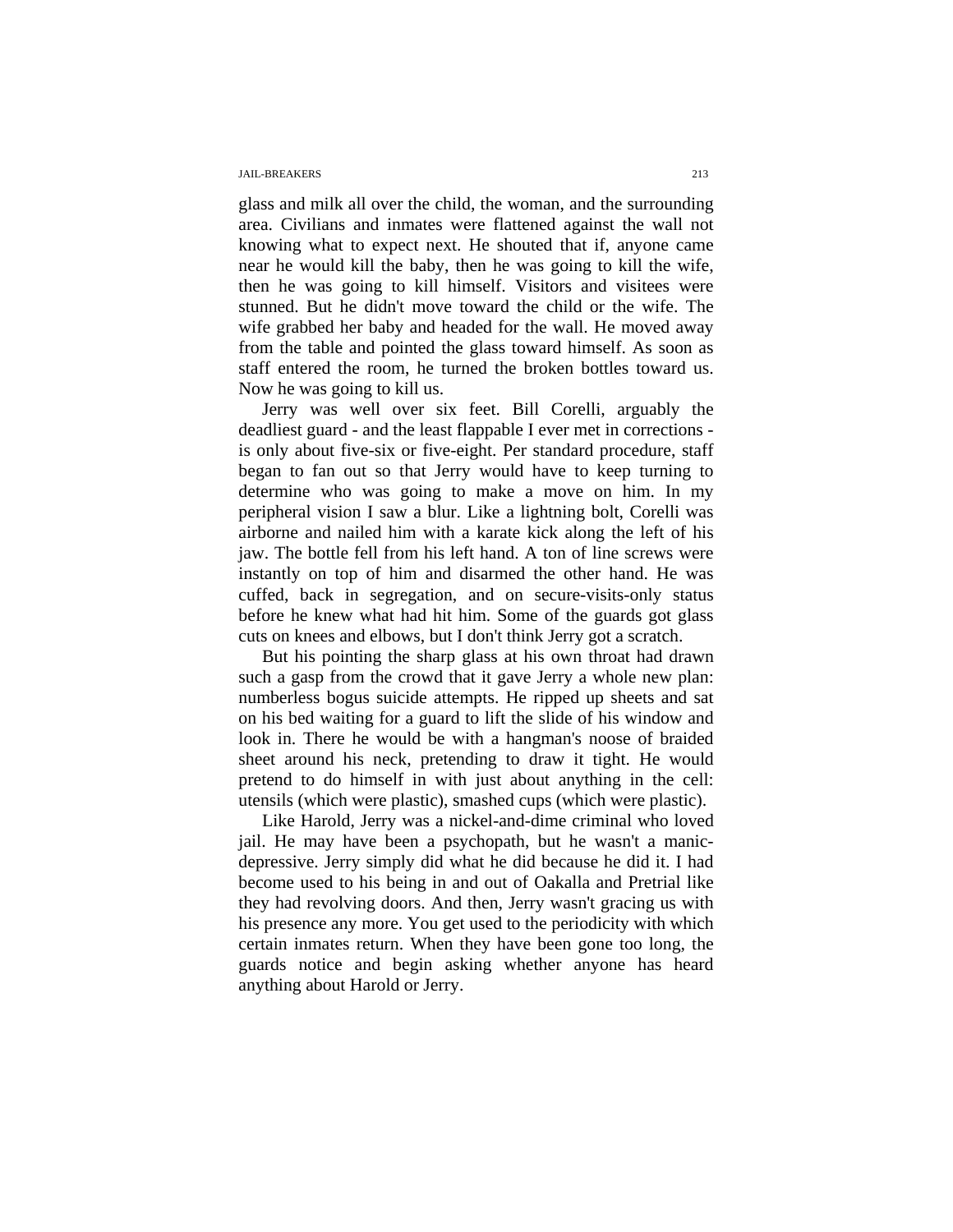Heavier criminals get themselves croaked a good deal, but the jail- breakers seem to persist.

One day I was watching a news item about some sort of controversy regarding prisoners' rights in Quebec. Suddenly the screen was full of Jerry's face. Ah, the sincerity of the expression. Ah, the with-God-as-my-witness tone of voice. Ah, how familiar.

Mmmmmmm, poor corrections *de la belle province.* With Jerry on their hands, they wouldn't have time to check on the wars with the Aboriginals and Anglos.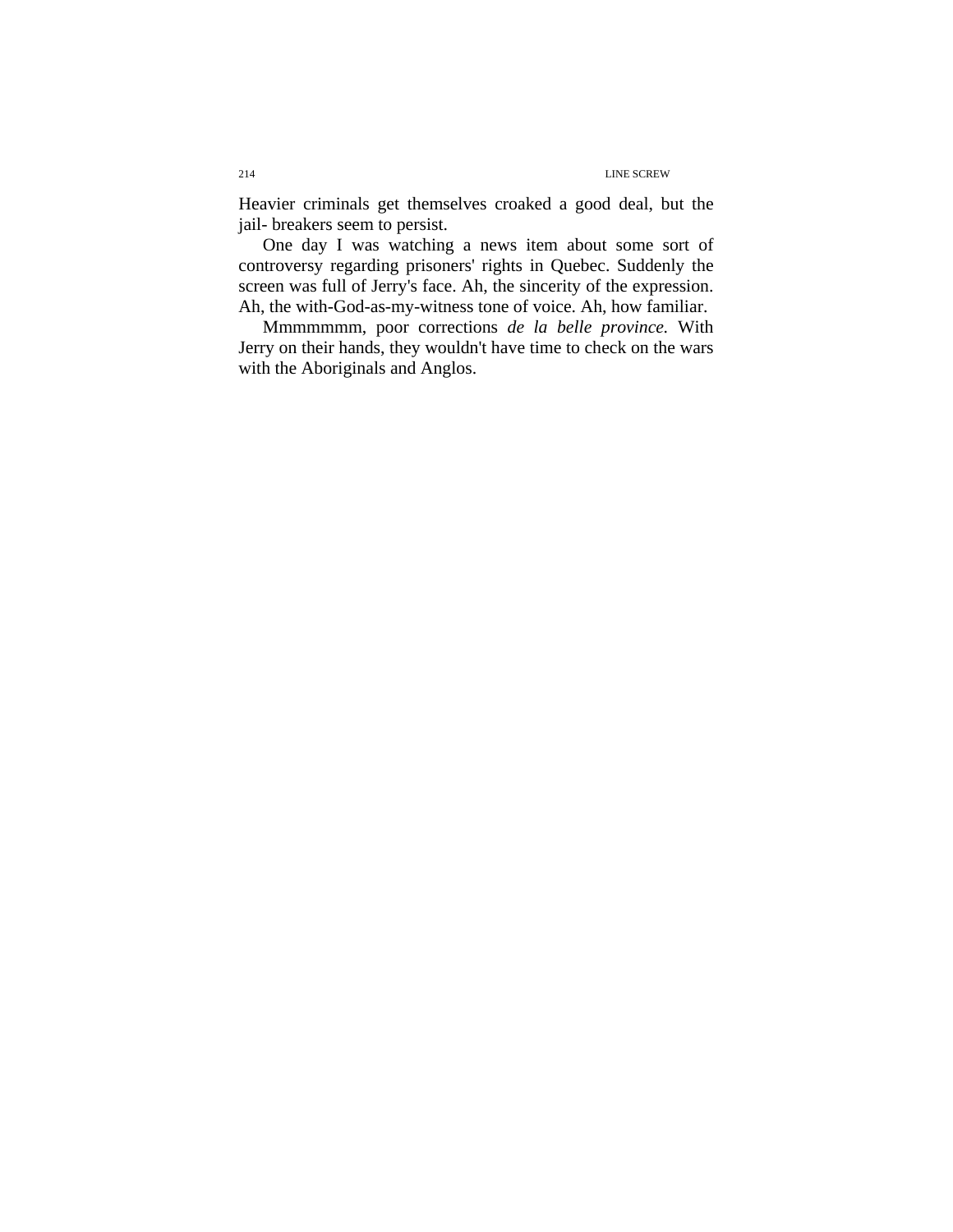# AIDS

### *The diseases of the present have little in common with the diseases of the past save that we die of them.*  - Agnes Repplier

 In 1985, a new prisoner at Pretrial was classified immediately to the hospital unit on Six South. He was emaciated and homosexual (and told anyone who would listen that he was). He had sores on the exposed parts of his skin. His eyes were sunken and the skin around them very dark. This description in itself gives no absolute clue. One who mainlines speed (methadrine, dexadrine) has the same appearance, as do drunks who don't eat because it takes the edge off the buzz.

Still, this guy really looked sick. One day he would have an appetite and make passes at the younger, weaker hospital inmates. Then the next day he would stay in bed for most of the day and eat little or nothing.

One graveyard shift, he hit the emergency button in his room. When the nurse went in, he wasn't breathing. She administered CPR and brought him around. He was put in an ambulance and fired off to the hospital. He was diagnosed as having pneumonia with certain complications, put on intravenous antibiotics and was back in a couple of weeks.

Sheena Cornwall, the nurse who gave him mouth-to-mouth, was under thirty and had a couple of kids. On graveyard the seg officer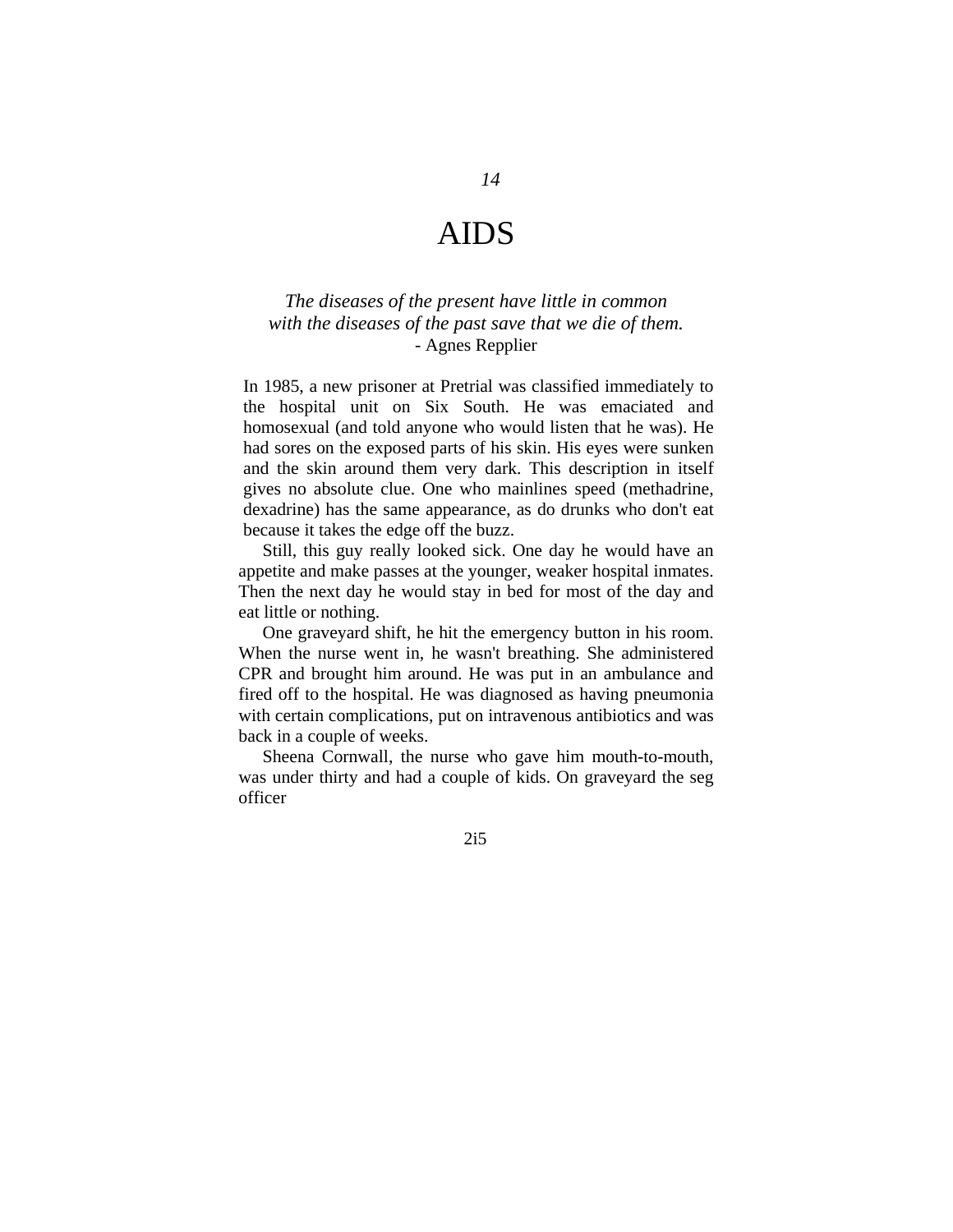#### 216 LINE SCREW

(me, in this case) covers both segregation and the hospital on his rounds. She expressed to me fear that she might have caught something from this guy through giving him CPR. I assumed she meant hepatitis B, but they had done blood work on him at the hospital and, while he had once had it, it was not active now. I pointed out that pneumonia is not communicable. And she was up to date on her TB inoculations.

She mentioned AIDS, but neither she nor any of the other medical people seemed to know much about it. The doctors weren't talking about it. The nurses weren't talking about it. I said there must be some kind of test for it. She said she didn't think it was available in British Columbia.

I had to see my own doctor about some routine thing and asked him about it. He brushed it off and said there was virtually no incidence of AIDS in B.C., and they would doubtless come up with a vaccination against it.

Time passed and I didn't think about it much. Then I talked to an infectious-diseases specialist with knowledge of AIDSmonitoring in B.C. He said that there was a conspiracy of silence going on in the medical community about a clear and present danger. A deadly danger. He had fought to get the test for B.C. and lost. I began to interrogate him about exposure in maximum remand. He told me that, given the exposure to addicts and homosexuals in a setting like Pretrial, we were far more at risk than people in health-care settings. In fact, there was probably no higher risk place to be in society than where I worked.

He asked whether we had one-way airways for CPR. No. Were guards at Vancouver Pretrial required to use rubber gloves, masks, or gowns when dealing with emergencies where bodily fluids were present? No.

In short, he scared the hell out of me.

I began to talk about what the specialist had said with the medical and security staff at Vancouver Pretrial. It had been all around us, but no one had put it together. The prison moccasin telegraph is international. First, we found out that guards were dying of AIDS down in the States - and not just in the San Francisco area. So? There are gay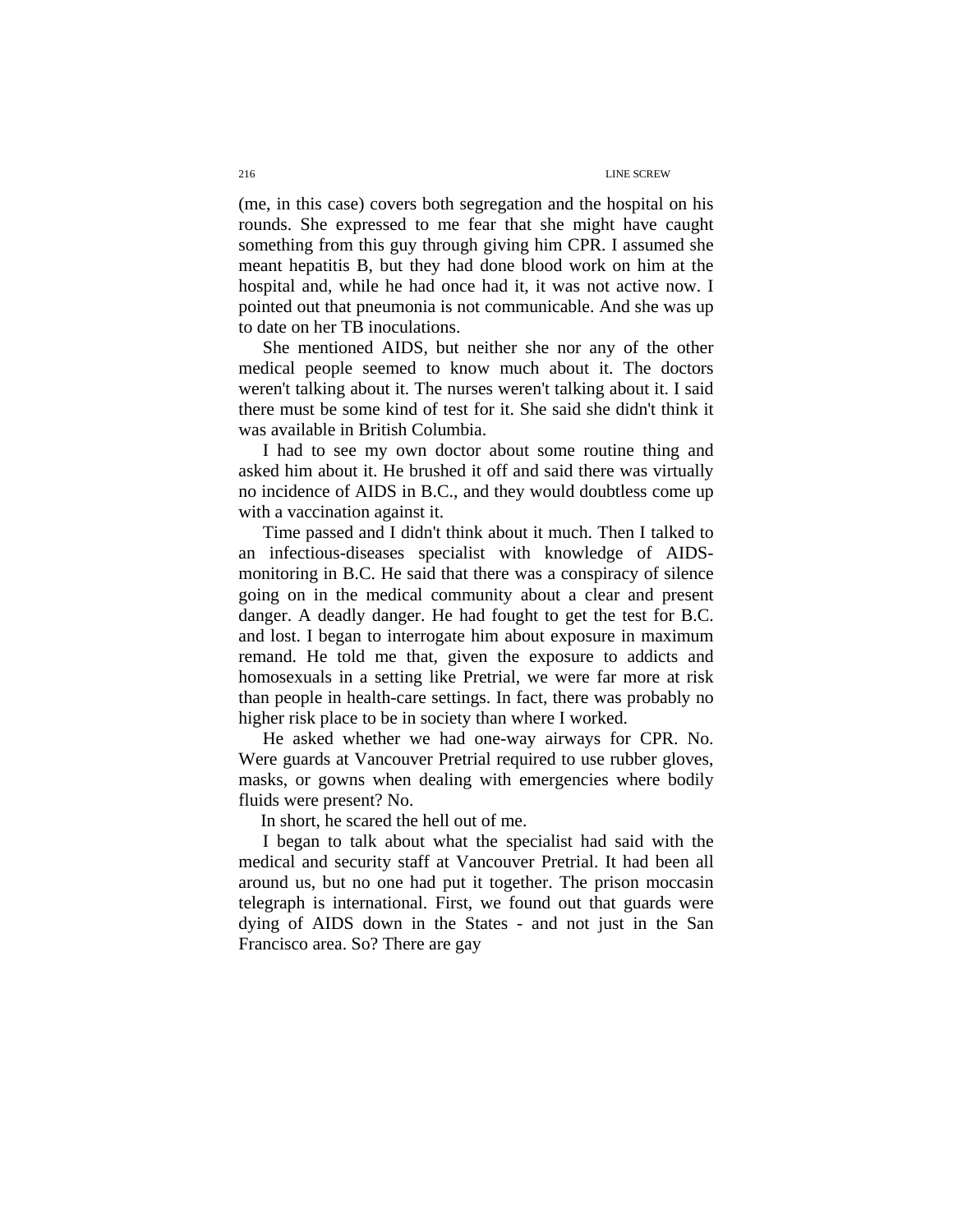guards, there are bisexual guards, there are guards who mainline substances. People are people.

Then another wave of information came that guards who were hard-core, holy-rollin' Christians who had never copulated with anyone except their wives were dying of AIDS. By this time, news of contaminated transfusions was rising to the surface. Maybe guards were dying because of transfusions. No, there was case after case where the guard had had no transfusion. And they had not performed CPR (at this point, no one knew whether AIDS could be transmitted by mouth or not). These cases temporarily comprised a medical mystery.

Meanwhile, the best information was coming out of Europe especially France and Germany. One well-documented article on AIDS world-wide was calling for the establishment of AIDS *Leperkolonien* (sealed-off colonies for victims of AIDS).

Next came the information from the States that inmates who knew they had AIDS were making little darts, using a matchstick, a pin, and a piece of paper for a feather to make it fly straight - I made them as a kid. The AIDS-infected would jab themselves with the dart and then when a guard passed they would toss it at his pants-leg. Often he wouldn't feel the prick of the point until he turned a certain way and it nicked him. But a nick was enough. The mystery of the deaths of the Christian, monogamous heterosexuals was solved for the most part.

One inmate in the States was caught tossing a dart. The inmate was charged with attempted murder, and they made it stick.

The situation was getting hairy as hell. Line staff were looking all the time for anything resembling a dart or any other implement that could be used to transmit infection.

The United States instituted mandatory AIDS-testing for federal prisoners and it was left up to the individual states to do as they wish with their own institutions.

After all this, there was still no formal acknowledgement in the federal and provincial corrections systems of Canada that there was any risk of contracting AIDS - although there was plenty of ignorance and plenty of argument in the scientific community about the

AIDS 217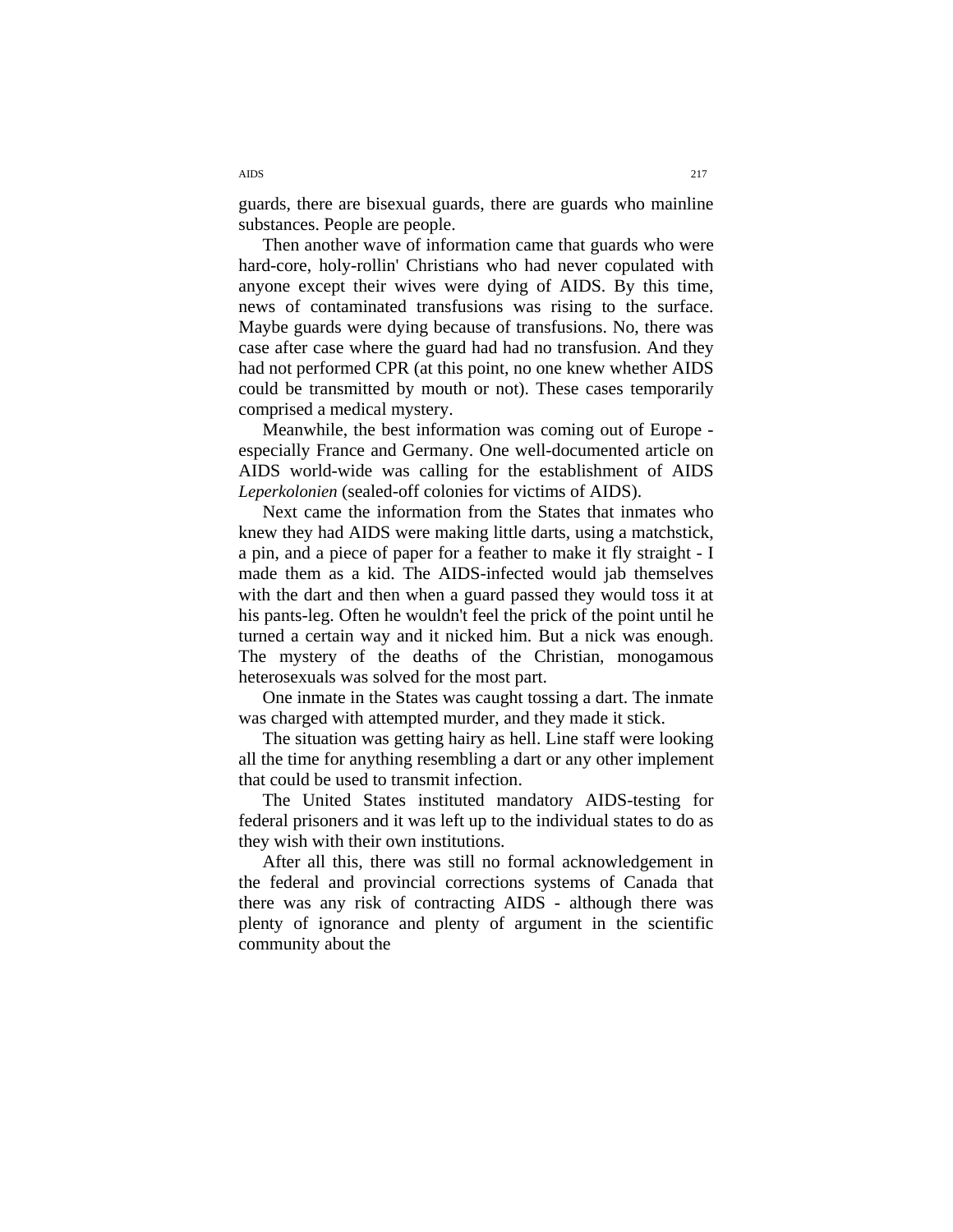nomenclature of AIDS. We began to pray that there wouldn't be so much as a con spitting in our faces - prison guards wipe a lot of spit off their faces during a career in corrections, including the brass because they preside over Director's Court and the end-users are not always happy with the service.

At first, it was fairly simple. People had AIDS or didn't. Then came the added nuance of human immunodeficiency virus and a new acronym, HIV positive or negative. As these terms came into parlance, a few of us looked them up. But you couldn't assume that the person on the same landing with you had the least idea what you were talking about.

Finally, with one incident, the lid blew on the terror contained just beneath the surface.

It was on a graveyard shift. I was making my rounds in segregation. I stopped at each room, lifted the metal slide, and shone the flashlight through the wire-reinforced glass. I needed to see flesh and breathing rhythms. Because the glass was laminated with the wire, it was very difficult to get the beam of the light to tell you very much. Also the colours of surfaces, such as skin, were distorted, partly because of the glass and partly because of the city-light pollution coming in the window of the cell.

All was more or less well on both the seg side and the hospital side, but I kept going back and raising the slide on the room of one kid. I could see flesh and I could get rhythms of breathing, but there was something wrong. The breathing was too shallow. Given the light, I couldn't make out the tone of his skin and swinging the light back and forth I could make out intermittently- something shiny on the side of his pillow. It didn't add up. From my Oakalla days, shiny meant wet, and wet meant trouble. But I couldn't pick it up every time I swung the beam. Then I would check again for breathing. He was breathing.

If I set in motion all the procedures for cracking the cell, I was going to catch hell for a bogus call if there was nothing wrong. But "tilt" was flashing on the screen of my intuition.

Lark was the night-shift S.C.O. I called down and said I wanted to crack the cell. He asked whether I had breathing. Yes. He asked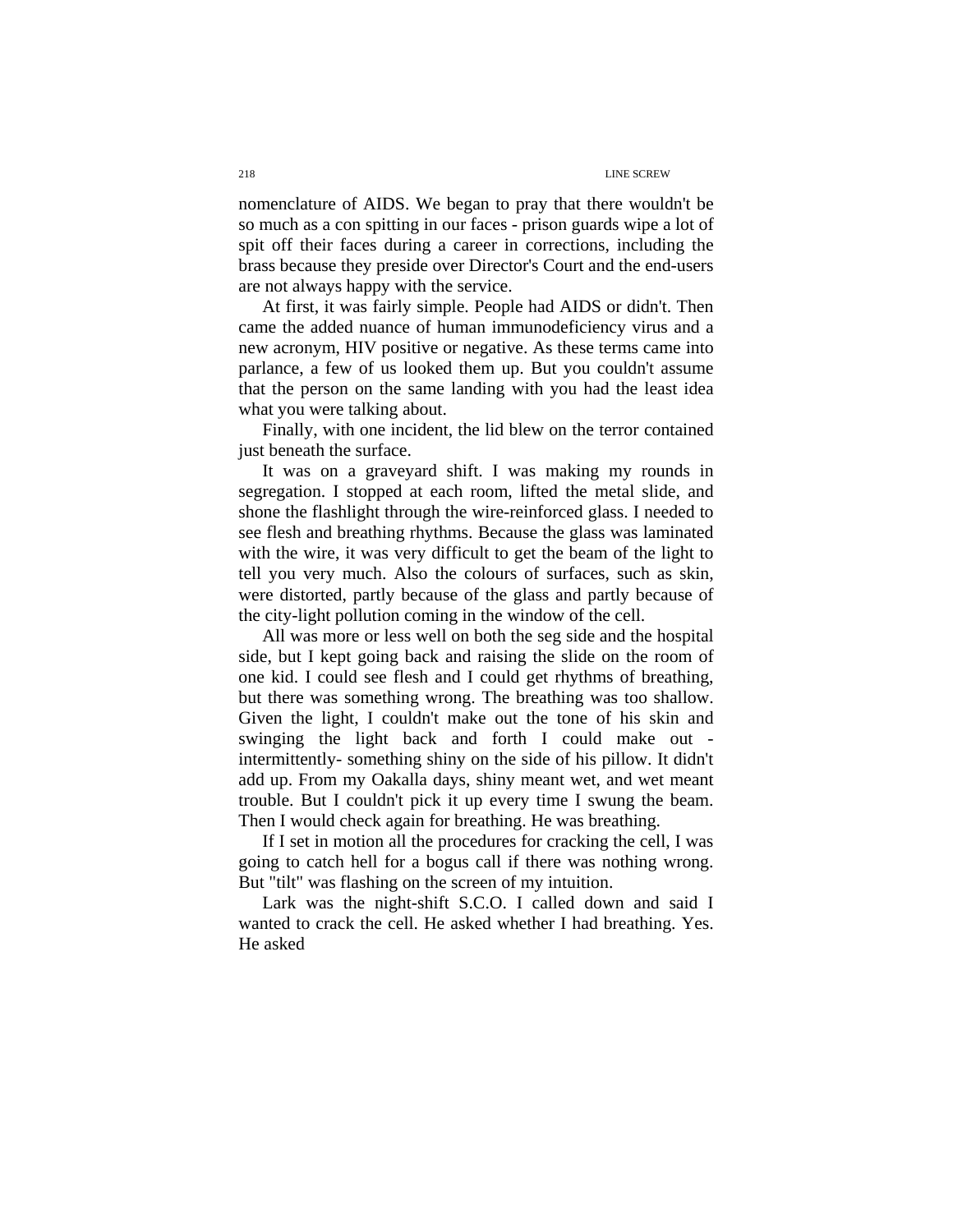whether I saw flesh. Yes. Then why didn't I do my rounds and shut up? Because, for one thing, I thought I was picking up flashes with the light. (Lark was ex-Oakie and the mention of the possibility of something wet in the cell on a graveyard had meaning for him.) Was I sure? No, I wasn't sure but there was only one way to find out. Okay, I was to get the nurse and he would grab back-up and come up. Any graveyard opening of a room required the night-jailer (a real S.C.O. or an "acting"), unit officer, back-up, and nurse.

The nurse had been pulling a lot of graveyards and there had been a rash of incidents. She was fried. Lark came up with radio, stick, and clipboard. With him was O'Bailey, who had a look of deep dread in his eyes. Lark ordered Control to crack the door. I stepped in and turned on the light. The kid was blue. He was breathing, but just barely. Lark stepped in, flattened himself against a wall and stared, fearing what he knew and didn't know about AIDS. There was a very unpleasant and wide stream of mucus streaming from the kid's nose and mouth. His skin was blue and he was getting more cyanotic by the minute.

I walked over to the bed and looked on the far side of the inmate's body. A large and almost full hypodermic was hanging from his left arm. Toward the needle part, blood had backed up into the cylinder, red cloudlets which wouldn't quite mix with the clear stuff. With my right hand I pulled it out of his arm. (Because of the rule for continuity of evidence, once an officer has evidence in his hand, he must hold on to it until it is placed in an evidence bag before a witness, sealed, and he signs over the seal). The inmate had obviously gotten the crank full of dope from a visit and suitcased it (stuck it up his keester); the thought of where the syringe had been did not give me joy. I was holding the evidence up and away from my body. My right hand would be tied up holding the damned thing until we went down to the S.C.O: s office and sealed it.

The nurse hadn't moved. I asked whether she was going to take vital signs. Then I realized she couldn't move. She was simply making muted screaming sounds. Lark got on the radio to Control telling them to get paramedics, rescue, and the trauma team from the fire department.

AIDS 219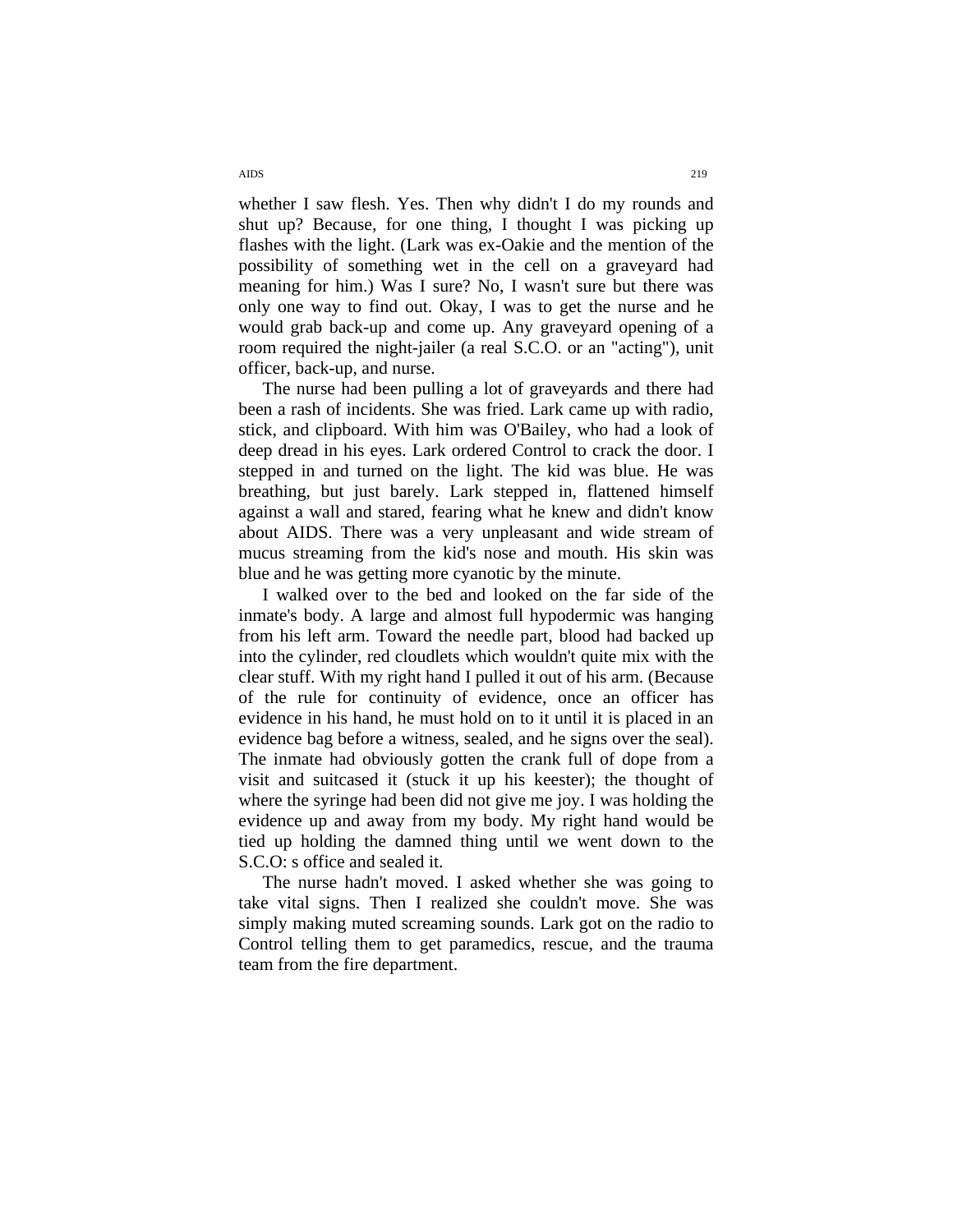#### 220 LINE SCREW

The inmate had a towel in the room. I told Lark to grab the towel and dab the mucus away from his nose and mouth. Maybe he could breathe better.

"Take a flying fuck, Yates. I wouldn't go near that cocksucker at gunpoint."

I grabbed the towel with my left hand and tried to clear away his nose and mouth, but the discharge was thick and I didn't make much headway. I must have looked like the Statue of Liberty trying to tie her shoe with one hand.

O'Bailey didn't know what to do. O.B. (as we called him) used to work the West Wing at Oakalla with me. I've seen him flip and fly around the room like a balloon expelling air. Not now, please, not now. The nurse had forgotten to bring her medical bag. O.B. asked if she wanted the medical bag. Continuing her whimpering with her arms crossing her chest, she nodded. "Oxygen?" I asked. She nodded. O.B. was gone like a shot to the hospital unit without a clue where to look for the oxygen equipment or the doctor bag. He was back like a shot asking where they were. Lark took the nurse out in the common area, sat her in a chair, took her keys off her waist, and told O.B. to check the supply closet.

"Lark, we're gonna lose this kid." I was still dabbing ineffectively with one hand and holding the hypo with the other.

"Then he's gone." I had known Lark for years. I had seen him wade into the middle of a rescue situation and perform like a champion. A lot of cons owed their lives to the cool thinking and quick action of Lark. He was lazy, but when there was a problem, he was on top of it.

Tonight he was nuts.

I said, "Fuck the evidence." And moved to lay the syringe on the basin. Lark frowned.

"You know the drill. You let go of it and I'll write you myself."

Suddenly the room was full of the trauma team from the fire department across the street. Christ, they were bigger than guards. The honcho took one look at the syringe I was holding, then reached over and grabbed the con's hair and started slapping him. Another of the team had grabbed a couple of towels and summarily wiped away much of the mess on the con's face. I couldn't believe it when the kid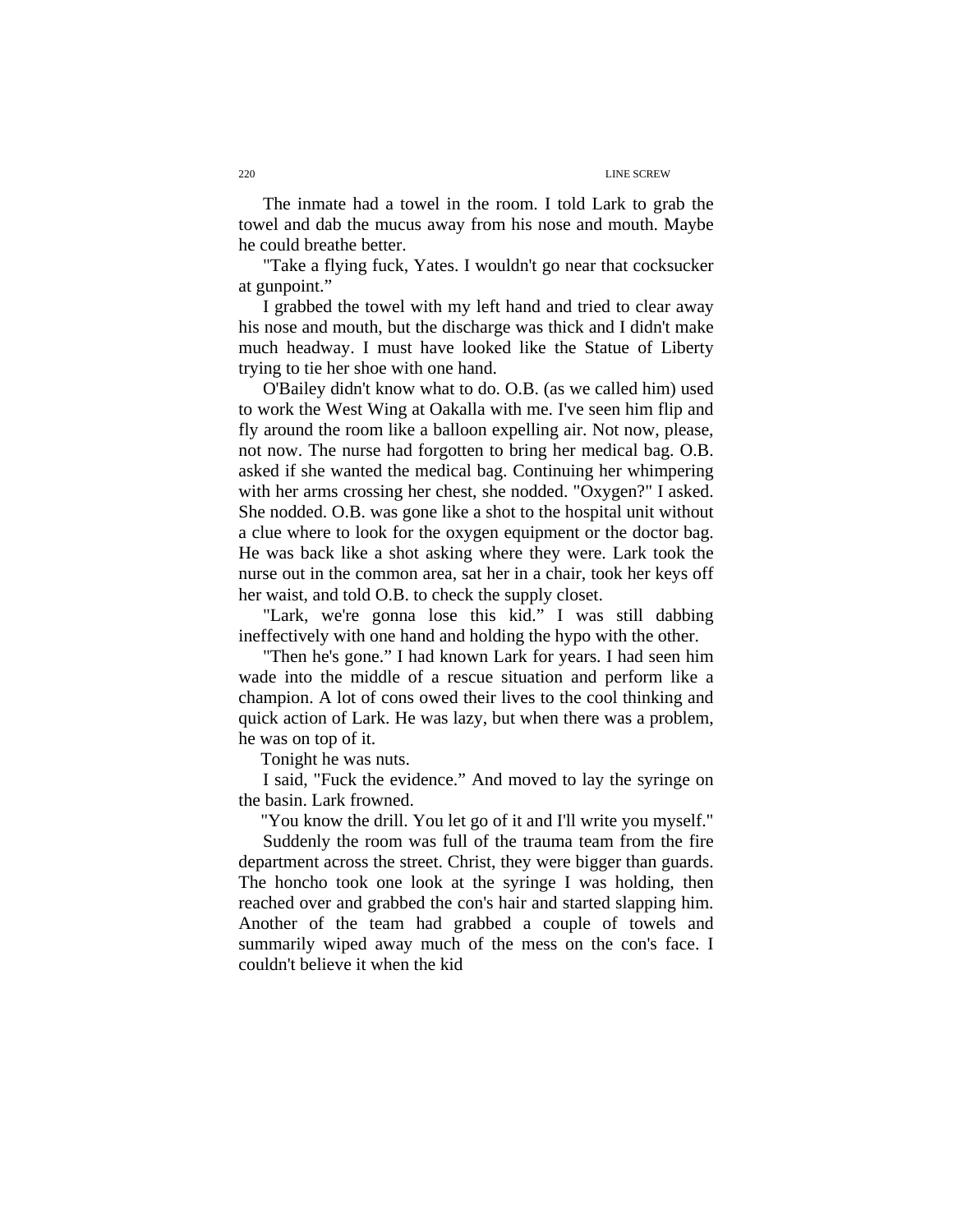began to groan and grunt and then put his arm up to keep from getting whacked again. The trauma guy sat him on the edge of the bed and told him to take a deep breath. The kid was very groggy but did so. About that time the paramedics arrived with a gurney, put an oxygen-mask on his face, and wheeled him out.

Lark told O.B. to cover for me while I transported the evidence, then radioed for the Three Landing guard to accompany the con to the hospital and stay there for the rest of the shift.

Lark sealed the evidence in the bag and I signed it. He suggested I wash the guy's south end off my hand. I did so. When I returned we checked the visits list. He had had only a lawyer visit. Both of us spent much of the rest of the shift filling out forms and piling up paper.

The hospital called to say that the kid had pneumonia. They also mentioned that the kid said that the heroin in the syringe was supposedly pure. He hadn't been trying to get high. He had been attempting to kill himself.

After a couple of weeks the kid was back in segregation. As I was doing rounds he said: "Somebody told me that a Yates who pulled the needle out of my arm . . . was gonna be on this shift."

"Yeah."

"You Yates?"

"Yup."

"Goddamn it, that fucking horse cost me three thousand bucks. I should have been outa here."

"How about a coffee with double cream and double sugar and we'll call it even?"

"Even."

Lark and I didn't torpedo the nurse for freezing. Lark promised to speak to the head of the hospital and suggest some time off for her or a few visits with the shrink before she returned to work. And we never discussed his refusal to give me a hand. After all, he was supervisory and shouldn't have been in the room at all.

Betty Gerrard and I were sitting in the staff station talking about AIDS. She had more than ten years in service and was worried. She

AIDS 221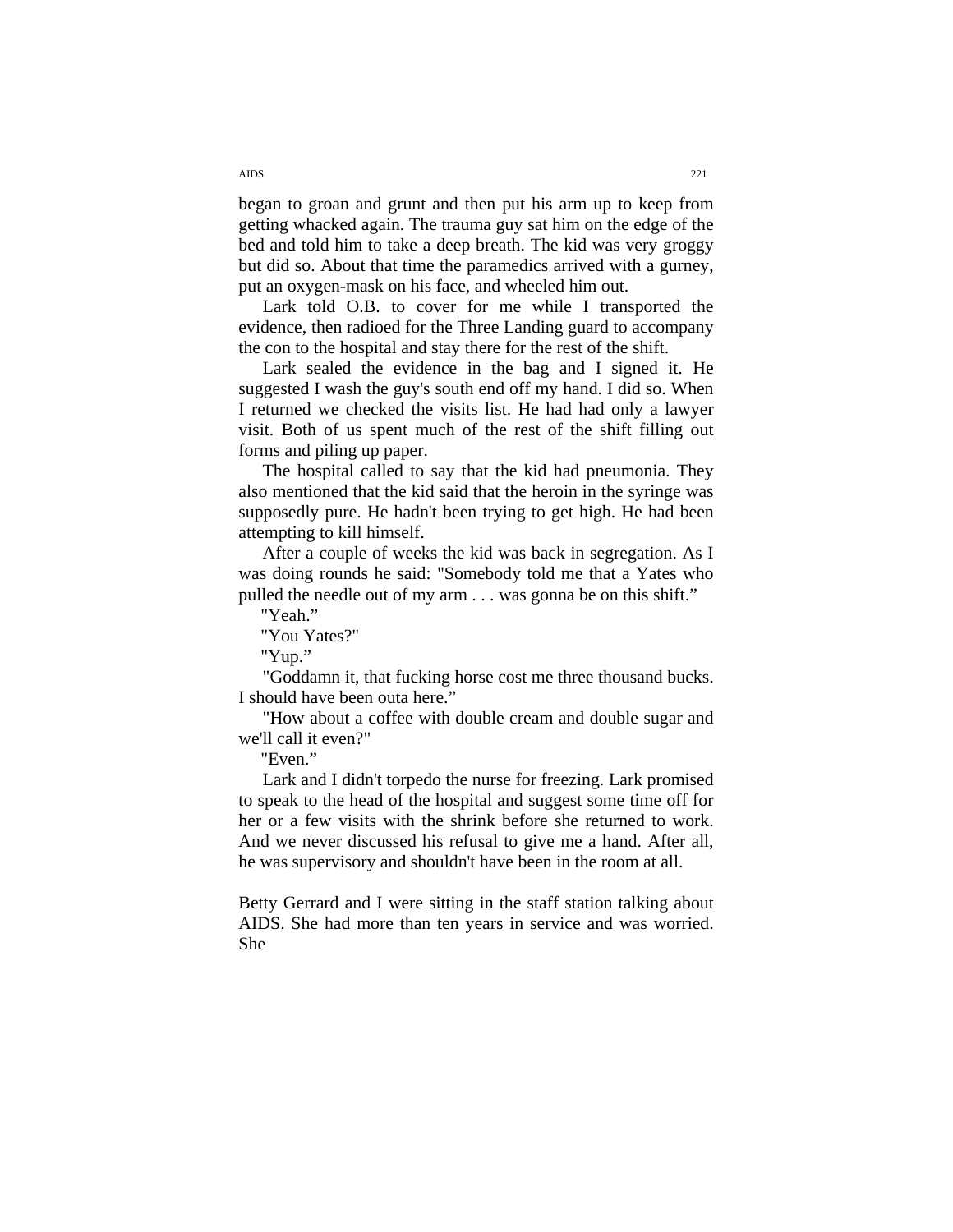suggested we have a meeting at the Police Athletic Club. The group which met were all top-grade correctional officers with spotless records. It was useless to invite even principal officers. They went along with polity or else. Privately, they had their worries too, but we line screws were in a better position to set up a squawk. A couple of the P.O.s had indicated they would help grease the way. In our group were gay males, lesbians, straights, marrieds, singles, and all levels of education from grade i2 on up. We scratched out a proposal over Pepsi (several of us were nondrinkers) and beer. I was elected to put it in literate shape and head up the chain of command to the top.

 Instantly John McIntyre, recently promoted P .O., gave me permis-sion to take it to Jim Browning, one of the S.C.O.s. Jim was pleasant and said he would get back to me as soon as he had made an appointment for me with one of the High and Mighty. Within a week I had the appointment.

I entered and was invited to sit down. I handed the Great One a copy of the proposal and produced a pile of materials on the disease in German, French, and English.

Our proposal was quite simply that we be given the use of the copier to reproduce materials for what could loosely be called "A V P S.C. AIDS newsletter" - to keep staff who wished to peruse it up to date on research. I really thought I would find a sympathetic audience in this man. He had an M.A. with a science background.

Shuffling through the materials I handed him, he began, "Mr. Yates, we all realize that you are better educated than some of us here. And I can appreciate the quality of the staff who have signed this proposal. The cost is really not a problem. But you see, I feel that we must avoid alarming the staff unduly." I listened to this cock in the ear for a few more minutes, then asked, "Would you take the matter forward to the operations meeting and possibly the safety committee?"

"We've already discussed the matter in ops meeting. What I'm telling you now is our position at the moment. You're welcome to express your concerns to the safety committee through your steward." With that I was dismissed.

That meeting and the stonewall I encountered produced various reactions. I think the gays were the most offended. They had read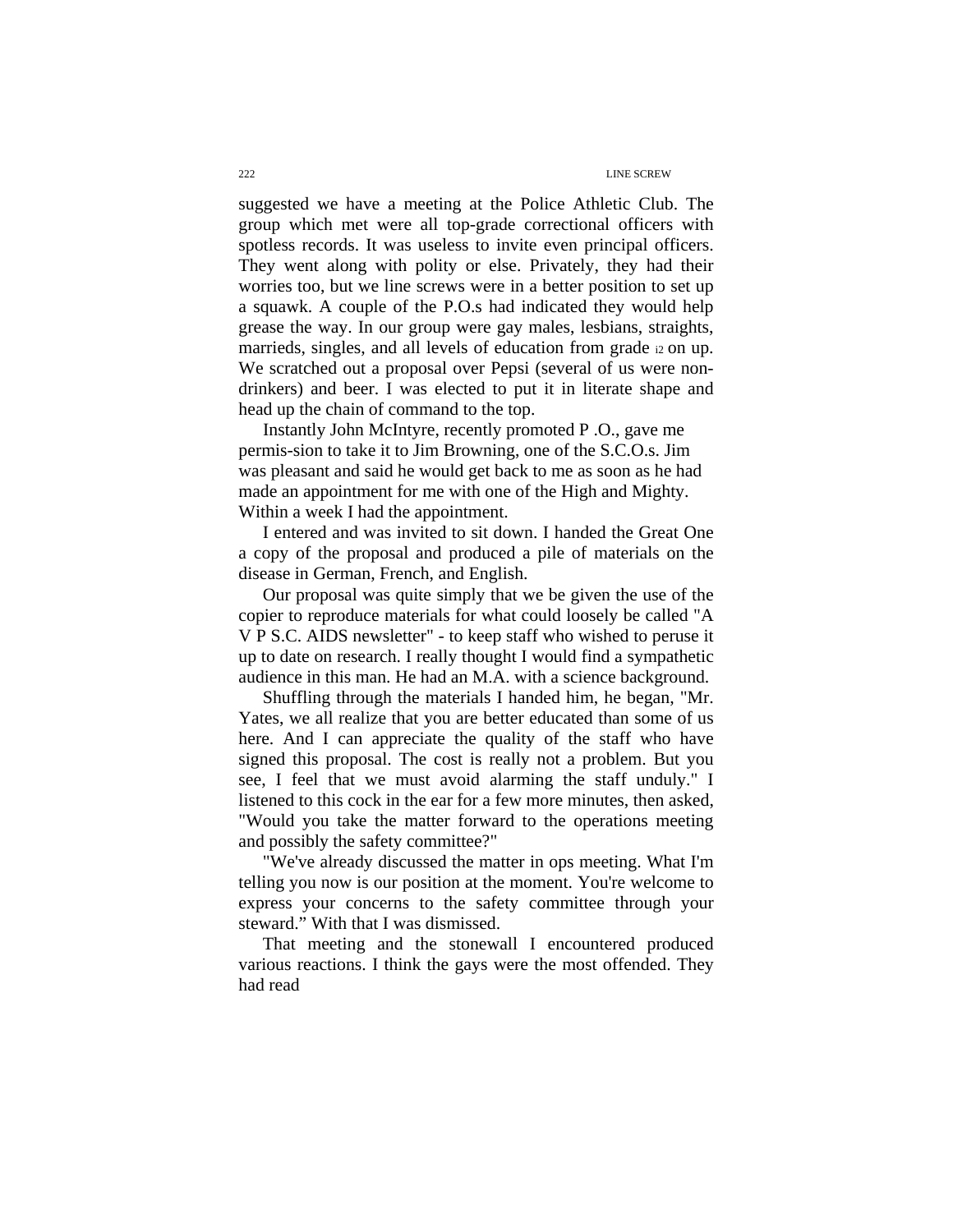everything they could and were sensitive about the education programs in San Francisco, which were proving extremely effective. Some of them transferred out. One quit and went back to Ontario. Betty Gerrard transferred to Nanaimo. Another woman applied to the Vancouver city police and was successful, as was one of the single men. For the duration of the time that I was at Pretrial - about three years - there was never any information disseminated about AIDS.

AIDS 223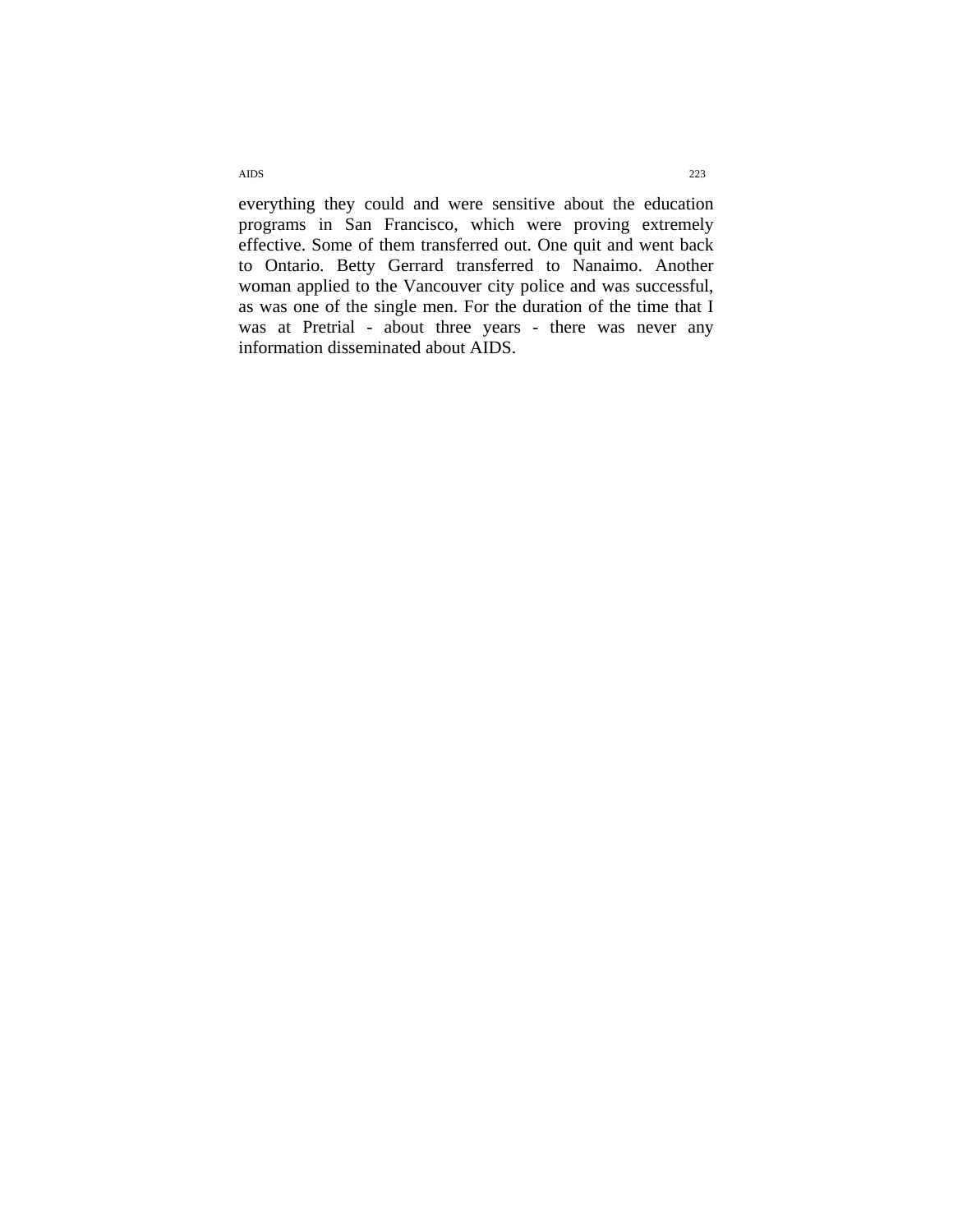## Keeping Records

*The "realistic" view of the world compatible with bureaucracy redefines knowledge - as techniques and information.*  - Susan Sontag

0NLY AN hour into the shift in records, the holding tank was bursting at the seams. Standing room only. Roscoe Schulz, my partner - we were the Ferrante and Teicher of the book-in keyboards - kept humming the first four notes of Beethoven's BumBumBum-*Bum.* He had been humming it for weeks. I had been threatening him for weeks. I began whistling dissonant to his Bumming, but he didn't notice.

Not the least of the security at Pretrial is that it is tunneled to the provincial court in one direction and the Vancouver City Police Station in the other. The cons come from the police holding tank to ours via the tunnel. Some are in for classification out to camps, New Haven, and other jails. Some are brought in on immigration holds straight from the docks or the airport. Some are coming back from court convicted but not yet sentenced.

Thus some go upstairs to await their sentence dates. Some go up to our classification officers, thence to transport. Some from the cop-shop are charged and remanded in custody until docket schedules are arranged. Accused are remanded on two grounds:

*Primary grounds:* Reasonable and probable cause to suspect that they won't show up for trial. F.T.A. (failure to appear) is our most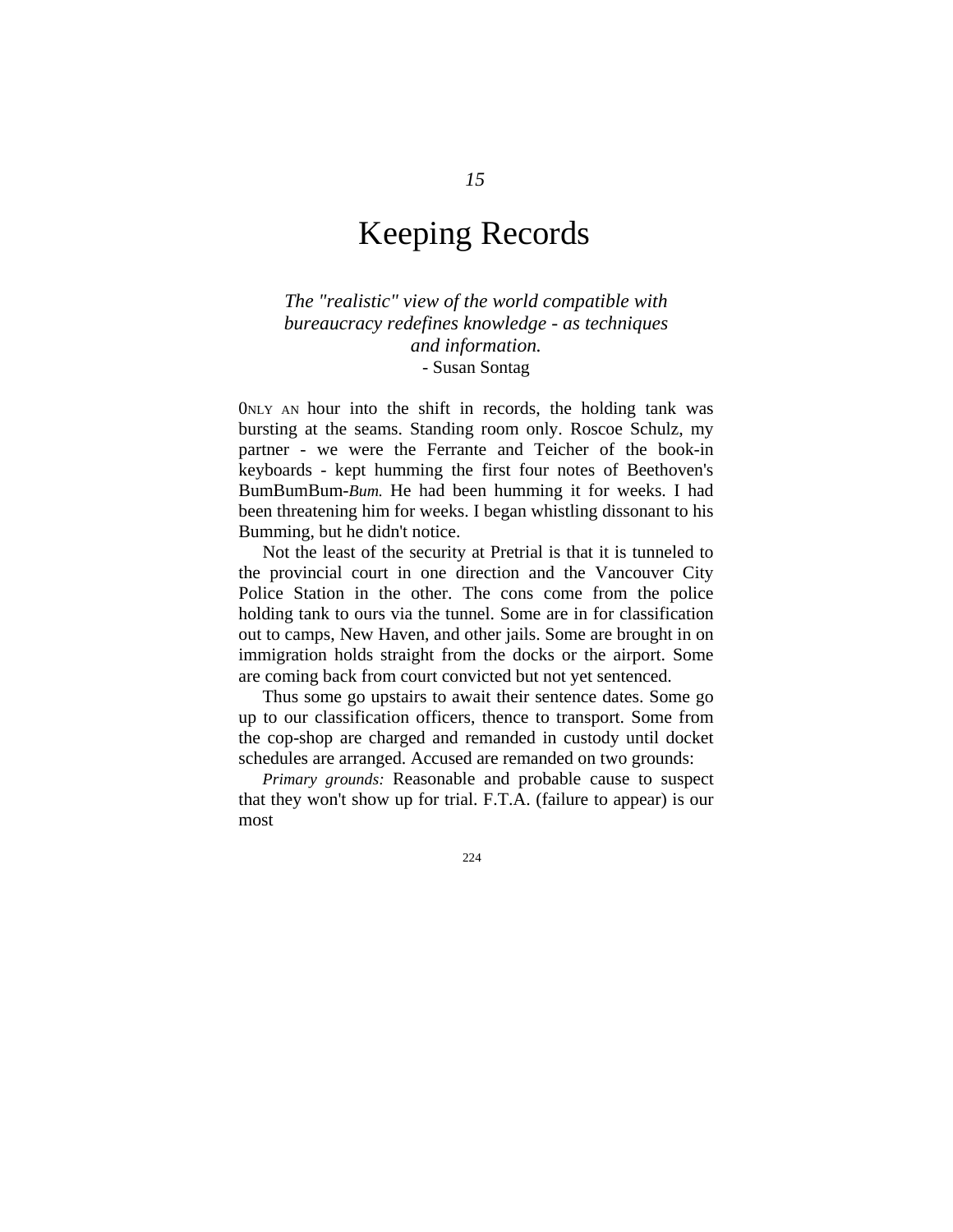#### KEEPING RECORDS 225

serious crime; it flouts the entire symbolic value of our criminal justice system. Sometimes, this is a person from out of province who has breached the Criminal Code of Canada in British Columbia and is considered legally a "foreigner" (his home is more than one hundred miles outside the jurisdiction where he was apprehended). Much more often, the accused has a history of heavy crimes *and* the unsavoury habit of failing to show up for court.

*Secondary grounds:* The criminal justice system has reasonable and probable cause to fear that the accused will continue doing what he was allegedly doing or will repeat what he allegedly did.

The result is that there are more bad bad-asses per square inch in maximum remand at Pretrial than in any other federal or provincial institution. I remember once working a unit which held nothing but Murder Ones and four kidnap-torturers.

Back in records, the more the holding tank filled, the louder grew the growling over seats, cigarettes, and anything else they could think of to potshot at one another about. Schulzie and I were calling them out one by one and flying over the keyboard to book them in. But we couldn't keep up. Soon the holding tank was full and we were putting the overflow in other, smaller tanks and attempting to book and watch all the tanks at once.

BumBumBum.

A hell of a commotion began in the main holding tank. We could see that the room was filling up with smoke. Schulz and I were over the counter and yelling for back-up from the other end of records and the change-room where some sheriffs were loitering.

We went through the door and began yanking bodies out to be looked after by other staff and found in the middle of the room one con who had chosen this magic moment to set himself afire. The man on fire was wearing provincial-issue greens. More plastic than cotton in them. Each time we attempted to grab his pants and tear them off, the damned burning plastic splattered on us and burned. I found a jacket on the bench. I put it over his legs and choked off the flames. Someone behind me began to dance and scream that the province was going to have to buy him a new jacket. Finally we cuffed the firebug, put him in a tank by himself, and called for the nurse.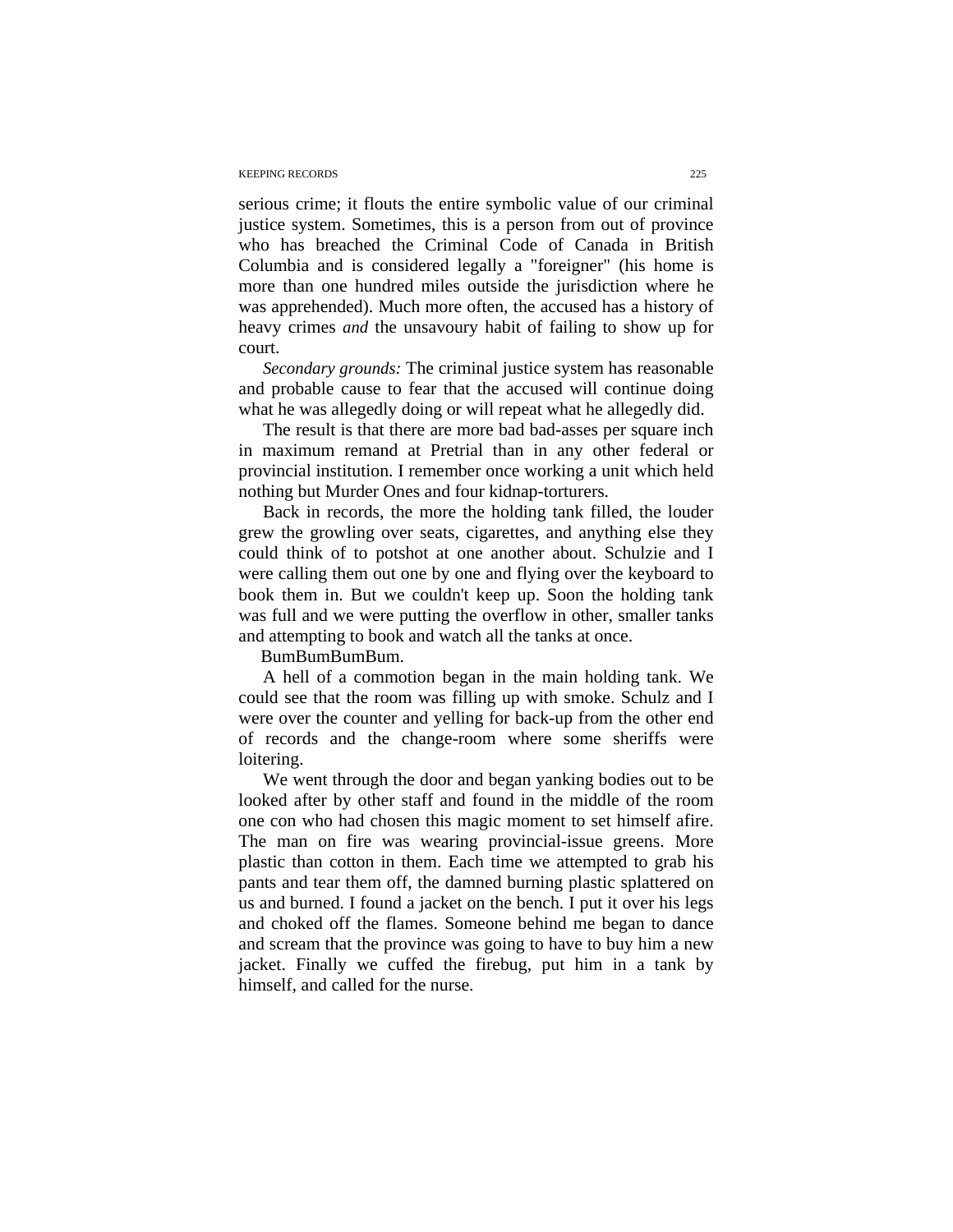#### 226 LINE SCREW

The previous day, Schulz and I had heard "Staff up!" from the other end of the records area and had rocketed over in time to see an inmate keeping several officers and sheriffs at bay with a chair. He was just back from court, where he had been handed a sentence he did not receive gladly. He had told the judge and all present to fuck off. He had been a great pain in the ass while he was being escorted back from court; now, with the cuffs off, he was about to prove that actions speak louder than words. While the rest were staying out of range, Schulz and I found a couple of chairs of our own and began walking toward him. No Condition Yellow had been called yet. We walked toward him and began widening the distance between us. This worried him, which was the idea. The unarmed officers waited for their chance. Finally, he took a hell of a swing in Schulz's direction, which offered the opening the young jock types had been waiting for. They tackled him. We got rid of all the chairs and the usual prison dog-pile ensued. The problem was to get the cuffs to the bottom of the pile where the con was presumed to be and get them on him.

It happened that Dave Kennedy, the S.C.O. in charge of records, was off that day. In his stead we had one of the classification officers substituting as boss. Just as the guys toward the bottom were about to cuff the dude, the boss, Matthew Aligizakis, emerged from his office. Guys like him are known in the system as "social workers" - they are the Pollyanna types.

"Just a moment. Just a moment." says Aligizakis, "I want to speak to this man." We located the con's head among the arms and legs. It spoke, telling Aligizakis to fuck off.

"That'll be enough of that," Matthew replied. "Now, let us reason together. If these officers let you up without restraining you, will you settle down so we can discuss your complaint rationally?" Matthew is an educated and genteel human being.

"Sure." wheezed the con, who could barely breathe under several hundred pounds of us.

"Allow him to stand up."

We looked at one another and began extricating ourselves like linemen at an NFL game with a flag down on the play. We stood. The con stood. Matthew was standing there with a triumphant look on his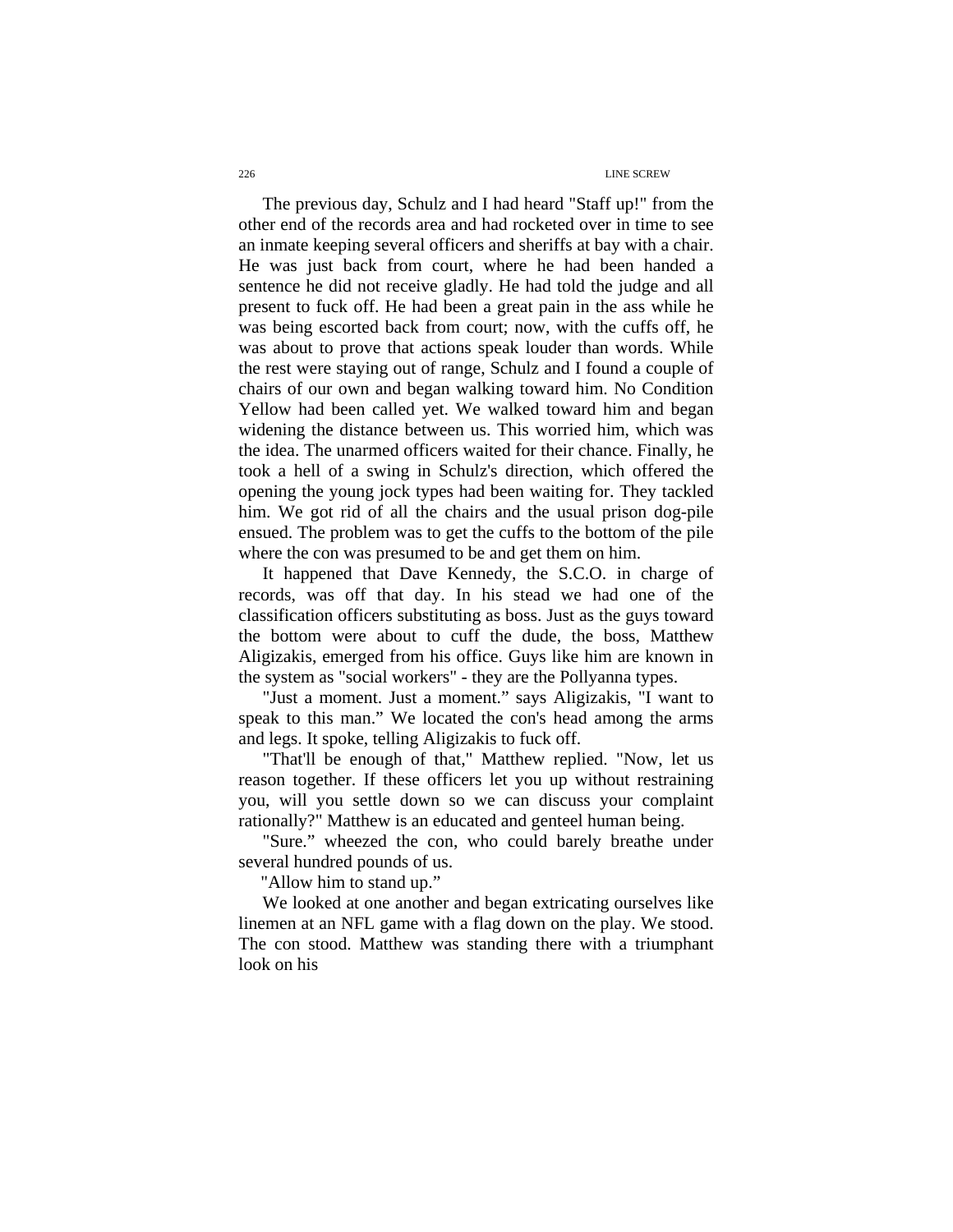#### KEEPING RECORDS 227

face. At which point the con pasted Matthew in the mush, breaking his glasses and nose and splitting his lip. Matthew went down like a sack of potatoes. We leapt upon the con again, dogpiled him again. And cuffed him again. Control was notified, Condition Yellow was sounded, the con was escorted off to segregation, and we returned to business as usual. Matthew went to Emergency at the nearest hospital and took a few days off to heal his body and his officerly bearing.

Kennedy was easy enough to work for. We knew him from Oakalla records. He had been around for more than twenty years. He did, however, have a war going with the Most High, and they were looking for any excuse to fire him as head of records. This made Kennedy somewhat spooky.

From my keyboard, I called out, "Bob, initial A." I could see a hand waving from one of the small tanks. I approached the tank with the flat. I opened the door and instantly felt I was in full hallucination. The creature inside was a head taller than me, had on black jeans, a blouse so busy it looked like a couple of puppies under a blanket, and fluorescent lipstick. She was seemingly Native in origin - and mad as hell about I know not what. A drag queen.

"Please take a seat over there." I indicated the chair on the opposite side of the monitor.

She muttered something, glowered back at the tank, then sat.

As records work goes, booking-in is not as boring as the change-room (handing out provincial-issue clothing and supplies to new book-ins and street clothing to those going to court), but it's close. First, we make up three files on each inductee: warrant, medical, and progress. Then we question the accused field by field and screen by screen until we have the prescribed information to generate a face-sheet, which includes a graphic representation - photo or digitized video image - of the face.

There are many opportunities to be bored to a stupor in corrections, but those who succumb to the swamp of boredom do not last. Two middle-aged eccentrics, I of mid-forties, Schulz of mid-fifties, who are not bored, must be a little off the wall. Durable corrections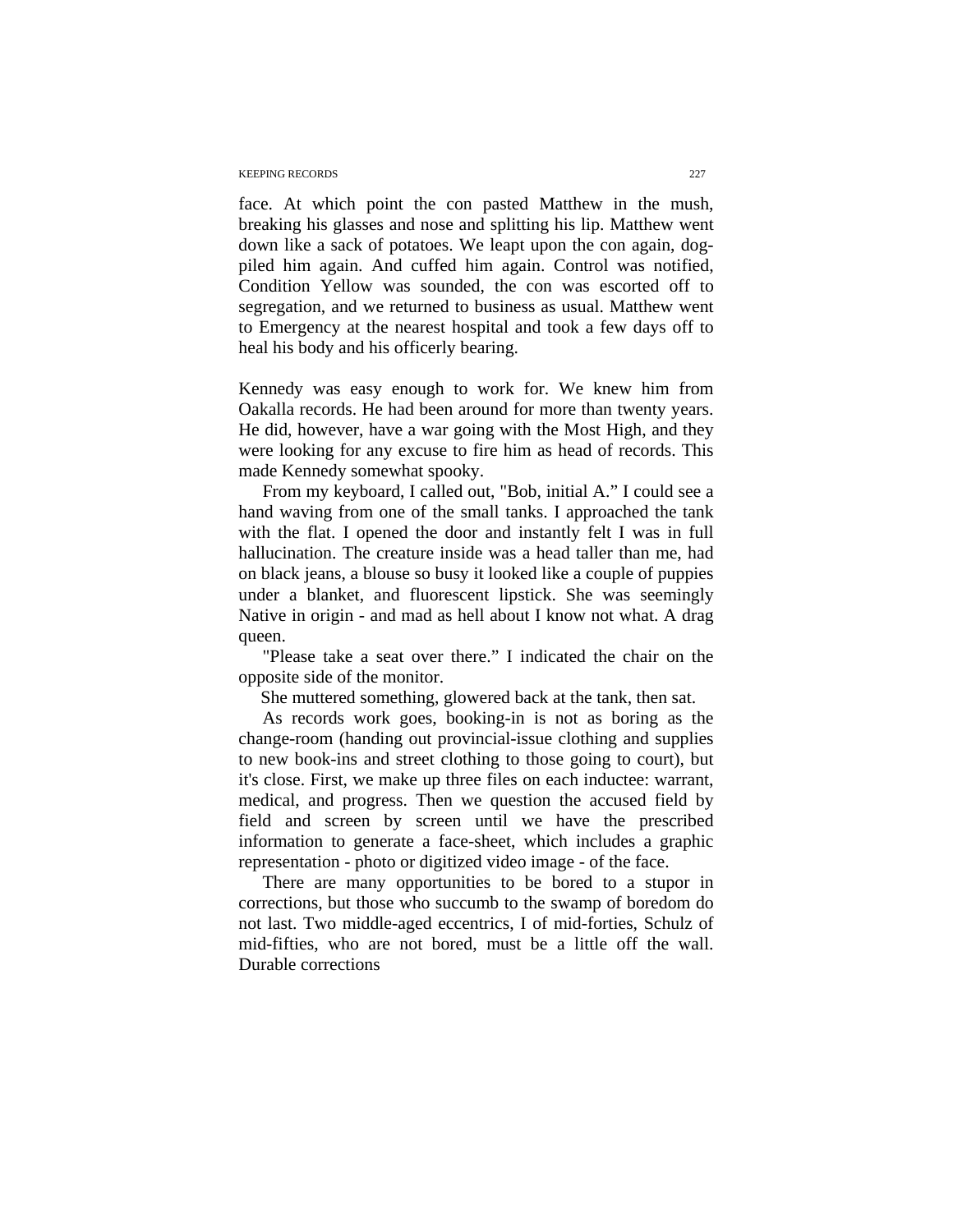people like us are masters of gallows humour, geniuses of foulmouthed invective, monarchs of the incredible prank. This is the stuff survival is made of.

"BumBumBum," Schulz hummed.

I continued politely, professionally filling in fields on the screen. She talked. I tapped the keys. The more I typed the snarkier she became, the louder and more impatient she got. Her voice was beyond description. I wanted her to quieten down. In my peripheral vision to my right, I could see that Schulzie was ignoring his book-in, had turned my way to give the scene his full attention, and had a looks-good-on-ya-Yatesie look on his face. I knew that if I made eye contact with him, I'd be gone, and the nine-foot draggerina would erupt like Mount St. Helen's.

Just what I feared, the S.C.O., Kennedy, had heard the hoopla. Here he came, Mohammed's mountain with epaulettes, pussyfooting up behind me to look over my shoulder. Maintaining my deadpan face, keeping my interrogative voice even, I continued coaxing information from her. Staring, staring at the computer monitor.

"Occupation?"

"Cock... sucker!"

I heard laughter being choked off behind me and to my right. It was decision time. Could I or could I not resist? Nope.

With a mind of their own, my fingers keyed in COCKSUCKER.

I heard a groan of horror behind me. If I hit enter, "cocksucker" would go rocketing into the database.

Next field. Without missing a stroke, I inquired, "Are you a Catholic or Protestant cocksucker?"

"Oh, Christ," Kennedy moaned.

Our Lady of the cyanotic lipstick replied, "Atheist

cocksucker."

I typed in ATHEIST COCKSUCKER.

Schulz was bent double, immobilized with wheezing giggles. Kennedy was whimpering. He knew this was the last field on the screen and it was time to hit Alt and F4 to plant this info and bring up the final screen. If I sent this to the printer and the top brass got the face-sheet, Kennedy would be dead meat. The dragger was into the put-on by now and was enjoying watching Kennedy and Schulz. I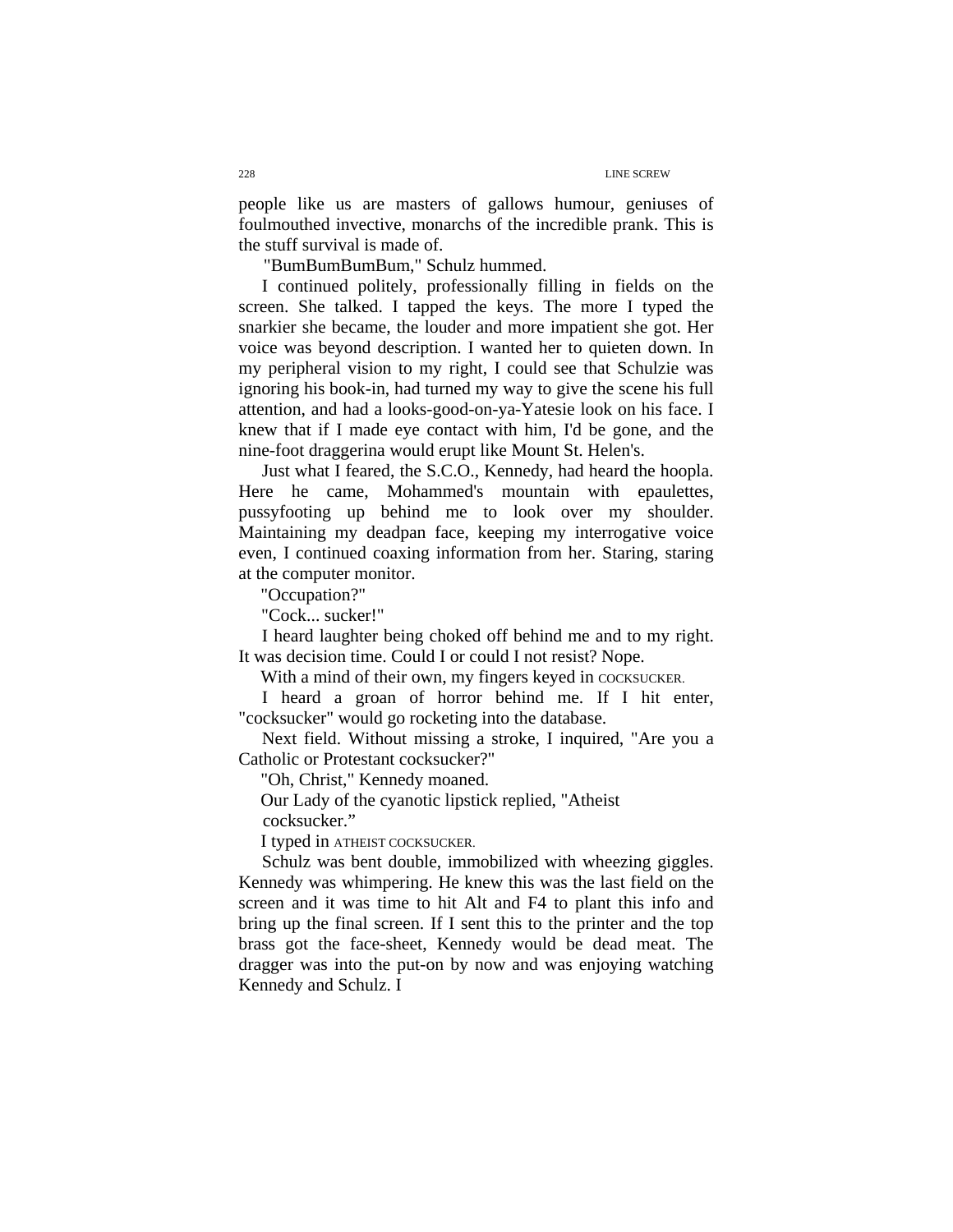#### KEEPING RECORDS 229

gave her a wink and she cracked up. Schulz cracked up. I cracked up. Kennedy didn't crack up until he saw me surreptitiously move the cursor back up the last two fields and change "cocksucker" to "unemployed" and "atheist cocksucker" to "Protestant." (In our inane system there are only Catholics and Protestants on earth.)

There are some very dangerous people in maximum remand. Some of the inmates are a little suspect as well.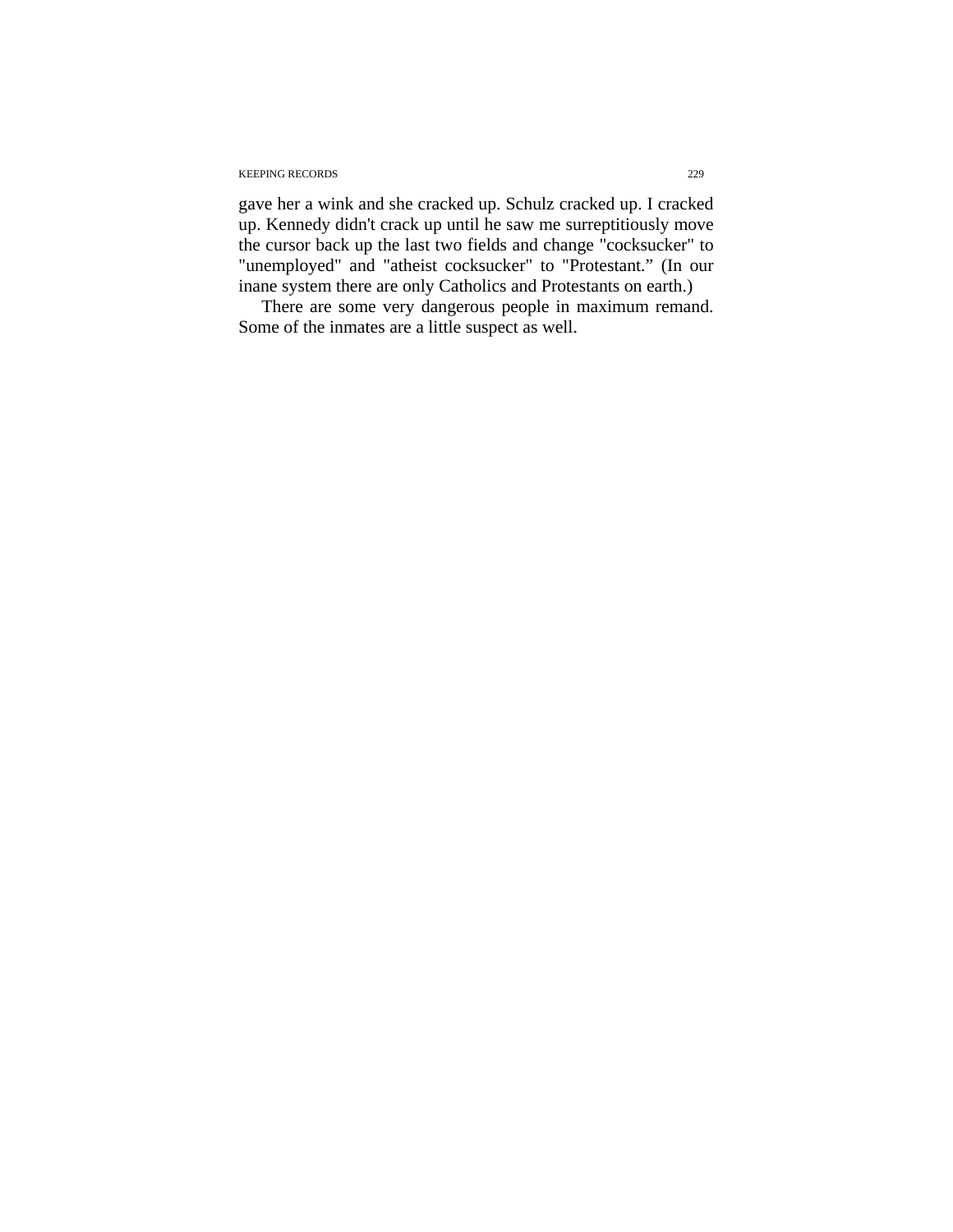# Graveyard Shift in Segregation

### *One man's word is no man's word; we should quietly hear both sides.*  - Johann Wolfgang von Goethe

WHEN I reported for duty, S.C.O. Kennedy was already steamed. A con named Joe MacTavish had turned afternoon shift into yo-yoville. He'd snapped out of his skull and Kennedy couldn't send a rookie up to segregation. So Officer Yates got to go.

"He's snapped on what?" I inquired.

"Horse and coke."

"Which, of course, were sent to him by God as a going-away present."

"Lawyer. Lawyer visit," I was told.

The keystone screws had noticed that MacTavish was bouncing off all the walls of the cell and had gone in to skin-frisk the room. Mostly rookies. They had found a balloon of heroin. I couldn't believe the rest: the idiot who had the balloon in his hand was so excited he had put the balloon down on a chair while he was rousting the room. The con had stepped over, grabbed the balloon and swallowed it. They just stood there while he swallowed it instead of stuffing cuffs in his mouth or simply ripping out his larynx.

"Lawyer?" I asked.

"Shoulda seen 'er."

"I've seen this flick before. Why didn't they have the bastard in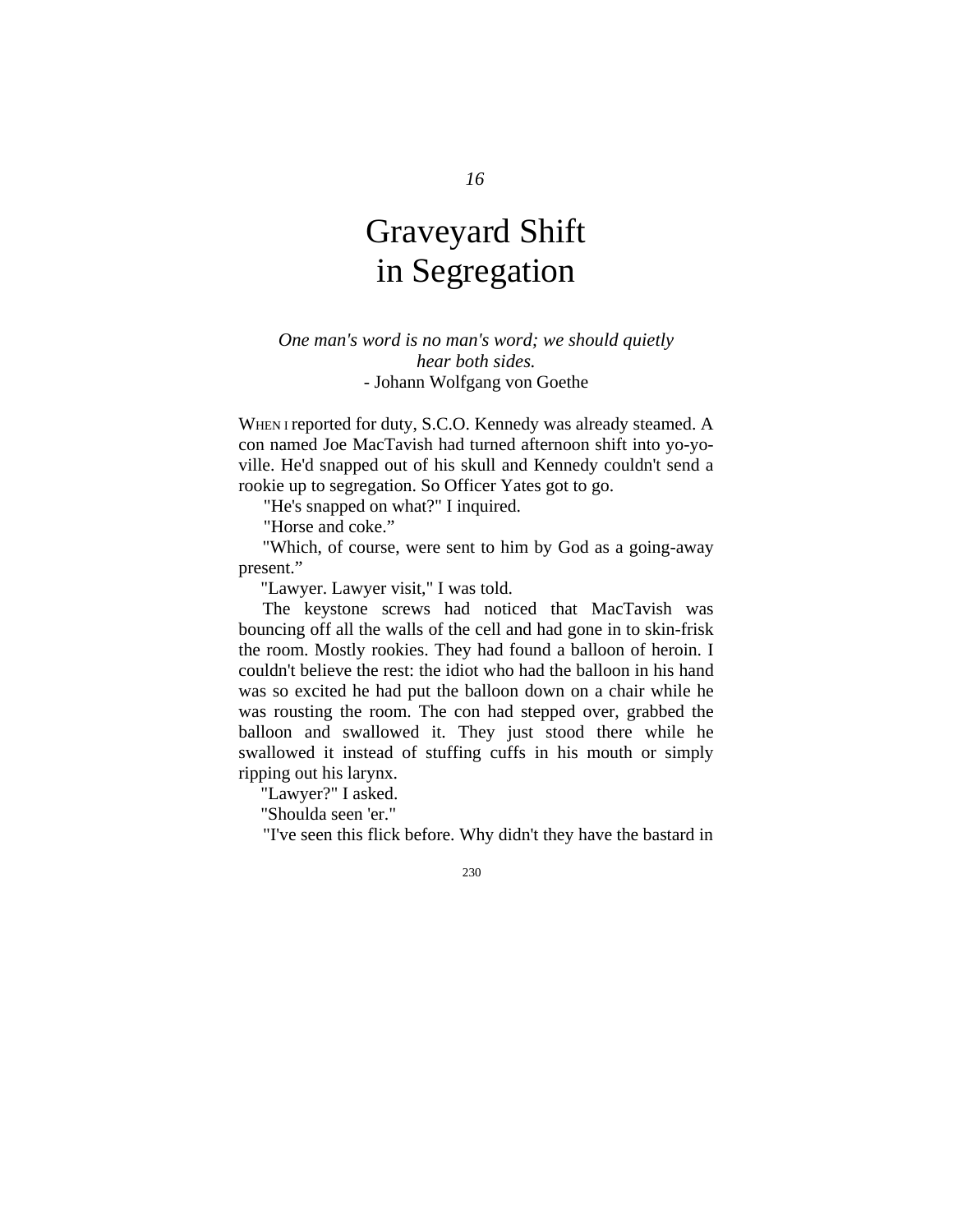secure visits?" In secure visits, there's glass between cons and visitors, who talk via telephone.

"No reasonable and probable grounds until now. If he lives, he'll be classified high-risk and have only secure visits."

"Yup. Cow's gone. Might as well close the barn door."

In order to get drugs into the highest-security institution in North America, first you need money. This guy had plenty enough to retain three of Vancouver's top firms. When you're up for drug conspiracy and hoping to get it pled down to importation or trafficking, you need all the talent you can get, if the evidence is sour. Good sense tells you that a top lawyer is not going to stroll into visits with a balloon, a crank (syringe), and the makings for several lines of nose blow. Nay, nay. Instead, an articling student - preferably a pulchritudinous female - mules the dope. This is a good strategy, because chances are that the visits are being manned by a bashful young guard with the ink not dry on his criminology degree. This young feller is fairly handy at frisking when it comes to dealing with men. But the sight of a curvaceous young thing about his own age toting a briefcase throws a kink into his operations. Chances are very good he'll simply let her through without touching her. In other words, she could be toting a sten-gun in her lingerie. Actually, however, she's probably packing what was ordered in her briefcase: drugs.

There are certain contacts and papers with which prison personnel are not ever to fiddle: letters to and from lawyers, M.L.A.s, the Ombudsman, M.P.s, and so forth. And, because they may contain papers, consensus is that briefcases cannot be frisked. Wrong. The frisker may not read said papers, but he could still frisk the bejesus out of the contents, check for false bottom, whatever. If the student mule were ever caught, the law firm would, of course, know nothing about the transaction. The student would be dismissed with due ceremony. However, briefcases are not frisked. And as long as there are contact visits, the prisons will be full of drugs. This particular evening, MacTavish had had a lawyer visit from something who looked like centrefold material.

I arrived on Six Landing, and Bill Corelli popped the door.

"Hi, Mikey. Wait'll you see this asshole. You'll be on your feet all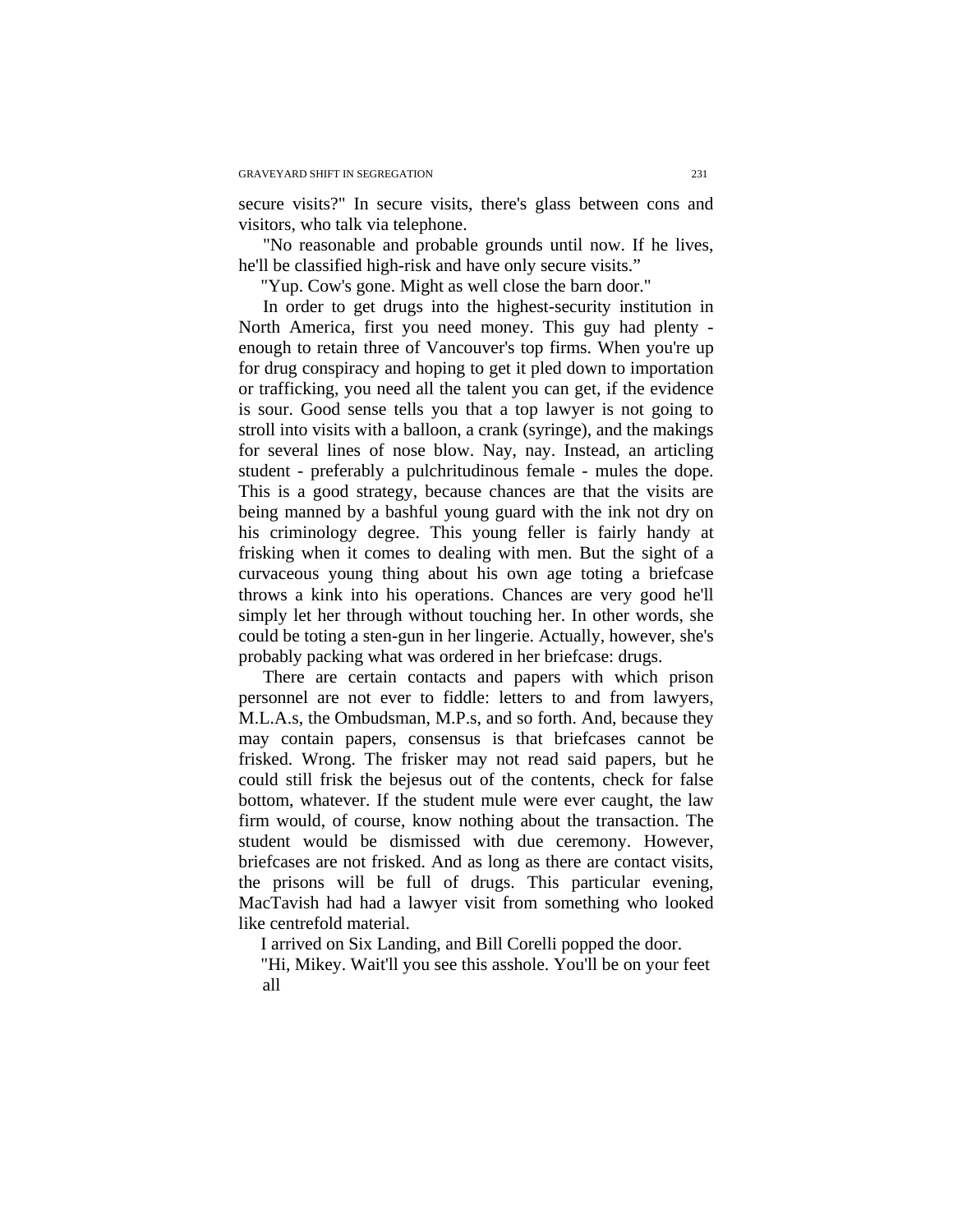#### 232 LINE SCREW

night." An ex-logger with a glass eye began to tell me at length how it went down. That he personally had the balloon and put it on the chair, then the con picked up the balloon, then the con swallowed the balloon. And now the balloon is in the con's stomach and somehow it isn't his fault that I am going to check the bastard every five minutes all night long, and if the guy dies, it's my problem, not his problem, as he's about to go off shift. Somehow he will make it up to me later just to show that he's a good sport.

I looked over the log to see when the addict was last checked. Ten minutes before. I dialed Control and asked for a beepercheck.

My beeper working okay, I walked out of Segregation Control into the common area of the living unit and strolled from cell to cell, lifting the steel slides that cover the windows and shining the light in to check on each individual. The addict's light was on and through the wire-mesh glass I could see that he was unconscious or semiconscious, but I stood there long enough to determine that his breathing rhythms were more or less normal. I checked the rest of the unit, a count of only about five. I then headed over to Six South, the hospital unit, which is also my responsibility on graveyard.

Not much interesting there. One slash (unsuccessful, full of stitches and asleep). One the shrink thought might slash. One suspected to have AIDS (emaciated and sallow enough). One wetbrain (brain damage through alcoholism). One pacing his drum in a ritual pattern and on his way to Forensic for a psychiatric profile. And, sitting at the desk, Gordon the nurse. By way of avoiding another boo at his manuscript on healing by the laying on of hands, I mentioned to Gordon that I had to hurry back to seg for my five-minute checks. Gordon is a good soul, but now and then he did work himself up into a fervour about healing. It made me shudder a little, intellectually.

At approx 0035, I noted some stirring of MacTavish in cell 12. He seemed to be mumbling, but he'd have to mumble in decibels exceeding sotto voce if he wished to be overheard through a12 gauge steel door. He didn't appear to notice me looking in. I was of two minds about his evident consciousness. On one hand, it meant he hadn't overdosed on the heroin. On the other, I wondered whether movement might cause his stomach acid to be more active and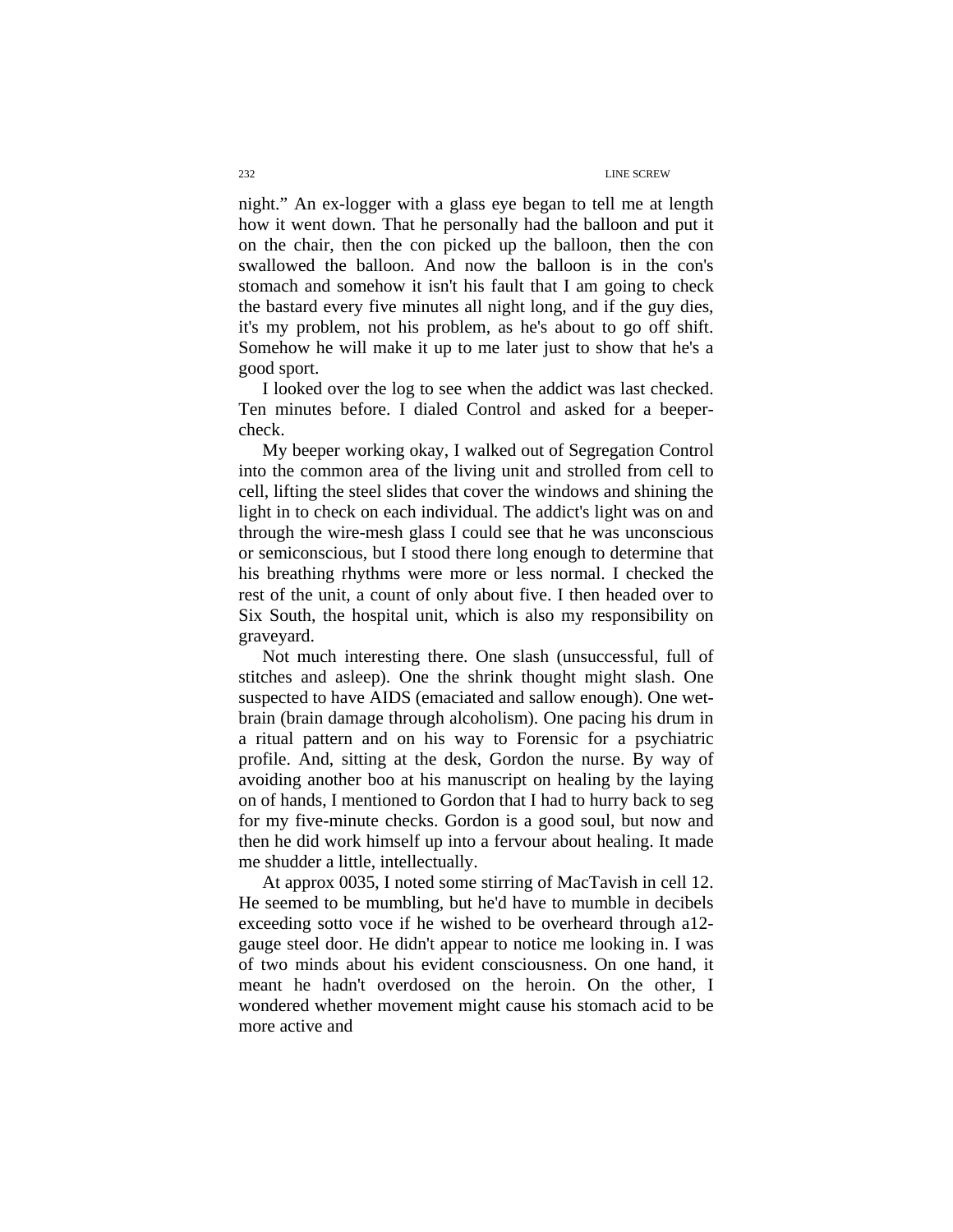possibly chew through the rubber of the balloon before shiftchange at approx 0700.

The phone rang. It was Kennedy the Wise.

"Let's go by the book on this one, Mikey. He has a very unpleasant priors sheet. The uglies he hasn't done personally he's paid to have done. Watch yourself."

I was again counting sleeping bodies (except for the nutburger who was still pacing) on Six South and talking briefly with Gordon when the noise began on Six North. I ran for the door and hit the button.

"Control."

"Pop Six North, now!"

Wham! And I was through it. The noise was coming from cell 12. I banged up the slide. The sonofabitch had one shoe off and was whacking the plexiglass cover of the light with it, making a hell of a booming sound. He had awakened the other segregation inmates and they were screaming pleasantries. I yelled over the noise for him to cool it, or I'd cuff him to his bunk. He looked at me dreamily and shouted back, "Fuck you, you pig fucking dog."

I liked that. I've been called almost everything by almost everyone, but never "you pig fucking dog." Nice. Original. Has a certain melodic quality. Like saying Edna St. Vincent Millay.

I dropped the slide and ran to Segregation Control to call Kennedy. I thought the balloon had burst. Then I called Gordon and asked him to get over on the double. This is standard operating procedure for cracking a cell on graveyard. You can have more bodies than this, but no fewer. Nurse and boss must attend.

I checked the time and went back to the cell and lifted the slide. I could hear the elevator moving up the tower. The door between Six North and Six South fired and Gordon entered with the medical bag.

MacTavish's eyes were dilated like craters as he pounded on the housing. The bad news about people who are high on heroin is that it sometimes gives them delusions of adequacy. Occasionally, they think they can whip an army of guards. The good news is that their reflexes are screwed. The wild card here was the cocaine.

Enter Dave Kennedy and the back-up.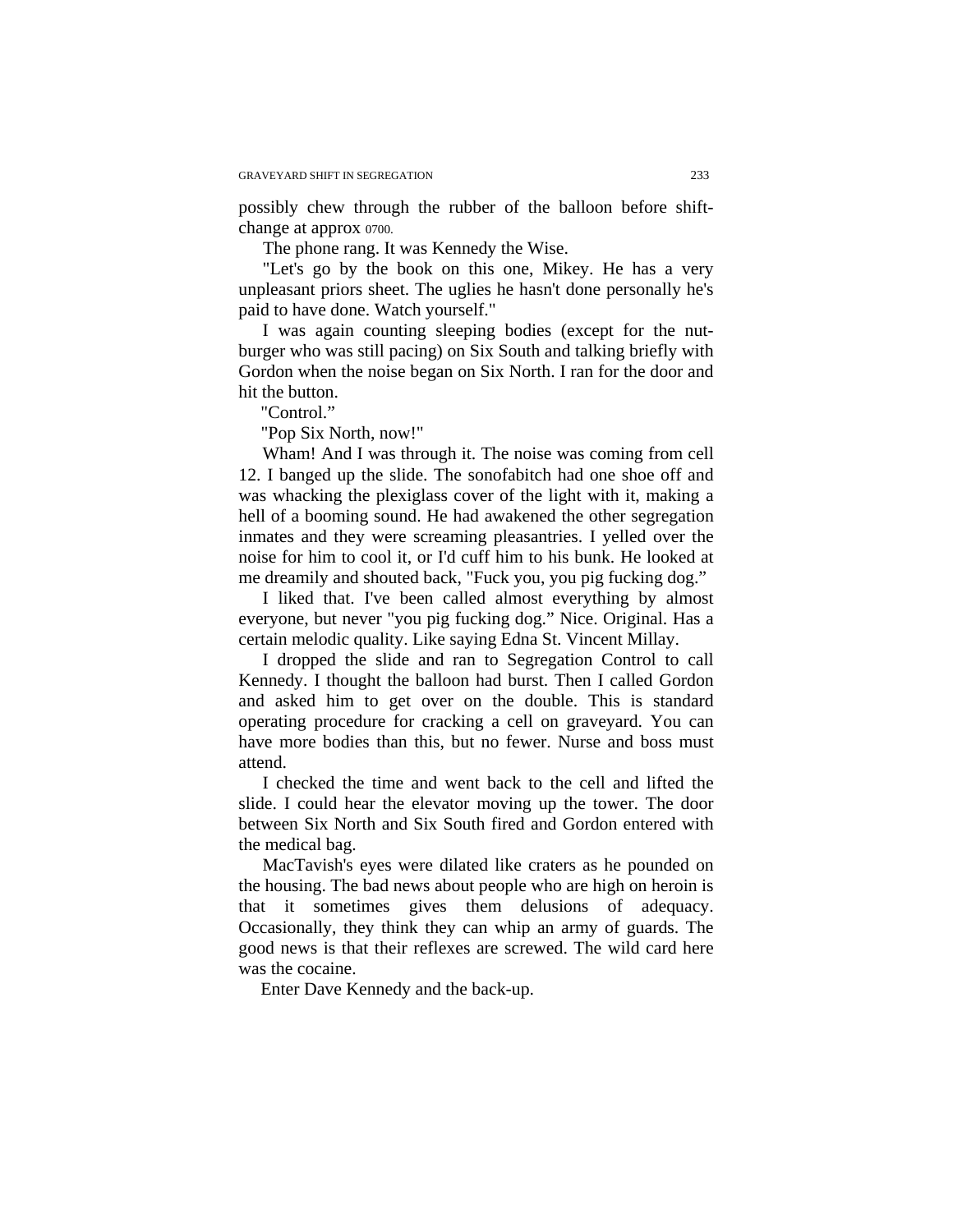I must describe the back-up in some detail here because it is pertinent. The back-up was a thing of male beauty. The back-up was the paradigm of what an experienced line screw *doesn't* want to see appear as back-up. Very pretty guards, male or female, who spend much of their lives arranging their looks, are not eager to get into a scrap and damage their work before the mirror. This one was tall. It was French Canadian. It was a body-builder. Key here is that the face was beautiful. Dark hair, deep brown eyes, a perfect pencil-line moustache. Its uniform was flawless, with the correctional-officer star sewn exactly five inches above the cuff on the left sleeve and the near-blinding shine on its shoes. There was not a mark on its meticulously shaven face. It was about twenty-five years old. It was to be married in two weeks. Its name was Jean McSween. It had been hired straight off the street without experience of crime on either side of the word. It was innocence personified. It marched dutifully in the waddling shadow of Kennedy. I made eye contact with Kennedy. He looked heavenward. I made eye contact with Jean McSween and knew in my soul that an Andean condor could fly between his ears without the slightest possibility of touching anything like grey matter.

Control unlocked MacTavish's cell door, which swung toward us, and I entered the cell, moving to my right to allow my back-up entry. The con looked at me dazedly with the expressions on his face changing like masks from anger to amusement to fear. Then the angry look returned. Standing near this guy, I noted how much bigger he was than I. Then I noticed that my peripheral vision wasn't delivering the image of my back-up near and ready. Mr. Perfect had gone.

Then came a surprising change in MacTavish's mood: "Yeah, sure, you want the shoes, you got the shoes. Here. I was just trying to figure out how to turn the light out."

The other cons on the unit stopped bellowing to listen at the cracks of their doors, while Dave explained very formally and diplomatically that he was the boss and, should the disturbance continue, it would be his unhappy duty to instruct his line staff to restrain him, MacTavish. He then asked whether MacTavish felt he could now settle down for the night.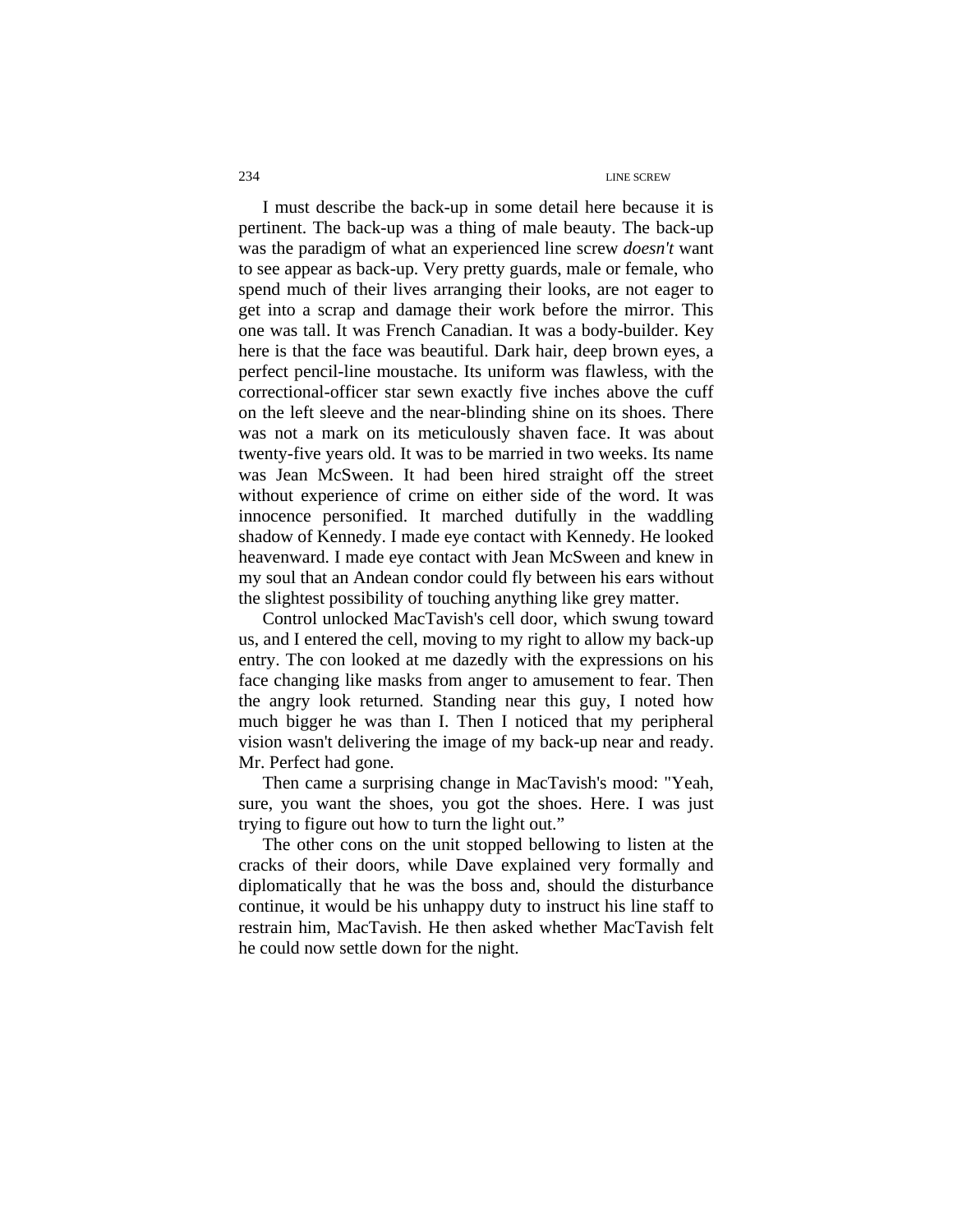Yes, MacTavish slurred, he was quite certain that he could and was very sorry for any untoward behaviour.

I turned to my left, despite what my peripheral vision had told me, expecting to see my back-up exiting the cell. No McSween. Dave had been speaking from the door, because it is a strict security regulation that the boss not enter a troubled cell. Nurse Gordon had stayed out of sight because he knew he was there as much as a witness as a purveyor of first aid (he is quite good at settling down troubled prisoners when the show of force in the form of uniforms has failed).

We closed the cell and took the shoes to Seg Control. McSween left his post outside of all the action and returned to his landing down on one of the wimp units on Three Landing.

"That's back-up?" I asked Kennedy.

"Well, we have to give these twits on-the-job training, if they're not going to have them spend their first six months in service at Oakie." Dave shrugs. "Them's orders. Send them in on scuffles, cell-extractions, and Condition Yellows."

I had to do my rounds at the hospital, so I headed off. Kennedy was on his way down the tower to his office. It was getting on toward 0500, when you doubt if you can make it through the rest of the shift. You wash your face in cold water, comb your hair, and look forward to the runner who delivers the morning reports to exchange a few words with another half-dead human.

When I got back, MacTavish was still pissing around in his cell, muttering, and conscious enough to make eye contact when I raised the slide. But he said nothing. I presumed that the cocaine was keeping the heroin from allowing him to sleep. I didn't know how long the effects of either drug would last. And he may have had other drugs, already ingested, that we knew nothing about.

Later, as I walked across the unit, I heard noise coming from cell 12. I pushed up the slide. MacTavish was sitting on the bunk with a shattered Melmac cup in his hand, middle finger through the handle, waving the jagged remainder of the cup before him. Having established I was watching, he smiled and began raking the jagged edge across his left forearm between wrist and elbow. He was scratching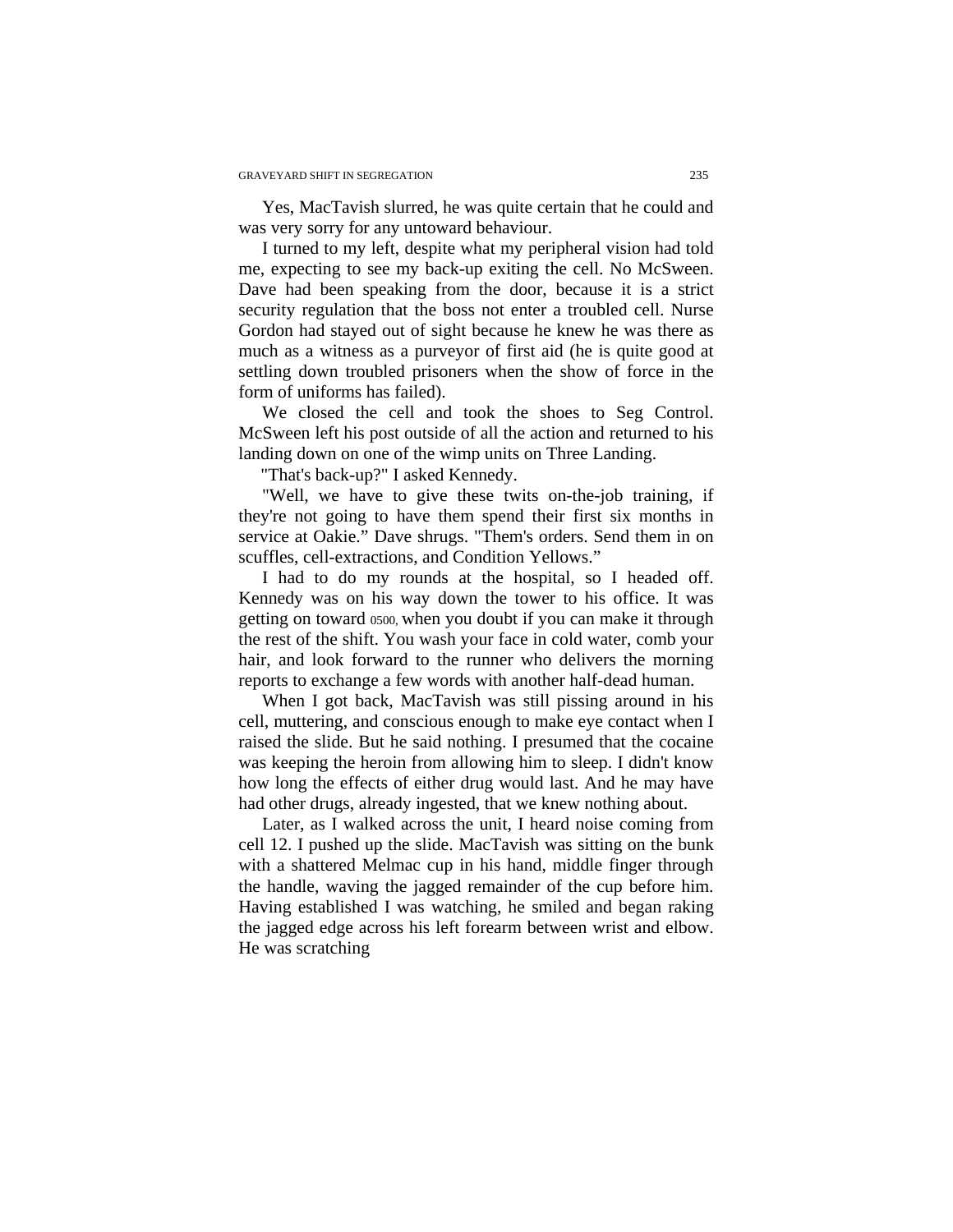himself but not drawing blood. I dropped the slide, sprinted into Seg Control, and phoned Kennedy.

"S.C.O."

"Dave, you better haul ass up here. That housedog asshole has stomped a cup and he's trying to slash with it."

"Jesus Christ, Mikey, gimme a break, it's time to go home. Half of morning shift is . . . Aw, fuck, be right up."

I hit the intercom button.

"Control."

"Troubles, Billy, pop Kennedy and the back-up through, and get the nurse over here on the double." I headed back to 12, pulled a notebook out of my ass pocket, made some notes, and lifted the slide. Upon hearing the slide, MacTavish began scraping at his left arm with the cup again.

The door between hospital and segregation fired and Gordon and his medical bag were standing by Distantly I could hear the doors firing on lower floors and the elevator moving in its tube. Then Kennedy came in with radio and clipboard and Prettyboy McSween dancing behind.

Kennedy lifted the slide.

"The big pig, himself," MacTavish bellowed.

Kennedy dropped the slide. "He's bluffin'. He hasn't given himself any pain, but he can tear himself up with that toy if he gets serious. Pieces of it are all over his bunk. Get in there and take it away from him and the broken pieces and we'll restrain him and dump the problem on morning shift."

"Okay." I said on behalf of me and my back-up.

The lock whirred and the door swung open. As it did, MacTavish turned the sharp cup toward me and started to stand up. I covered the three feet in a single stride before he could reach full height, drove my right shoulder into his chest to knock him back off-balance, took his right wrist with my left hand, and cranked with everything I had, grabbing one ear of his collar as I did so. His ass plunked down on the bunk again and I heard the cup hit the floor. He was screaming obscenities at the top of his voice. I kicked the cup toward the door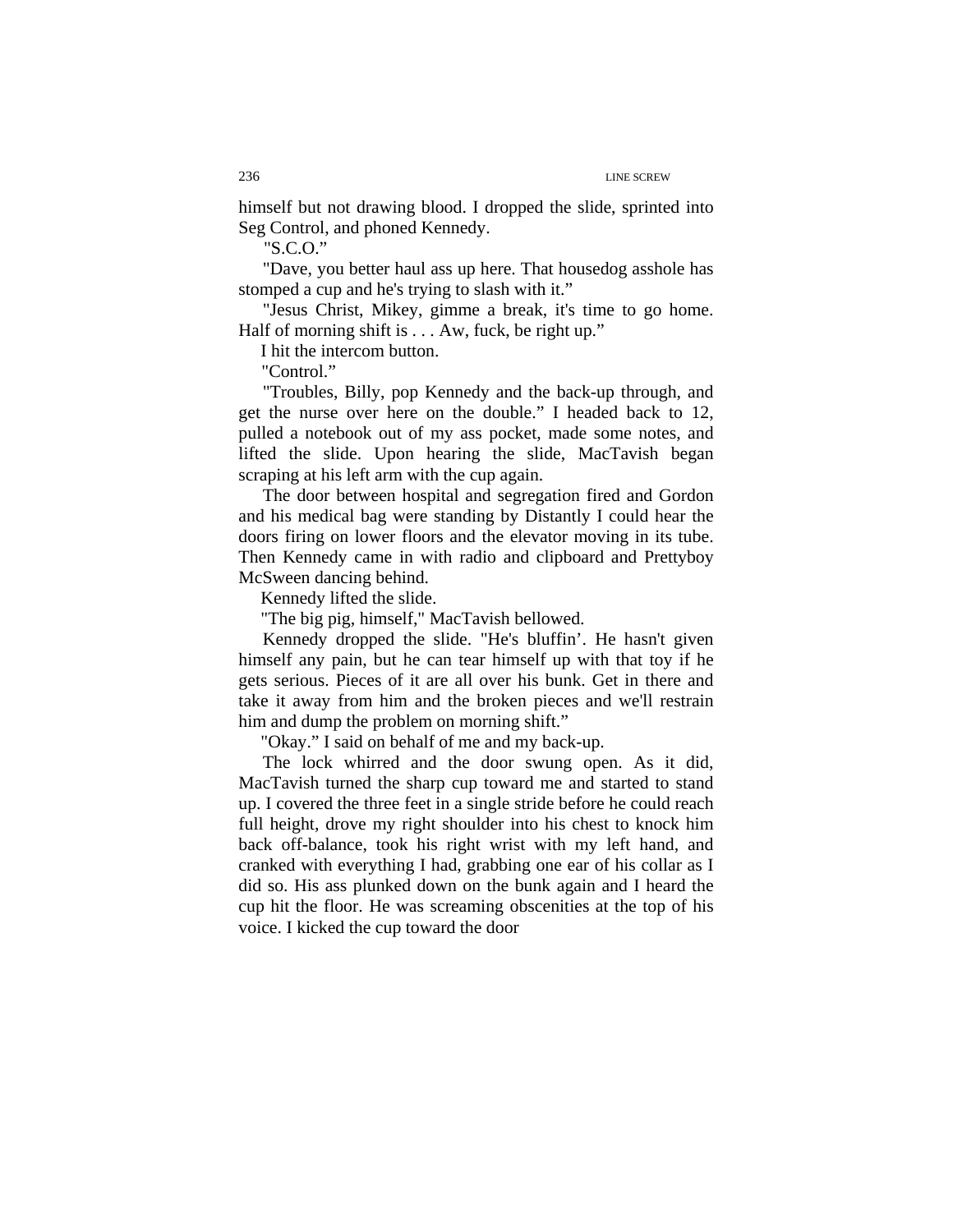and looked over my shoulder. I was alone in the cell. My socalled back-up was standing outside the door looking in. What was this, a spectator sport? I began digging pieces of the cup out from under his ass and pitched them with my free hand one by one toward the door.

Good old ex-Oakie Kennedy had reflexively moved to the doorway. In my peripheral vision, I could see him inching into the cell. He was violating procedure, but his radar was telling him something. I'd got as much of the cup out of the bed as I could with the guy rolled to my right, so I shifted my hand to the other ear of his collar and began to roll him the other way. He was resisting. Kennedy tried to ditch his clipboard and radio and give me a hand, but there wasn't enough room. I got MacTavish crosswise on the bunk, face to face, trying to keep all the variables in mind through the bleary end-of-graveyard funk. I couldn't get enough leverage standing sideways to him, so I squared up and inadvertently presented him with a prize target. He went for it. His right foot connected with my left testicle with enough impact that I could see celestial bodies beyond Pluto. My knees, I knew it, were going to go.

All I wanted to do was to hit the floor, assume the foetal position, and scream primally. But I still had his collar in my left grip. I pulled his head toward me and swung. No peace officer with any sense, even in dire circumstances, punches where it will leave marks. My right connected above his ear and back from the face. I held on to the collar. Then I connected with a backswing in the same area on the other side of his head. I had to get his mind off my crotch and get out of the cell. Finally, I felt the right body language and heard the right noises. MacTavish was out of fight. Somewhere in the melee I heard Kennedy's voice at the radio: "Condition Yellow, Six North, Condition Yellow, Six North." My right hand was throbbing in concert with my scrotum, and I felt like I was going down again. Kennedy's strong arm was threaded through mine and I was out the door, and in a chair in the common area, where I opened my mouth and screamed in agony. The cell door was slammed.

Nurse Gordon, God bless him, had thrown a gel ice-pack into his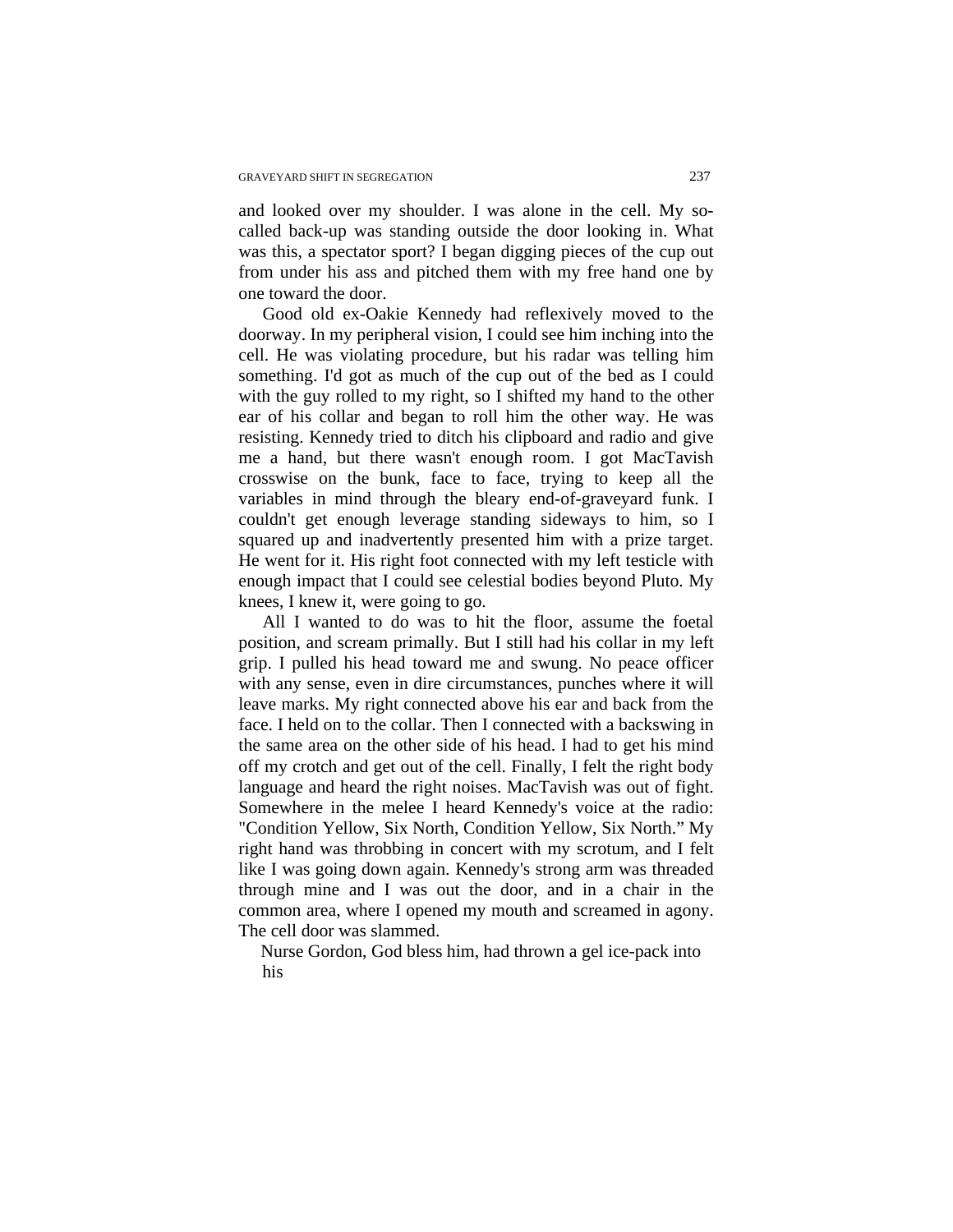medi bag. He handed it to me from a discreet distance. "Here, Mr. Yates, you should go in Segregation Control and apply this right now." Kennedy and Prettyboy McSween helped me there. Gordon stuck his head around the door and observed that my right hand was very swollen and blue and said I should try to give the hand some benefit of the ice-pack as well.

Right.

Things were none too clear nor steady. I made it to my feet and dropped my trousers to my ankles, and eased myself down onto the ice-pack.

Bear in mind that in a Condition Yellow, every line officer in the building responds to the area. All of the night shift and most of morning shift responded to this one. I don't remember hearing their approach. But there I was as around fifty people flooded through Seg Control - half of them female guards - pants around my ankles. Some of the comments as they passed in one door, around me, and out the other door to the common area, I'm told, were hilarious. I was too stunned and sleepy to retain memory of them.

The morning S.C.O. took over from Kennedy to move MacTavish to another cell. Dave asked whether I needed a stretcher. I didn't know. I stood. I seemed to be coming around, except that there was a lot of pressure in my scrotum. British Bob Falkland offered to drive me to St. Paul's Emergency where he explained that he had a wounded officer on his hands who needed attention right away.

Amazingly, the nurse took me immediately into one of the cubicles separated by sheets, told me to get my britches off and get up on the gurney. In my shape, what with the pain and dizziness flicking in and out, this was no small task. I was standing by the gurney trying to figure out whether it would be more difficult to climb Everest when the nurse reappeared with a little two-step device which she placed beside the gurney.

Finally, stretched out on the gurney, I closed my eyes. I could hear Falkland attempting to give the nurse the medical insurance number that we use for prisoners. The sheet was pulled aside and the nurse approached me asking for my insurance number.

"It's in my wallet. There in my pants. Just get it out of my wallet."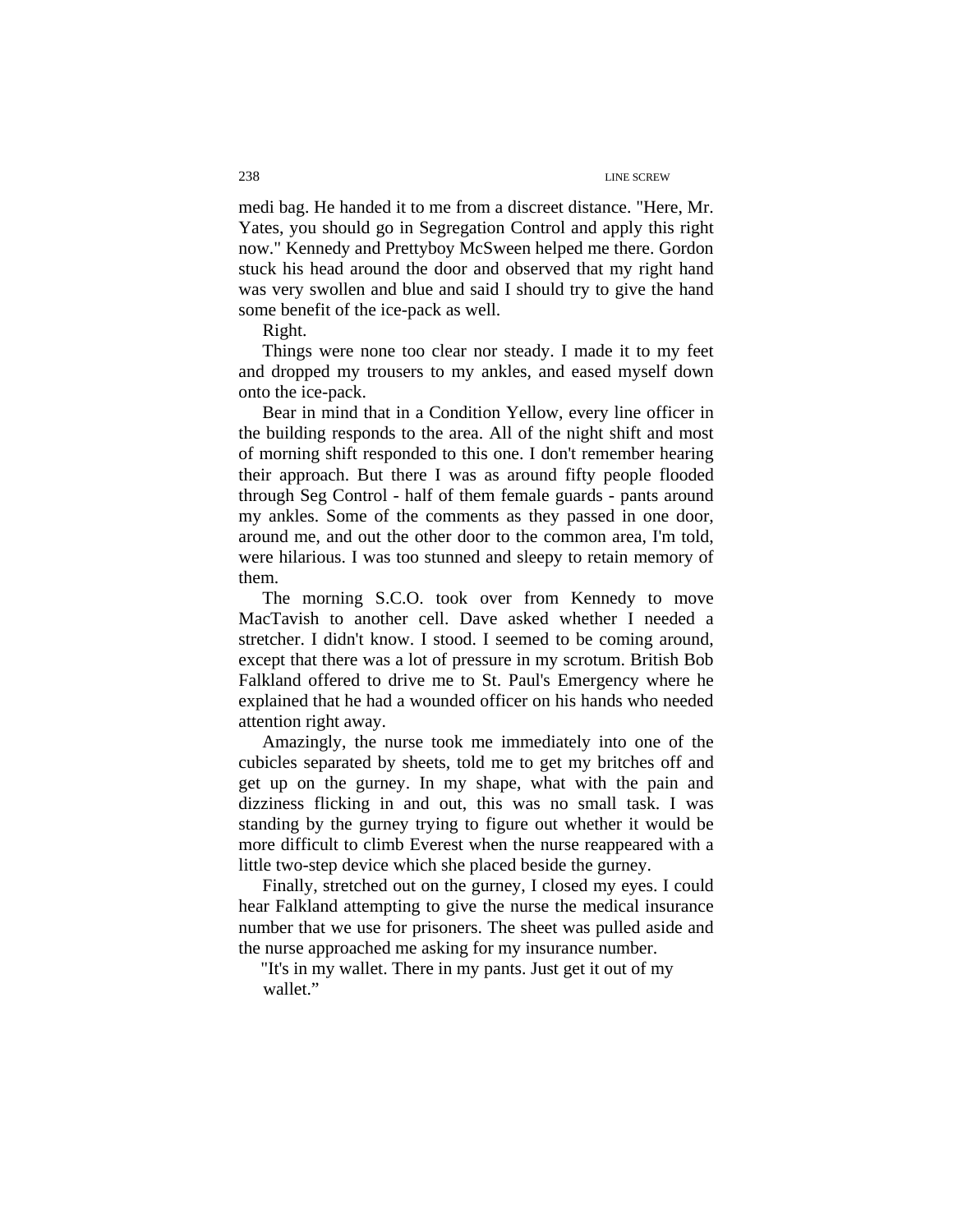"We're not allowed to do that, sir."

"Are you telling me that you want me to get down from here, go over there, get the wallet, and hand you the card?"

"I'm afraid so, sir."

"Why didn't you tell me that before I got up here?" This she didn't answer.

I groaned and whimpered my way off the gurney, down the steps, over to my pants and handed her the card. "Now, if I climb back up there, do you promise to leave me the fuck alone and send me a doctor so I can get out of here?"

"You don't have to be rude, sir," she huffed.

"Lady, would that you had my balls and I your enviable dispassion.

I scaled the heights again and lay with my eyes closed. Suddenly I heard Falkland burst into roaring laughter. No one had said anything. He was still laughing when I heard the rollers on the sheet-track and I opened my eyes to see the curtain closing. Perhaps someone simply peeked in. I started to close my eyes again when I heard papers rustling to my right and low. I turned my head.

The voice was beyond description, a cross between Minnie Mouse and Miss Piggie. So high, I thought she was faking it.

"Hello. I'm Doctor Rumbahl." she squeaked. I'd be amazed if she was an inch over four-feet-six. "So you've experienced a blow to the groin." At this, Falkland lost it again.

*Rumball?* 

"I take it this happened in the line of duty."

"Yes."

"I'll have to examine you."

She asked me to get my gaunchies off and climbed the two steps. Even then, she had to stand on tiptoe and scrunch her chest against my right leg to get at my balls. No worry about an embarrassing erection. This was a sure-fire hard-off.

Then it felt as though she inserted her arm to the elbow up the testicle tube. "Does that hurt?"

"Yaaaaaahhhhhh!" I thought I would be the first human brickpiercing projectile to breach a hospital wall.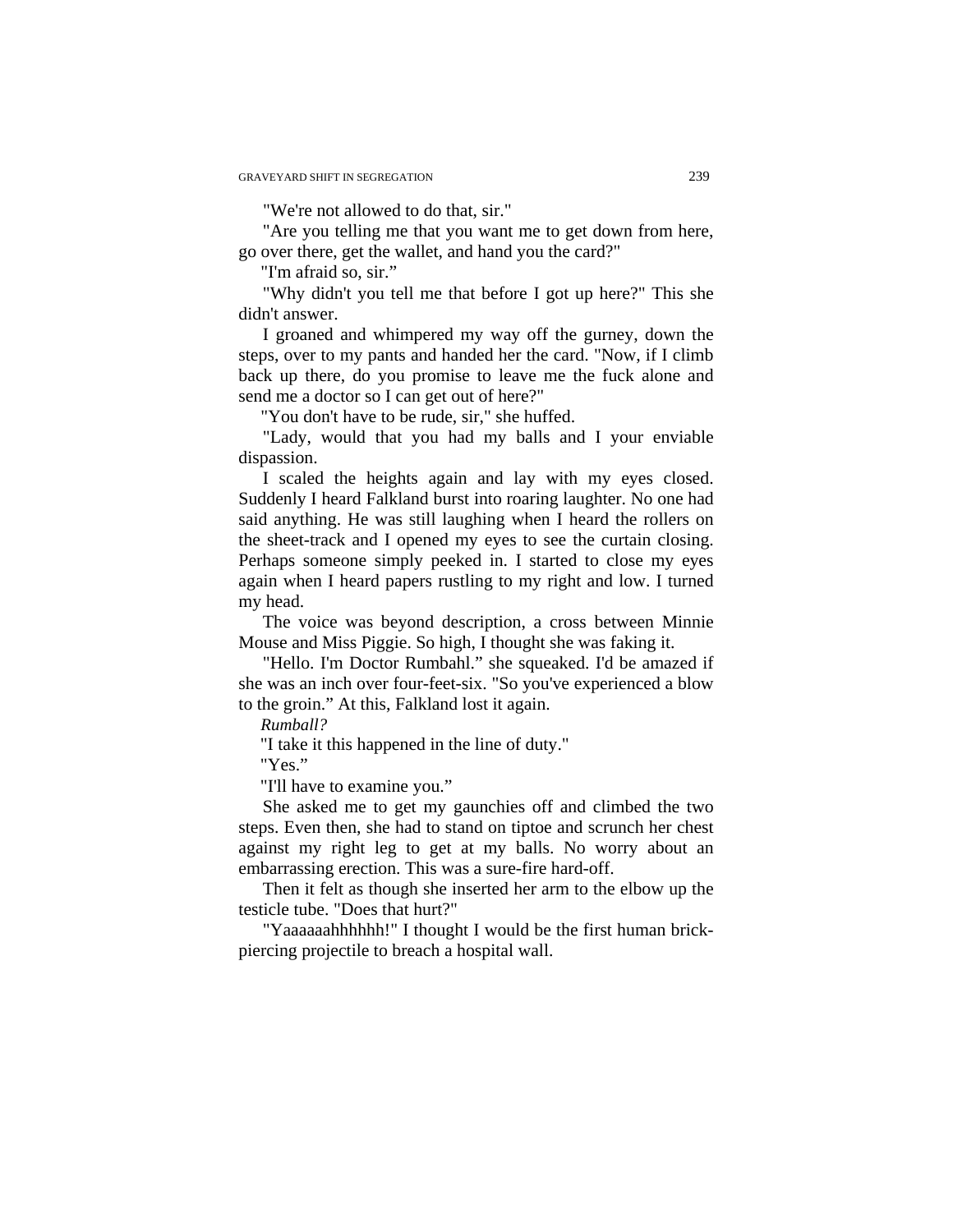"Well, you have internal bleeding," the midget intoned. If I didn't, I certainly did after her probe.

"You'll need to go home and put those on ice. Do you have an ice-bag?"

"No," I gasped.

"Actually, a bag of frozen peas would do just as well." She unhanded my scrotum and climbed down. At that point, my dick had retreated in terror so far, I felt like I had indoor plumbing.

On the way home, I stopped by the store and picked up a couple of bags of frozen peas, one for my nuts and one for the hand, as recommended. I was in the doorway of my apartment when the phone rang. It was Fran Ouellette from the prison.

"Mr. Yates, I just wanted to warn you that the inmate is rattling bombs: Inspection and Standards, ombudsman, lawyers, the whole nine yards. You might get your notes up to date before you go to sleep. The unit officer called and said he had called Rankin, and Rankin is on his way down to counsel his client."

"Thanks."

"Mr. Kennedy has done a detailed incident report. I don't think there's anything to worry about, really."

I was thinking about putting on the answering machine and getting into bed with the peas, but the thought of waking up in a pool of cold water unnerved me. So I sat on the chesterfield for a while with the bags of peas, smoking a cigarette, and jotting a few notes in my government-issue notebook. The phone rang again. The number was unlisted. Everyone who had it knew I was on graveyard and should be asleep. I grabbed it.

"What, for chrissake."

"Yates?" Sounded long distance.

"What?"

"It's Crampton." A "Morningside" producer.

"Toronto?"

"Today's the day."

"For what?"

"Day after the election. Remember? You promised."

I had known Crampton for years. He was executive producer of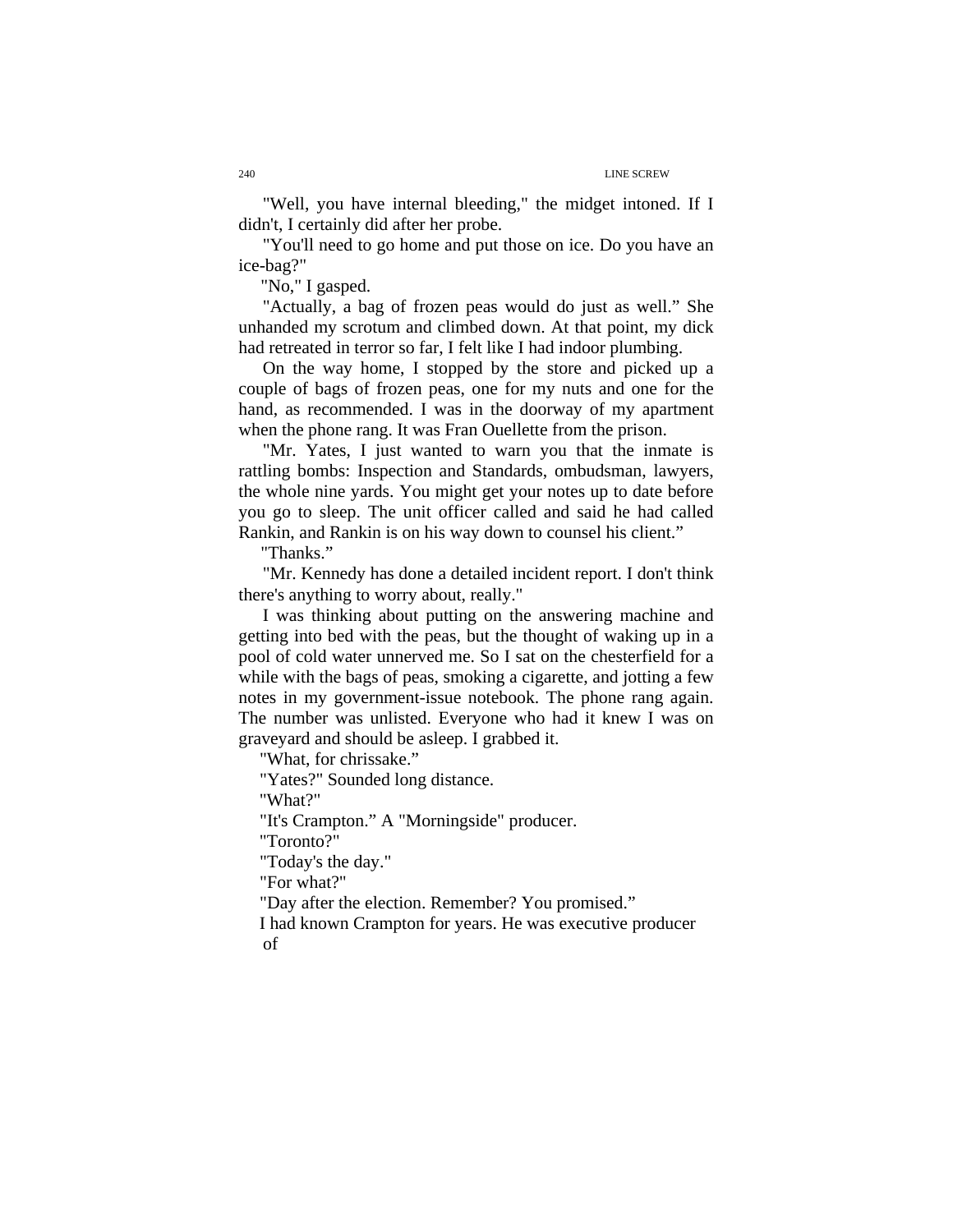the old "Vancouver Show" on CKVU, and before that I had been a morning-radio editorialist for him on CBC. I could hear Gzowski in the background yakking to someone about the provincial election. Crampton's idea had been that it would be a great idea to get all these "high-energy" weirdo non-politicalscientist types to give their off-the-wall responses to the campaign and the election results. Crampton had put the arm on me months ago about this, and I had agreed in a weak moment and forgotten about it.

"Come on, it'll only take a few minutes. It's live."

What choice did I have?

Gzowski announced, "And now we're going to talk to the poet J. Michael Yates, who wears a belt-buckle with M-I-K-E on it. I didn't believe it until he walked into the studio with it on." Little did he know I was perched on a packet of frozen peas. After we had finished, and I'd hung up, I wanted to laugh hard, but it would have hurt too much.

Bedtime. Piss on the peas. At this point, I had frostbite as well as internal bleeding.

*Brrring! I* could not believe it was the telephone again. "What, for fuck's sake!" I shouted.

"Mikey. Thought I'd get your machine and have you call back when you woke up." It was Greg Mooney from the joint. "Listen. Rankin [MacTavish's lawyer] just left. You gonna charge MacTavish in outside court? You can make assault peace officer stick. Maybe aggravated assault."

"Haven't thought about it."

Greg proceeded to tell me about Rankin's visit to MacTavish. Harry Rankin is one of the most venerable of West Coast criminal lawyers and a folk-hero to those who love left-leaning millionaires. Dutifully, Harry had trotted down to Pretrial and listened to MacTavish's tale of woe. Afterward, he rushed down to Fran Ouellette, the senior correctional officer who was handling the paper on the incident. Greg, who was in the room during the episode, told it as follows:

Harry: "In all my years as a defence lawyer, never have I seen an inmate take such a beating from a guard."